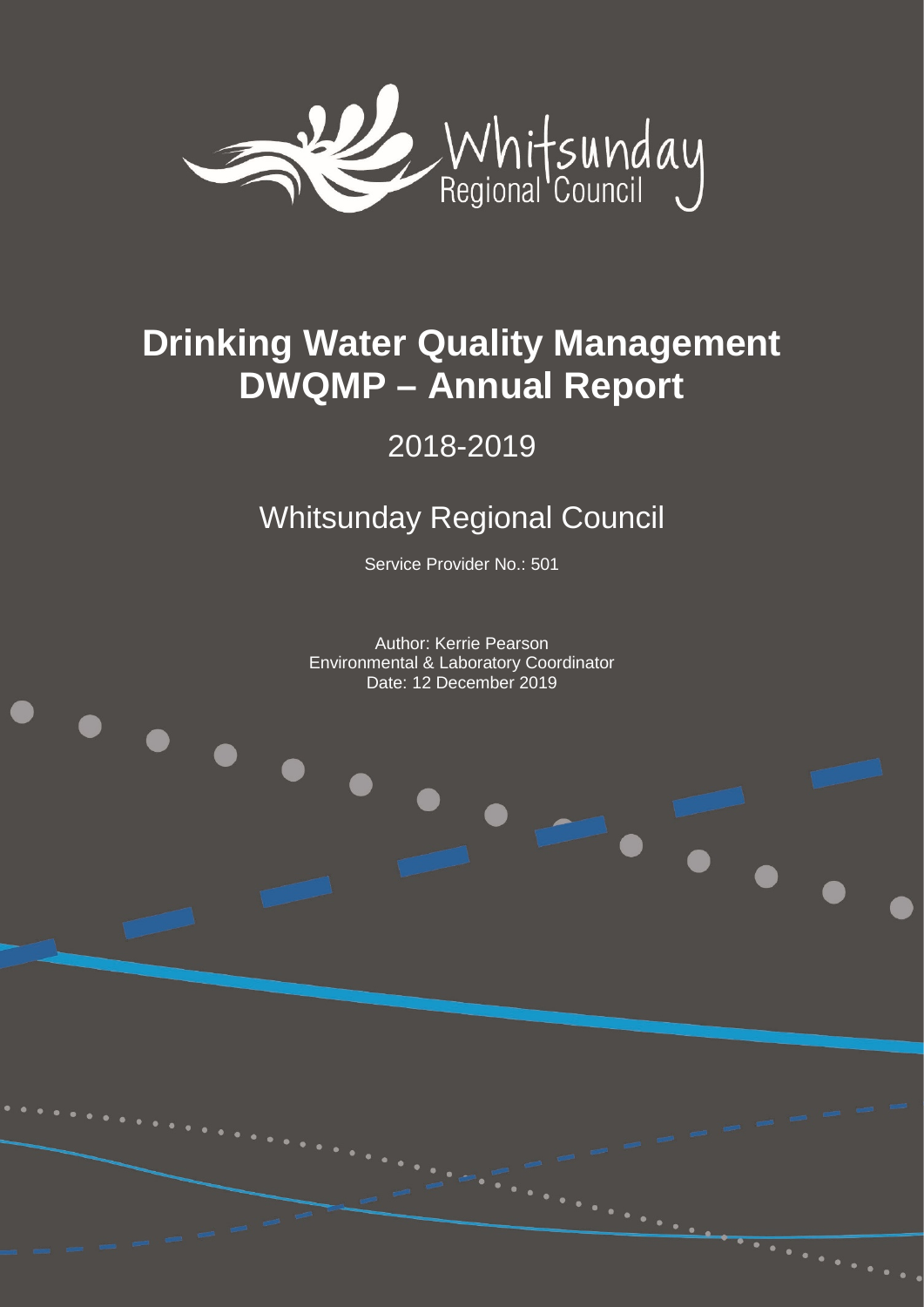#### **TABLE OF CONTENTS**

| 1. |     |                                                                                 |  |
|----|-----|---------------------------------------------------------------------------------|--|
| 2. |     |                                                                                 |  |
|    | 2.1 |                                                                                 |  |
|    | 2.2 |                                                                                 |  |
|    | 2.3 |                                                                                 |  |
| 3. |     |                                                                                 |  |
|    | 3.1 |                                                                                 |  |
|    | 3.2 |                                                                                 |  |
|    | 3.3 |                                                                                 |  |
| 4. |     |                                                                                 |  |
| 5. |     |                                                                                 |  |
|    | 5.1 |                                                                                 |  |
|    | 5.2 |                                                                                 |  |
|    | 5.3 |                                                                                 |  |
| 6. |     |                                                                                 |  |
|    |     |                                                                                 |  |
|    |     | Appendix B – Implementation of the DWQMP Risk Management Improvement Program 17 |  |



 $- - - - - - - - - - - - -$ 

 $\overbrace{\hspace{25mm}}$ 

<u>1980 - Johann John Stein, mars and deutscher President (d. 1989)</u>

<u>Grammatical Contract</u>

 $\omega_{\perp}$ 

**The Leaders** 

 $-7$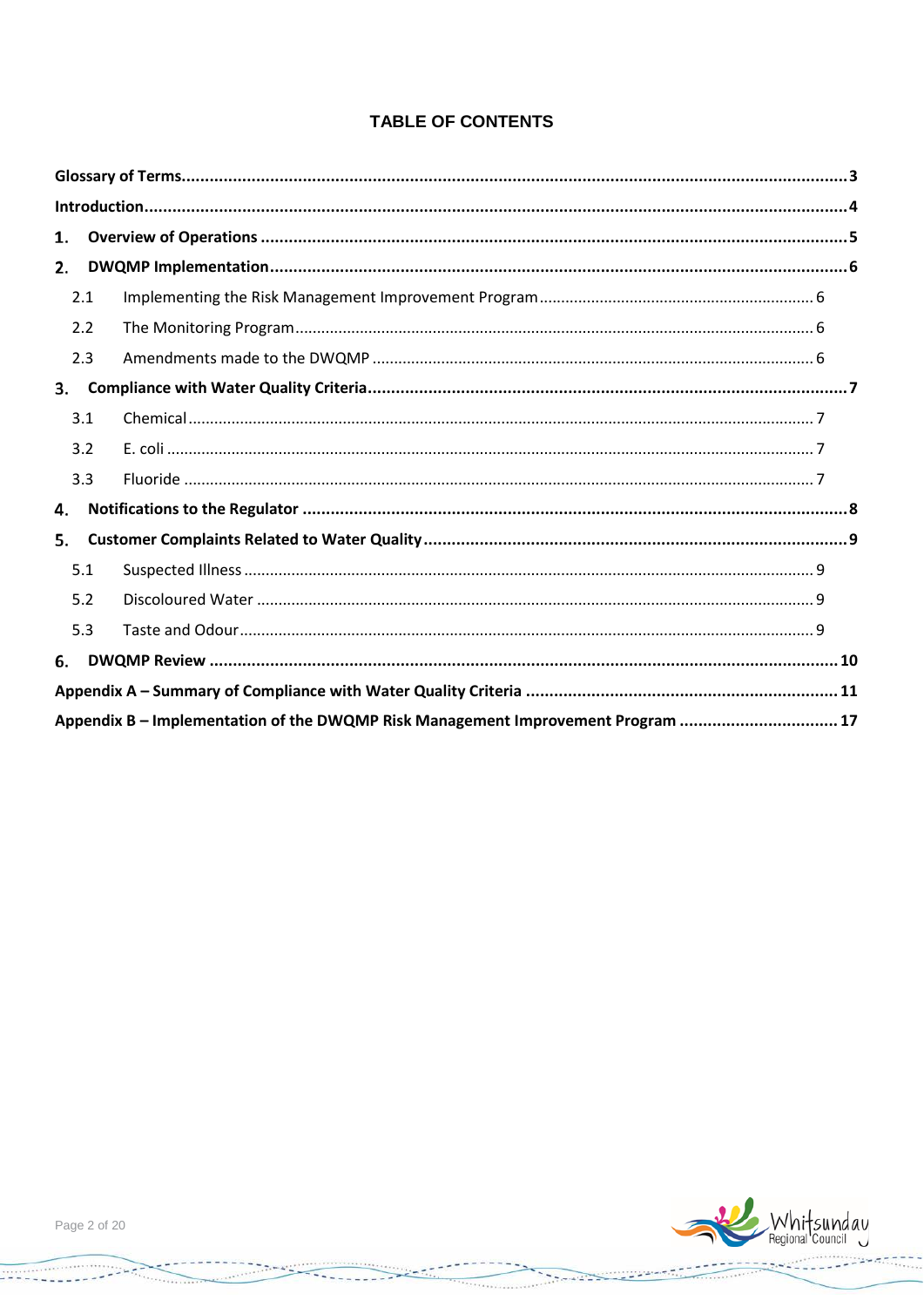# <span id="page-2-0"></span>**Glossary of Terms**

| <b>ADWG 2011</b> | Australian Drinking Water Guidelines (2011). Published by the National Health and<br>Medical Research Council of Australia                |
|------------------|-------------------------------------------------------------------------------------------------------------------------------------------|
| E. coli          | Escherichia coli, a bacterium which is considered to indicate the presence of faecal<br>contamination and therefore potential health risk |
| <b>HACCP</b>     | Hazard Analysis and Critical Control Points certification for protecting drinking water<br>quality                                        |
| mg/L             | Milligrams per litre                                                                                                                      |
| <b>NTU</b>       | <b>Nephelometric Turbidity Units</b>                                                                                                      |
| MPN/100mL        | Most probable number per 100 millilitres                                                                                                  |
| CFU/100mL        | Colony forming units per 100 millilitres                                                                                                  |
| $\prec$          | Less than                                                                                                                                 |
|                  | 0.                                                                                                                                        |

> Greater than



 $- - - - -$ 

 $\sim -$ 

-------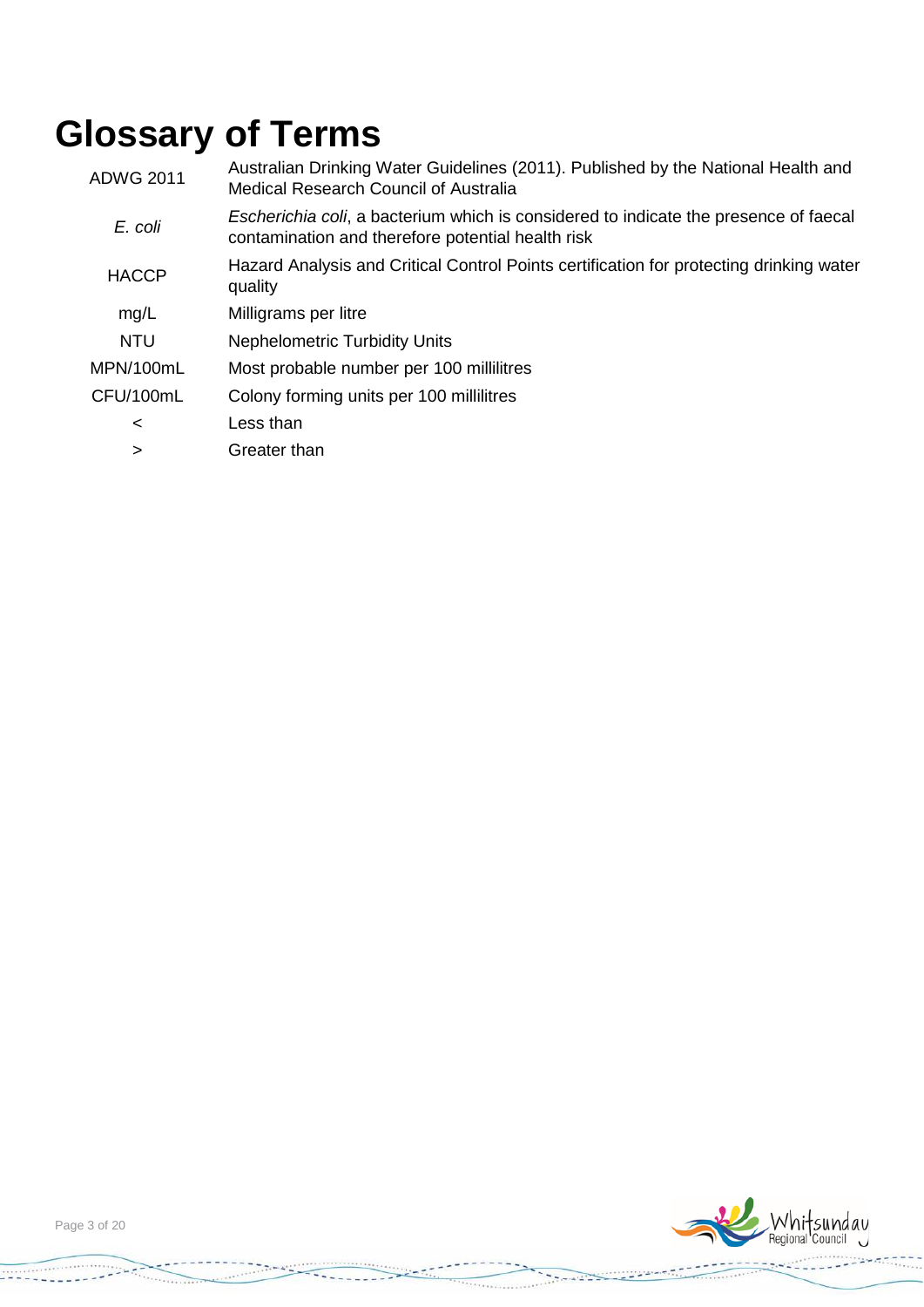### <span id="page-3-0"></span>**Introduction**

This report documents the performance of Whitsunday Regional Council's drinking water service with respect to water quality and performance in implementing the actions detailed in the DWQMP as required under the *Water Supply (Safety and Reliability) Act 2008* (the Act).

The report assists the Regulator to determine whether the approved DWQMP and any approval conditions have been complied with and provides a mechanism for providers to report publicly on their performance in managing drinking water quality.

Whitsunday Regional Council is operating under an approved DWQMP to ensure consistent supply of safe quality drinking water in order to protect public health. This is done through proactive identification and minimisation of public health related risks associated with drinking water.

It has been prepared in accordance with the *Drinking Water Quality Management Plan Report Guidance Note* published by the Department of Natural Resources, Mines and Energy, Queensland, September 2018 accessible at [www.dnrme.qld.gov.au.](http://www.dnrme.qld.gov.au/)



**TANCE** 

 $1.1.1.1.1.1.1.1$ 

**TERRIT**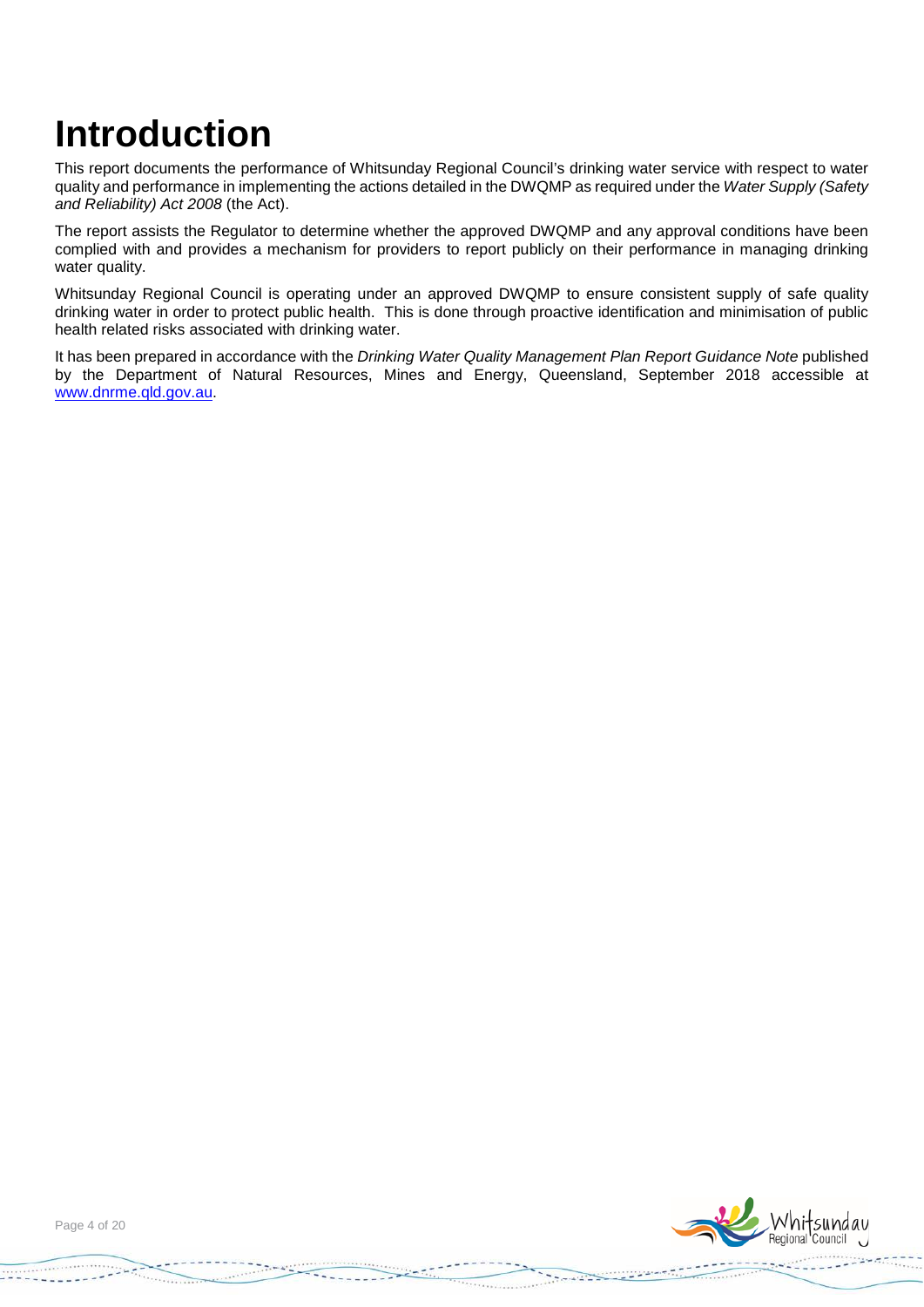#### <span id="page-4-0"></span> $1.$ **Overview of Operations**

Water and wastewater is managed within Whitsunday Regional Council by a separate business unit "Whitsunday Water" since July 2015.

Whitsunday Water maintains and operates 4 water treatment plants, supplying water to a seasonally fluctuating population of over 35 000 people, including residential, commercial, tourism and industrial customers.

| Scheme       | Communities<br>Served                                                  | Population<br>served | Source                                                           | Treatment                                                                                                                                   | Treatment<br>Capacity,<br>ML/day |
|--------------|------------------------------------------------------------------------|----------------------|------------------------------------------------------------------|---------------------------------------------------------------------------------------------------------------------------------------------|----------------------------------|
| Bowen        | Bowen, Brisk<br>Bay, Merinda                                           | 10700                | Sub-surface /<br>open water<br>intake in the<br>Proserpine River | Conventional<br>Flocculation with<br>lamella plate<br>settling and Dual<br>media filtration.<br>Disinfected with<br>Sodium<br>Hypochlorite. | 16.5                             |
| Collinsville | Collinsville,<br>Scottsville                                           | 1500                 | <b>Bowen River</b><br>Weir, from<br>Eungella Dam<br>(Sunwater)   | Conventional<br>Flocculation and<br>filtration.<br>Disinfected with<br>Sodium<br>Hypochlorite.                                              | 6                                |
| Proserpine   | Proserpine, Mt<br>Julian (can<br>supply<br>Cannonvale/Airlie<br>Beach) | 4700                 | Aquifer bores,<br>supplemented<br>from Peter Faust<br>Dam        | Conventional<br>Flocculation with<br>Dual media<br>filtration.<br>Disinfected with<br>Sodium<br>Hypochlorite.                               | 14                               |
| Coastal      | Cannonvale.<br>Airlie Beach, Mt<br>Julian, Jubilee<br>Pocket           | 13700                | Aquifer bores                                                    | Conventional<br><b>Flocculation with</b><br>Dual media<br>filtration.<br>Disinfected with<br>Sodium<br>Hypochlorite.                        | 9.6                              |

*Table 1- Drinking Water Supplies*

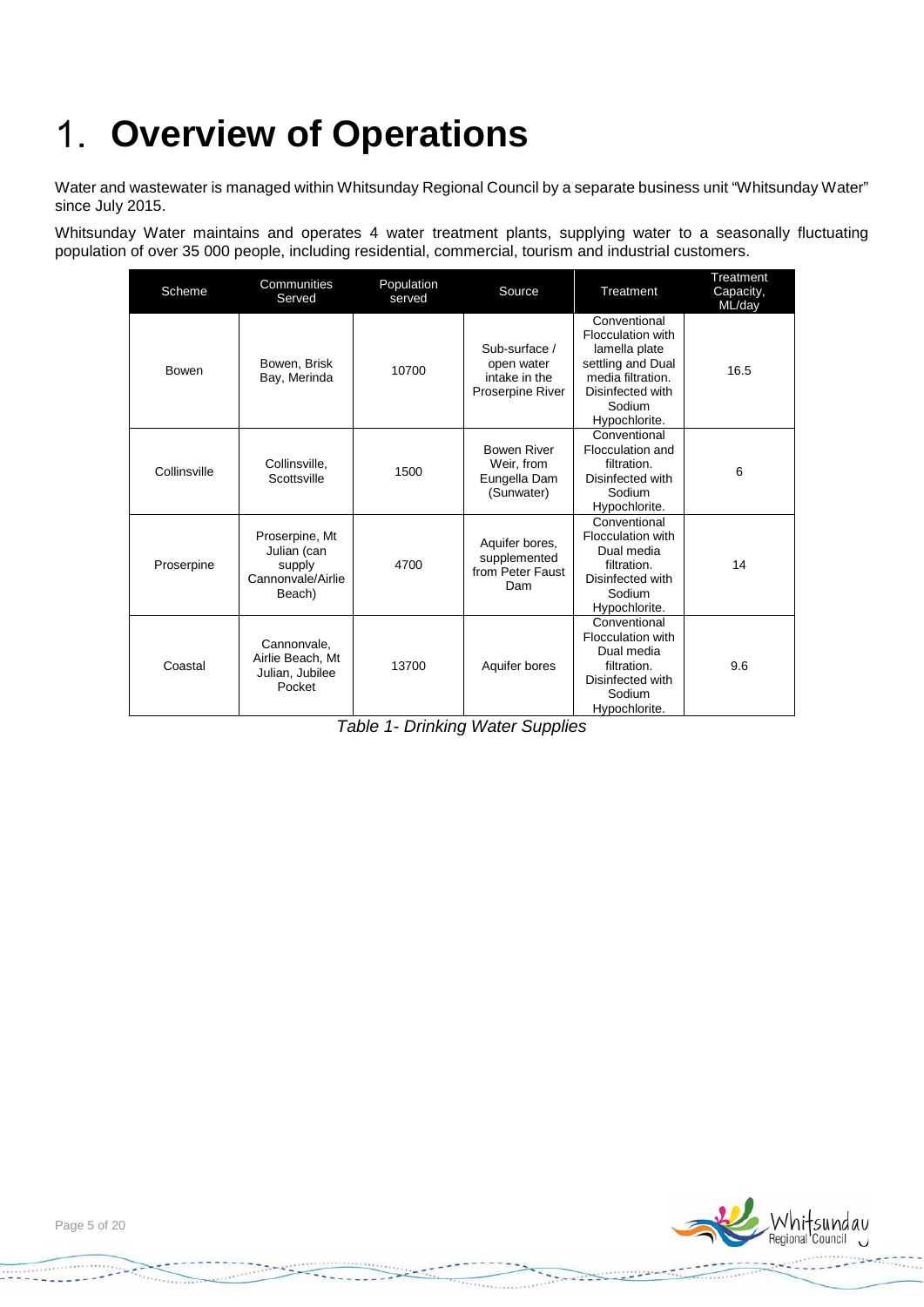# <span id="page-5-0"></span>**DWQMP Implementation**

Water quality has been ensured by the implementation of safeguards and barriers identified in the DWQMP. Water quality in all areas has been kept to high standards with the implementation of sampling regimes, maintenance schedules and hazard identifications highlighted in the DWQMP.

#### <span id="page-5-1"></span>**2.1 Implementing the Risk Management Improvement Program**

Refer to Appendix B for a summary of progress in implementing each of the Improvement Program actions.

All risk management improvement programs outlined in the DWQMP have been implemented or are part of an ongoing maintenance strategy.

Major actions taken include

- Open water intake at Bowen WTP is now operational
- Concept design completed for new bores and pump station to replace existing decommissioned bore 1 and bore 2 & 3
- Generators now installed at all major facilities
- Design complete and initial project implementation for Cannonvale Bulk Water Project build Cannon Valley reservoir, Cannonvale network reconfiguration and renew Proserpine pipeline
- External audit of reservoirs scheduled
- Security measures (CCTV & Boom gates) installation commenced

#### <span id="page-5-2"></span>**2.2 The Monitoring Program**

Operational monitoring and Verification monitoring programs have continued unchanged throughout the year.

#### <span id="page-5-3"></span>**2.3 Amendments made to the DWQMP**

The finalised review of the DWQMP was submitted on 28 June 2019, version 2.2 was also submitted along with an amendment application. Additional information was requested 3 September 2019.

An amended DWQMP, version 2.3 was submitted 6 September 2019. Approval for version 2.3 was given on 24 September 2019.

The Approved DWQMP as at 30 June 2019 is Version 2.1. With Version 2.3 approved in September 2019.



**SANTONIA**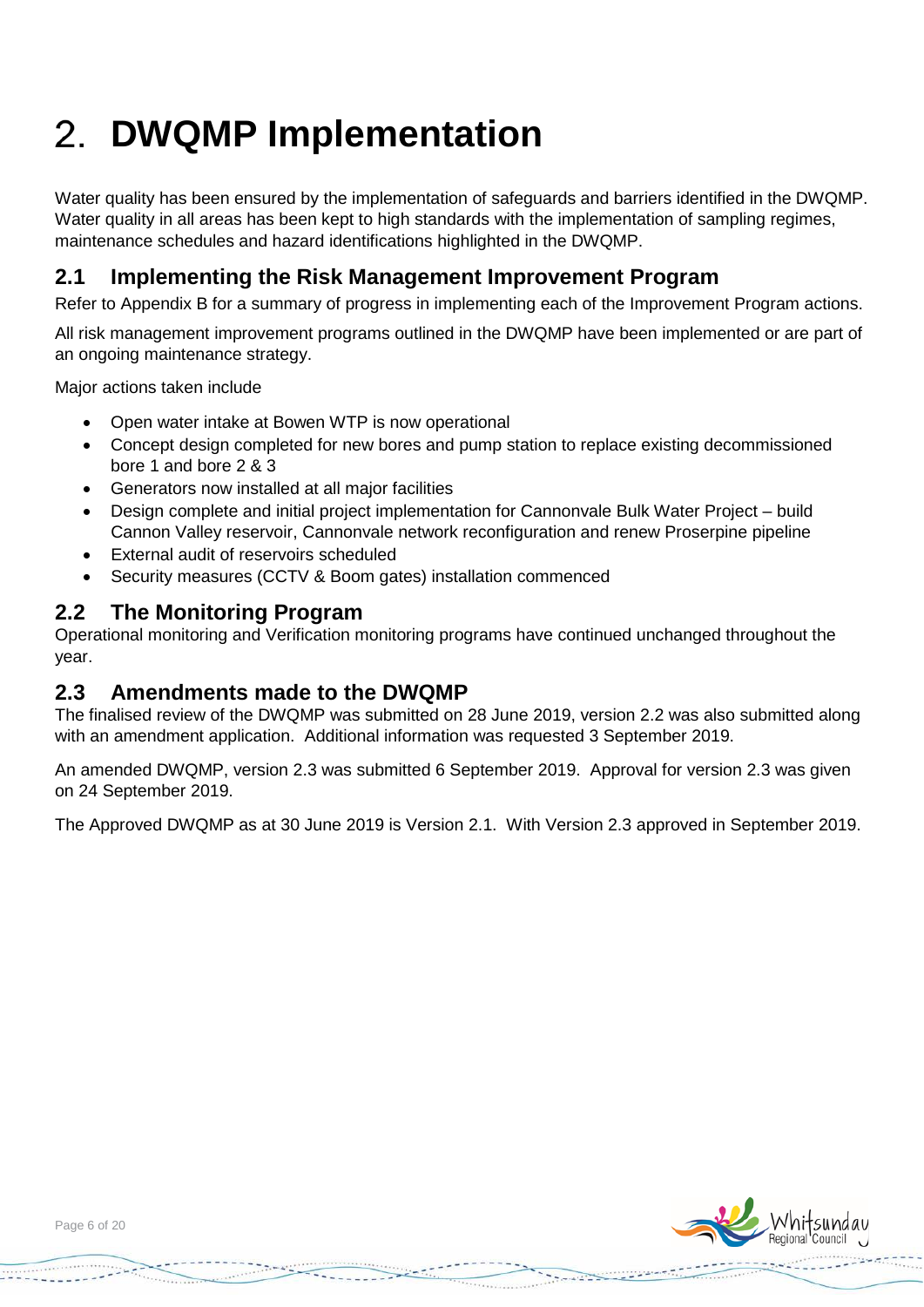#### <span id="page-6-0"></span>3. **Compliance with Water Quality Criteria**

The water quality criteria mean health guideline values in the most current Australian Drinking Water Guidelines, as well as the standards in the Public Health Regulation 2005.

A summary of water quality characteristics for each scheme is contained in Appendix A.

#### <span id="page-6-1"></span>**3.1 Chemical**

All samples taken during this financial year met the recommended values in the Australian Drinking Water Guidelines.

#### <span id="page-6-2"></span>**3.2 E. coli**

There were no E.coli detected in any sample taken during this financial year.

#### <span id="page-6-3"></span>**3.3 Fluoride**

Fluoride is not added to water within the Whitsunday Regional Council area, so levels detected are natural background levels.



**SALES AND ADDRESS**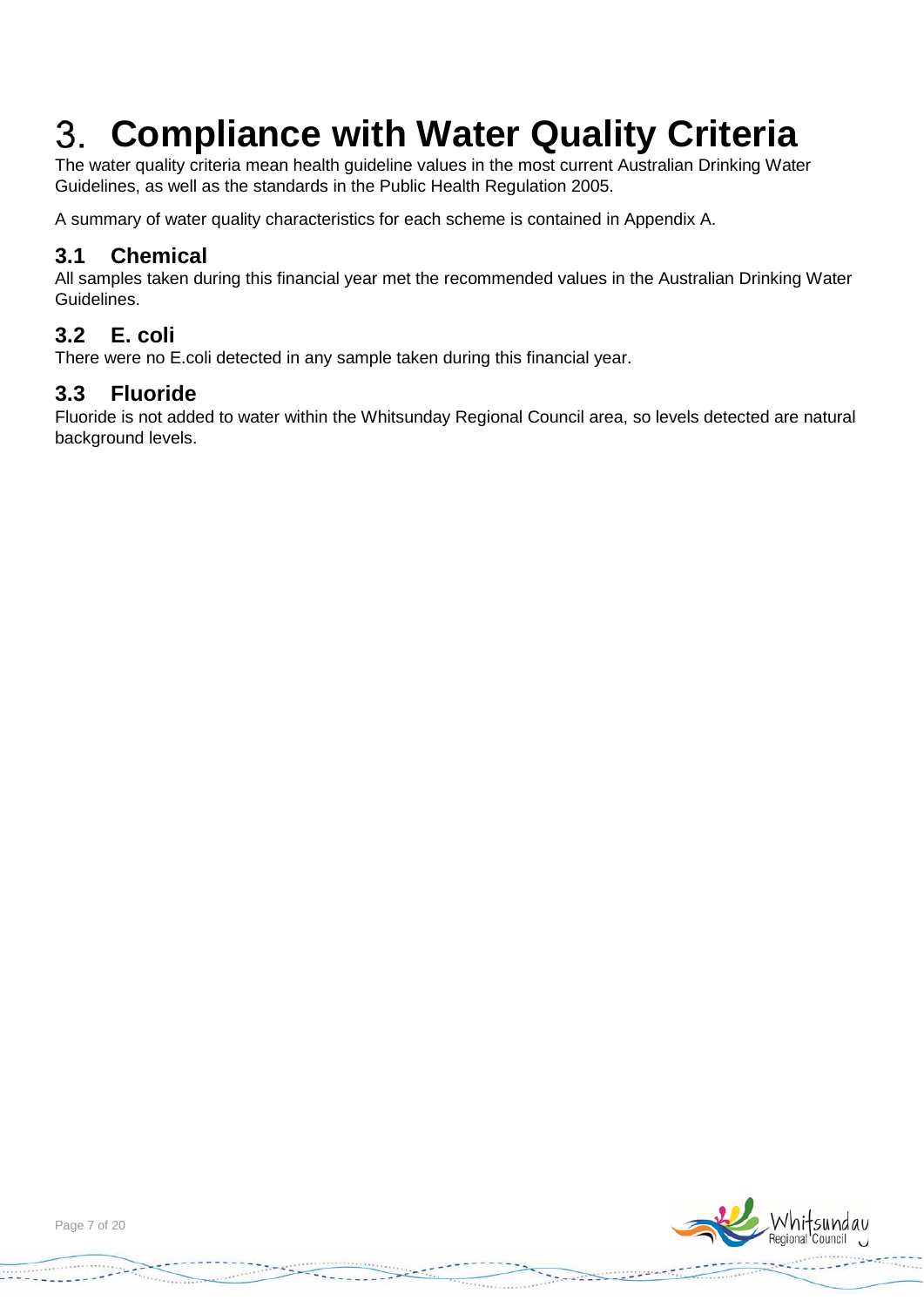## <span id="page-7-0"></span>**Notifications to the Regulator**

The Regulator requested an update on Whitsunday Regional Council's water supply status during the monsoonal rain event during January 2019. There were no water quality issues during the event, power was not lost to any components of our schemes and isolation due to flooding was countered with contingency plans (alternate routes).

There were no notifications involving the detection of *E. coli* – an organism that may not directly represent a hazard to human health but indicates the presence of recent faecal contamination.

There were no non-compliances with water quality criteria.



**TANK OF**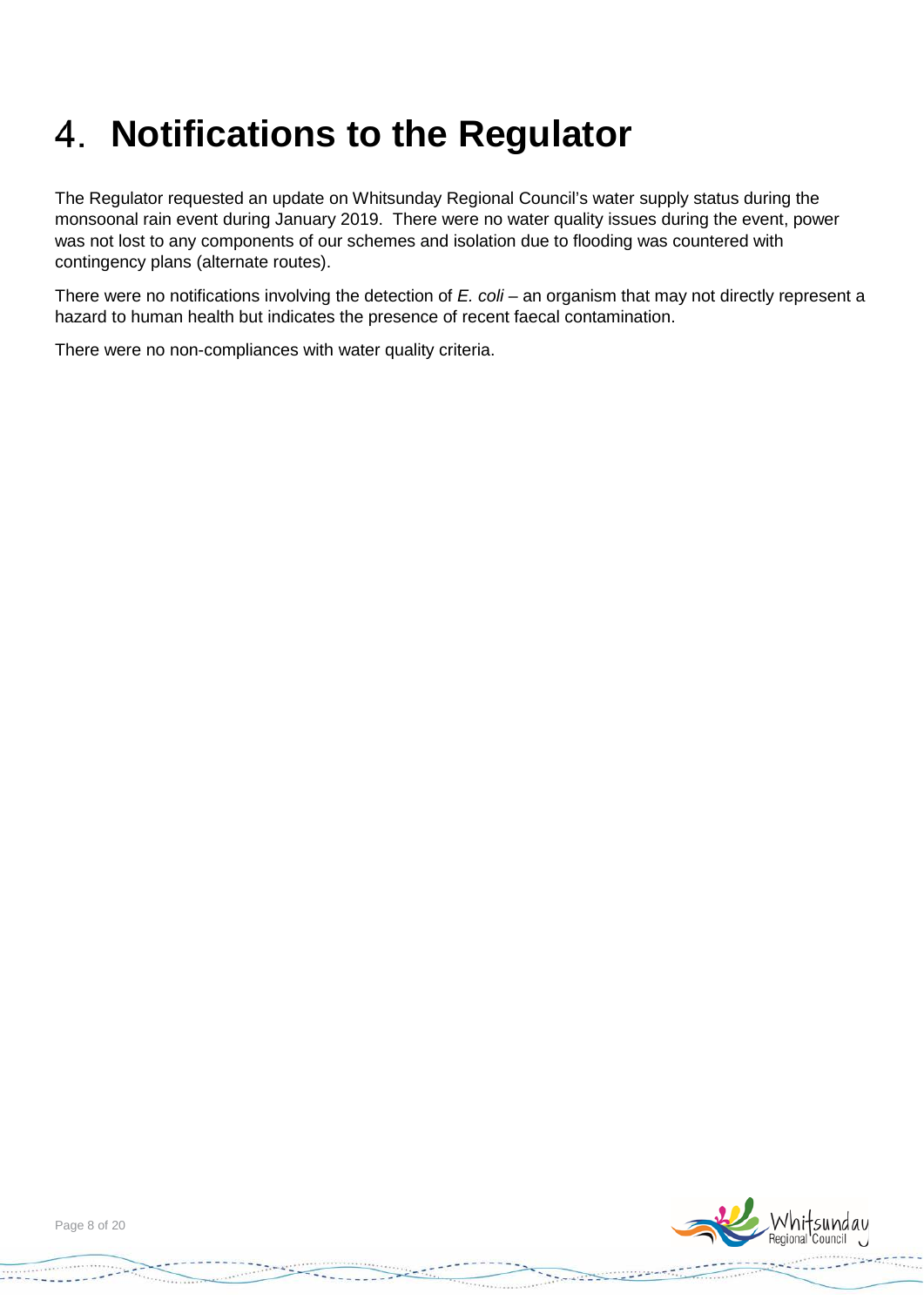## <span id="page-8-0"></span>**Customer Complaints Related to Water Quality**

Whitsunday Regional Council is required to report on the number of complaints, general details of complaints, and the responses undertaken.

|              | <b>Suspected Illness</b> | Dirty water | Taste and odour | Total |
|--------------|--------------------------|-------------|-----------------|-------|
| Bowen        |                          |             |                 |       |
| Coastal      |                          | 21          |                 | 22    |
| Collinsville | ບ                        |             |                 |       |
| Proserpine   |                          |             |                 |       |
| Total        |                          | 29          |                 | 31    |

Throughout the year the following complaints about water quality were received:

*Table 2 – Complaints about water quality*

#### <span id="page-8-1"></span>**5.1 Suspected Illness**

The one complaint about the water causing skin irritation was determined to not be water related. No further action was required.

#### <span id="page-8-2"></span>**5.2 Discoloured Water**

29 dirty water complaints were received from throughout the Whitsunday Regional Council area during the 2018-19 year. In each case the localised area was flushed to achieve clear water. No further action was required.

#### <span id="page-8-3"></span>**5.3 Taste and Odour**

The only taste related complaint was rectified by flushing the localised main. No further action was required.



**CONSTRUCTION** 

**Communication**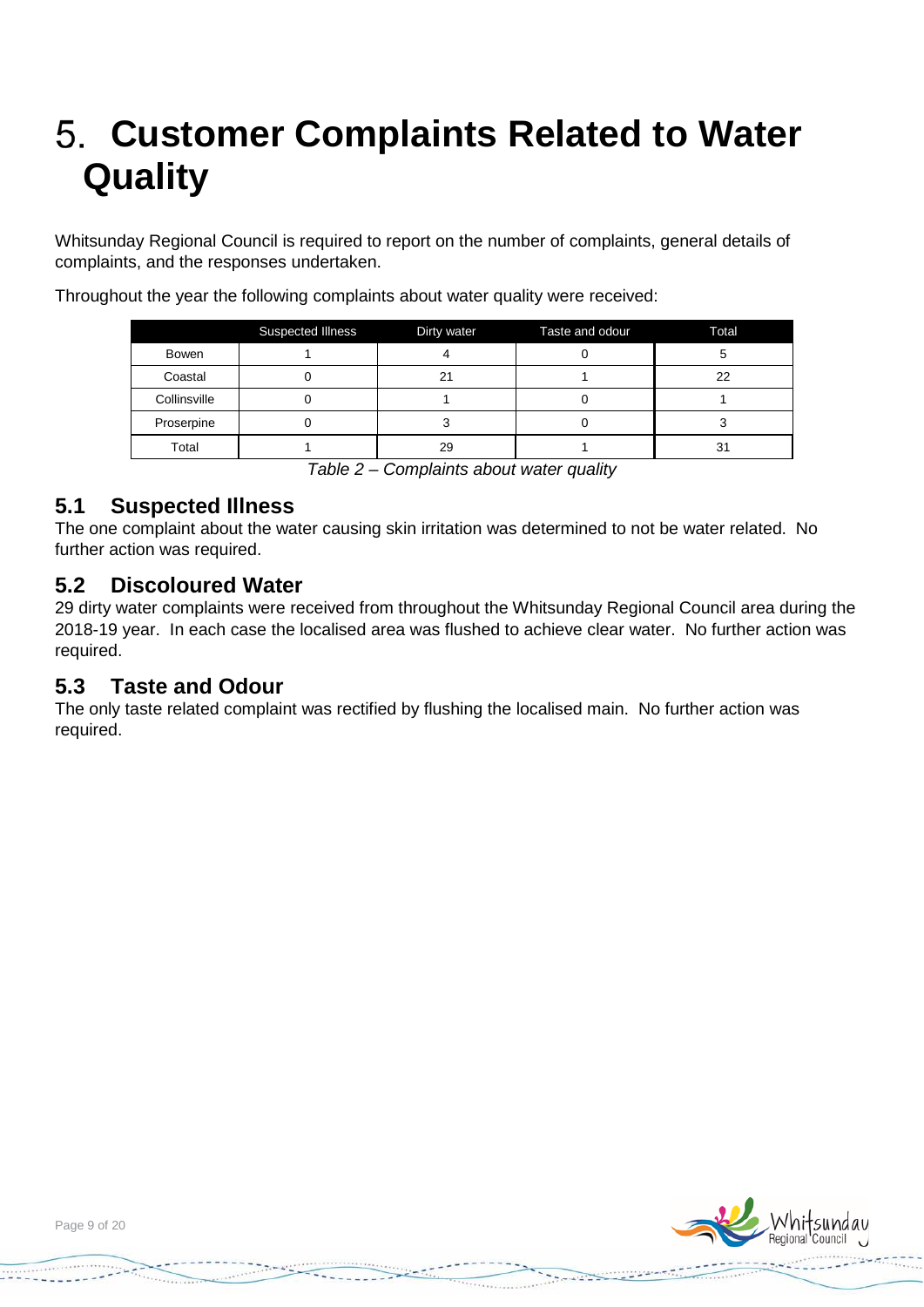## <span id="page-9-0"></span>**DWQMP Review**

The review of the DWQMP version 2.1, carried out in June 2019 resulted in several amendments to address minor changes in the water services provided by Whitsunday Regional Council. These are summarised below.

- Schematics for the Bowen, Coastal and Proserpine reticulation schemes were updated to reflect minor changes in the reticulation network. Mt Nutt reservoir in Bowen is off line, private estate reservoirs were added to the Coastal scheme and Bore 1 in Proserpine is decommissioned.
- Schematics for Coastal and Collinsville WTP's were updated. Coastal WTP has new analysers at the CWT (Clear Water Tank). The supernatant return point was corrected for the Collinsville WTP.
- Additions to the risk assessments include
	- o Open water intake as an alternate source for Bowen WTP
	- o Cybersecurity (SCADA Control) at Bowen, Coastal and Proserpine WTP's
	- o Emerging contaminants
- Emergency procedures have been amended to include HACCP limit breaches, Cybersecurity scenarios and contact details were updated.
- The Risk Management Improvement Program was updated including completed projects and new projects.
- Blue Green Algae and PFAS and other contaminants of emerging concern were added to Verification monitoring.

An amendment of DWQMP version 2.1 was requested in June 2019. After further information was provided, version 2.3 was approved in September 2019.



 $\frac{1}{2} \left( \frac{1}{2} \right)^{2} \left( \frac{1}{2} \right)^{2} \left( \frac{1}{2} \right)^{2} \left( \frac{1}{2} \right)^{2} \left( \frac{1}{2} \right)^{2} \left( \frac{1}{2} \right)^{2} \left( \frac{1}{2} \right)^{2} \left( \frac{1}{2} \right)^{2} \left( \frac{1}{2} \right)^{2} \left( \frac{1}{2} \right)^{2} \left( \frac{1}{2} \right)^{2} \left( \frac{1}{2} \right)^{2} \left( \frac{1}{2} \right)^{2} \left( \frac$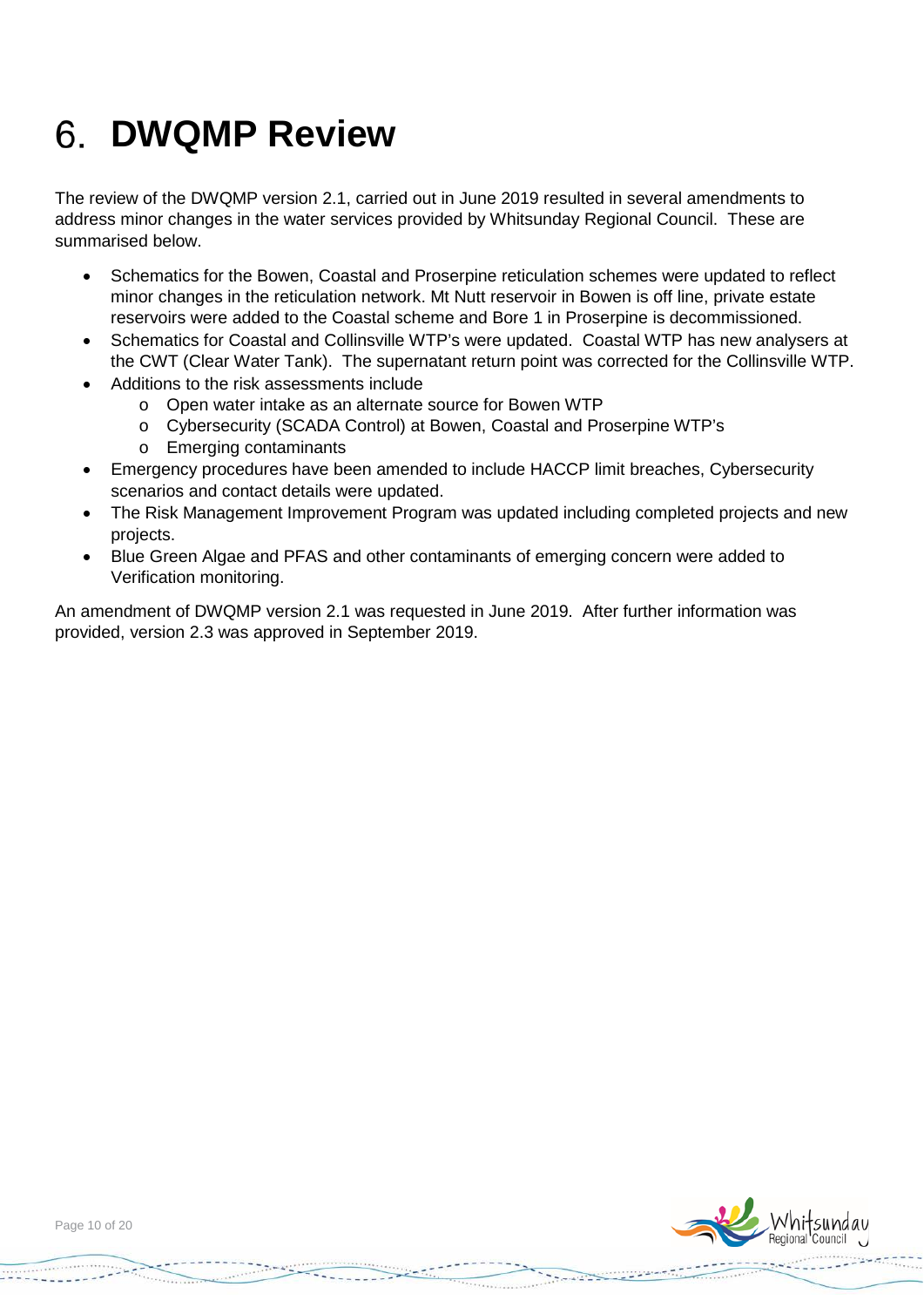### <span id="page-10-0"></span>**Appendix A – Summary of Compliance with Water Quality Criteria**

The results from the verification monitoring program have been compared against the levels of the water quality criteria specified by the Regulator in the *Water Quality and Reporting Guideline for a Drinking Water Service*.

Verification monitoring was carried out as per the program stated in the DWQMP

A summary of water quality characteristics for each scheme are contained in the following tables.



Page 11 of 20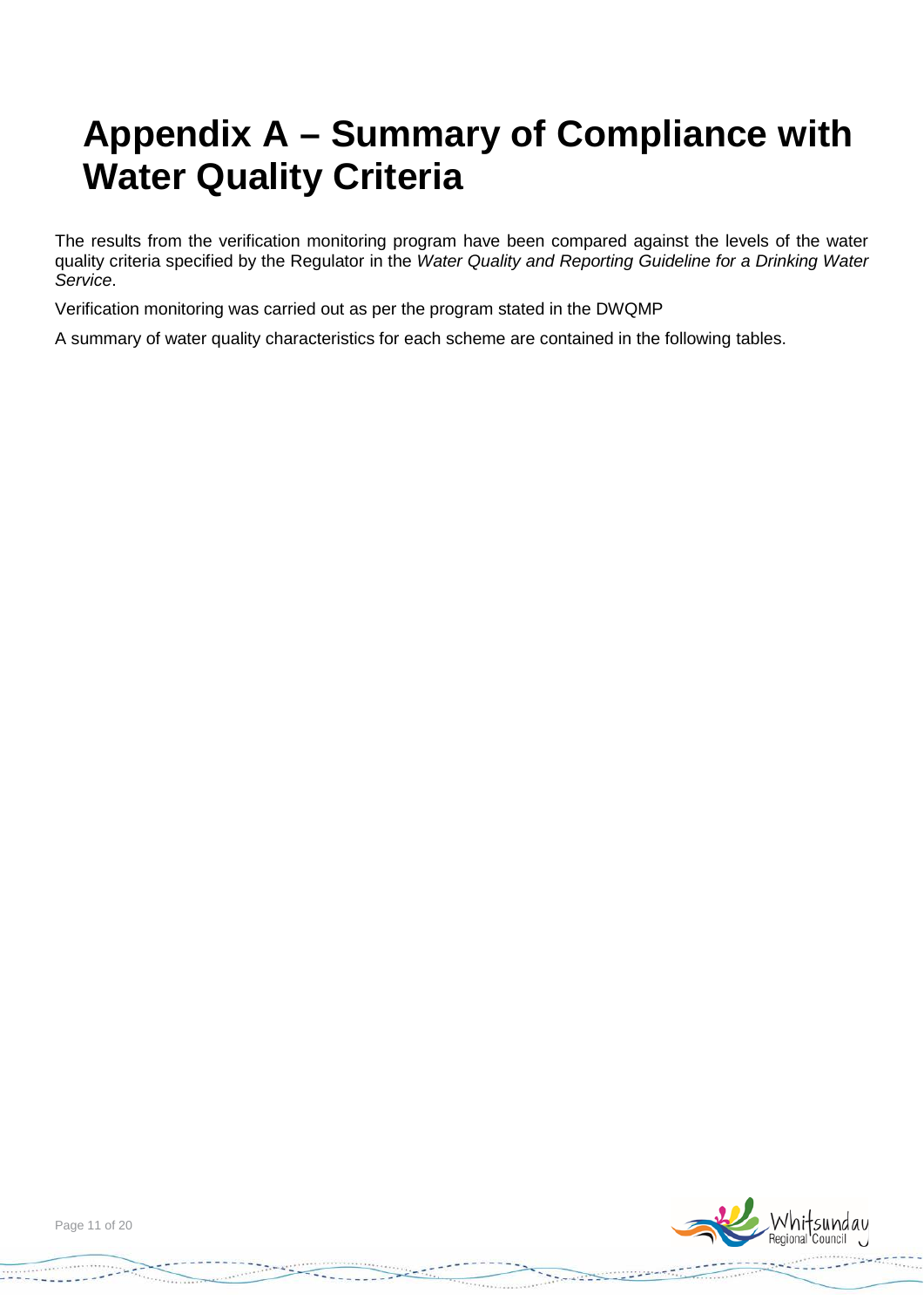|                       | Table 3a - Verification monitoring results - Bowen Scheme |                    |                 |                       |                         |                          |                |                |                   |
|-----------------------|-----------------------------------------------------------|--------------------|-----------------|-----------------------|-------------------------|--------------------------|----------------|----------------|-------------------|
|                       |                                                           |                    |                 |                       | No.                     | No. of                   |                |                |                   |
|                       |                                                           |                    |                 |                       | Samples in              | samples                  |                |                |                   |
|                       |                                                           |                    |                 |                       | which                   | exceeding                |                |                |                   |
|                       |                                                           |                    |                 | Total                 | parameter               | water                    |                |                |                   |
|                       |                                                           | Unit of            |                 | Samples               | was                     | quality                  | <b>Minimum</b> | Maximum        | Average of        |
|                       | Parameter                                                 | Measure            | <b>LOR</b>      | Collected             | detected                | criteria                 | <b>Result</b>  | <b>Result</b>  | <b>Results</b>    |
|                       | pН                                                        | mg/L<br><b>NTU</b> | 0.1             | 365<br>364            | 365                     | 0<br>0                   | 7.09           | 7.40           | 7.21              |
|                       | Turbidity<br>Conductivity                                 | $\mu$ S/cm         | 0.01<br>1       | 102                   | 364<br>102              | 0                        | 0.01<br>201    | 0.57<br>514    | 0.07<br>381       |
| In-House Test Results | Colour                                                    | Pt/Co              | $\mathbf{1}$    | 365                   | 341                     | 0                        | 0.00           | 2.00           | 0.94              |
|                       | Free chlorine residual                                    | mg/L               | 0.1             | 365                   | 365                     | 0                        | 1.99           | 3.59           | 2.71              |
|                       | Total chlorine residual                                   | mg/L               | 0.1             | 24                    | 24                      | 0                        | 2.51           | 3.61           | 2.99              |
|                       | Alkalinity                                                | mg/L               | 0.1             | 101                   | 101                     | 0                        | 52.8           | 110.4          | 80.9              |
|                       | <b>Total hardness</b>                                     | mg/L               | 0.1             | 101                   | 101                     | 0                        | 60.8           | 112.5          | 83.4              |
|                       | Iron                                                      | mg/L               | 0.01            | 365                   | 351                     | 0                        | 0.000          | 0.090          | 0.014             |
|                       | Manganese                                                 | mg/L               | 0.001           | 365                   | 365                     | 0                        | 0.001          | 0.018          | 0.001             |
|                       | Aluminium                                                 | mg/L               | 0.001           | 365                   | 365                     | 0                        | 0.001          | 0.055          | 0.034             |
|                       | рH                                                        | mg/L               | 0.1             | 24                    | 24                      | $\mathbf 0$              | 6.9            | 7.9            | 7.4               |
|                       | Turbidity                                                 | <b>NTU</b>         | $\mathbf{1}$    | 24                    | $\mathbf{1}$            | $\pmb{0}$                | $\mathbf{1}$   | $\mathbf{1}$   | $\mathbf{1}$      |
|                       | Colour                                                    | Pt/Co              | $\mathbf{1}$    | 24                    | 13                      | $\mathbf 0$              | $\mathbf{1}$   | 9              | 1.8               |
|                       | Conductivity                                              | $\mu$ S/cm         | 5               | 24                    | 24                      | 0                        | 327            | 515            | 411.4             |
|                       | Alkalinity                                                | mg/L               | 5               | 24                    | 24                      | $\mathbf 0$              | 72             | 97             | 83                |
|                       | <b>Total hardness</b>                                     | mg/L               | 5               | 24                    | 24                      | 0                        | 67             | 105            | 84                |
|                       | Total dissolved solids<br>Chloride                        | mg/L               | 10<br>2         | 24<br>24              | 24<br>24                | 0<br>0                   | 180<br>8       | 275<br>93      | 224<br>66         |
|                       | Sulphate                                                  | mg/L<br>mg/L       | $\overline{c}$  | 24                    | 24                      | 0                        | 9              | 15             | 11                |
|                       | Fluoride                                                  | mg/L               | 0.05            | 24                    | 24                      | 0                        | 0.06           | 0.14           | 0.10              |
|                       | Nitrate                                                   | mg/L               | 0.05            | 24                    | $\mathbf{1}$            | 0                        | 0.6            | 0.6            | 0.6               |
|                       | Silica                                                    | mg/L               | 5               | 24                    | 24                      | 0                        | 14             | 18             | 15                |
|                       | Sodium                                                    | mg/L               | 0.05            | 24                    | 24                      | 0                        | 38             | 61             | 48                |
|                       | Potassium                                                 | mg/L               | 0.05            | 24                    | 24                      | 0                        | 2.2            | $\sqrt{3}$     | 2.5               |
|                       | Calcium                                                   | mg/L               | 0.05            | 24                    | 24                      | 0                        | 15             | 25             | 19.1              |
|                       | Magnesium                                                 | mg/L               | 0.05            | 24                    | 24                      | 0                        | 6.9            | 11             | 8.8               |
|                       | Chlorate                                                  | mg/L               | 0.01            | 22                    | 22                      | 0                        | 0.16           | 0.95           | 0.50              |
|                       | Aluminium                                                 | mg/L               | 0.01            | 24                    | 24                      | 0                        | 0.01           | 0.042          | 0.025             |
|                       | Antimony                                                  | mg/L               | 0.0001          | 24                    | $\mathbf 0$             | 0                        | 0              | 0              | < 0.0001          |
|                       | Arsenic                                                   | mg/L               | 0.0001          | 24                    | 24                      | 0                        | 0.0002         | 0.0004         | 0.0003            |
|                       | Barium                                                    | mg/L               | 0.001           | 24                    | 24                      | 0                        | 0.031          | 0.247          | 0.0512            |
| Results               | Beryllium                                                 | mg/L               | 0.0001          | 24                    | $\mathbf 0$             | $\pmb{0}$                | $\Omega$       | $\Omega$       | < 0.0001          |
|                       | Boron                                                     | mg/L               | 0.001<br>0.0001 | 24<br>$\overline{24}$ | 24<br>0                 | 0<br>$\mathsf 0$         | 0.026<br>0     | 0.051<br>0     | 0.030<br>< 0.0001 |
| ಕ್ಲಿ                  | Cadmium<br>Chromium                                       | mg/L<br>mg/L       | 0.0001          | 24                    | $\overline{8}$          | $\mathsf 0$              | 0.0001         | 0.0009         | 0.0003            |
|                       | Cobalt                                                    | mg/L               | 0.0001          | 24                    | 1                       | 0                        | 0.0001         | 0.0001         | 0.0001            |
| <b>NATA</b>           | Copper                                                    | mg/L               | 0.001           | 24                    | 24                      | 0                        | 0.003          | 0.19           | 0.048             |
|                       | Iron                                                      | mg/L               | 0.005           | 24                    | 11                      | 0                        | 0.005          | 0.061          | 0.023             |
|                       | Lead                                                      | mg/L               | 0.0001          | 24                    | 12                      | 0                        | 0.0004         | 0.0019         | 0.0010            |
|                       | Mercury                                                   | mg/L               | 0.0001          | 24                    | $\mathbf 0$             | 0                        | $\mathbf 0$    | 0              | < 0.0001          |
|                       | Manganese                                                 | mg/L               | 0.001           | 24                    | 22                      | 0                        | 0.0001         | 0.0065         | 0.0017            |
|                       | Molybdenum                                                | mg/L               | 0.0001          | 24                    | 24                      | 0                        | 0.0002         | 0.0005         | 0.0004            |
|                       | Nickel                                                    | mg/L               | 0.0001          | 24                    | 24                      | $\mathsf 0$              | 0.0002         | 0.0007         | 0.0003            |
|                       | Selenium                                                  | mg/L               | 0.0001          | 24                    | $\overline{\mathbf{4}}$ | 0                        | 0.0001         | 0.0003         | 0.00018           |
|                       | Silver                                                    | mg/L               | 0.001           | 24                    | 0                       | 0                        | 0              | 0              | < 0.001           |
|                       | Strontium                                                 | mg/L               | 0.01            | 24                    | 24                      | 0                        | 0.16           | 0.26           | 0.21              |
|                       | Thallium                                                  | mg/L               | 0.0001          | 24                    | 0                       | $\mathsf 0$              | $\Omega$       | 0              | < 0.0001          |
|                       | Tin                                                       | mg/L<br>mg/L       | 0.0001<br>0.001 | 24<br>24              | 2<br>0                  | $\mathsf 0$<br>$\pmb{0}$ | 0.0005<br>0    | 0.0005<br>0    | 0.0005<br>< 0.001 |
|                       | Titanium<br>Uranium                                       | mg/L               | 0.0001          | 24                    | 0                       | 0                        | 0              | $\mathbf 0$    | < 0.0001          |
|                       | Vanadium                                                  | mg/L               | 0.0001          | 24                    | 17                      | $\pmb{0}$                | 0.0001         | 0.0009         | 0.0003            |
|                       | Zinc                                                      | mg/L               | 0.001           | 24                    | 23                      | $\mathsf 0$              | 0.001          | 0.041          | 0.011             |
|                       | Chloroform                                                | $\mu$ g/L          | 1               | 24                    | 24                      | 0                        | 11             | 73             | 30.8              |
|                       | Bromodichloro                                             |                    |                 |                       |                         |                          |                |                |                   |
|                       | methane                                                   | $\mu$ g/L          | 1               | 24                    | 24                      | 0                        | 19             | 58             | 31.1              |
|                       | Dibromochloro                                             |                    |                 |                       |                         |                          |                |                |                   |
|                       | methane                                                   | $\mu$ g/L          | 1               | 24                    | 24                      | 0                        | 17             | 41             | 25.7              |
|                       | Bromoform                                                 | $\mu g/L$          | $\mathbf{1}$    | 24                    | 24                      | $\overline{0}$           | $\overline{3}$ | $\overline{9}$ | 4.5               |



**MONDAY CONTRACTOR** 

*Change of the State of the State of the State of the State of the State of the State of the State of the State of the State of the State of the State of the State of the State of the State of the State of the State of th* 

 $1000 + 1000$ 

**Contract Contract Contract Contract Contract Contract Contract Contract Contract Contract Contract Contract Contract Contract Contract Contract Contract Contract Contract Contract Contract Contract Contract Contract Contr** 



ù.

u

**Standard**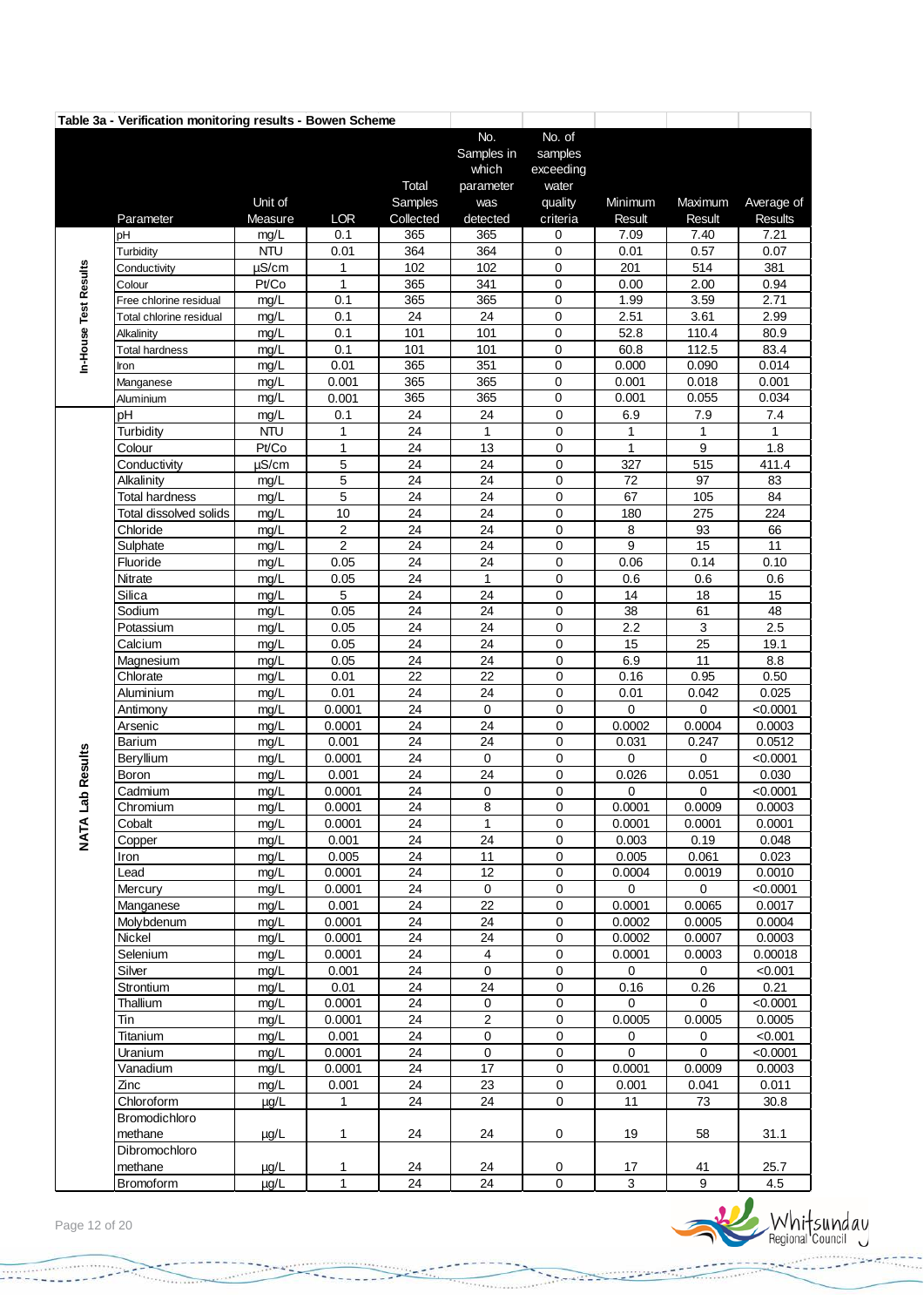| No.<br>No. of<br>Samples in<br>samples<br>which<br>exceeding<br>Total<br>water<br>parameter<br>Unit of<br>quality<br>Minimum<br>Samples<br>Maximum<br>Average of<br>was<br><b>LOR</b><br>Collected<br>detected<br>criteria<br>Measure<br>Result<br>Result<br><b>Results</b><br>Parameter<br>mg/L<br>0.1<br>365<br>365<br>7.23<br>7.49<br>7.33<br>0<br>рH<br><b>NTU</b><br>0.01<br>365<br>Turbidity<br>365<br>0<br>0.05<br>0.99<br>0.09<br>In-House Test Results<br>µS/cm<br>100<br>537<br>100<br>0<br>368<br>472<br>Conductivity<br>1<br>Pt/Co<br>$\mathbf{1}$<br>365<br>$\mathbf 0$<br>351<br>0.00<br>1.00<br>0.96<br>Colour<br>0.1<br>365<br>0<br>1.98<br>Free chlorine residual<br>mg/L<br>365<br>1.23<br>1.58<br>0.1<br>50<br>0<br>2.01<br>1.74<br>mg/L<br>50<br>1.47<br>Total chlorine residual<br>99<br>99<br>0<br>76<br>99<br>mg/L<br>0.1<br>88.4<br>Alkalinity<br>99<br>99<br>0<br>90<br>136<br>mg/L<br>0.1<br>108.9<br><b>Total hardness</b><br>0.01<br>364<br>0<br>0.040<br>0.012<br>mg/L<br>338<br>0.000<br>ron<br>364<br>0.020<br>0.002<br>Manganese<br>0.001<br>364<br>0<br>0.001<br>mg/L<br>0<br>365<br>365<br>0.092<br>0.046<br>mg/L<br>0.001<br>0.017<br>Aluminium<br>pH<br>24<br>0<br>mg/L<br>0.1<br>24<br>6.9<br>7.7<br>7.4<br><b>NTU</b><br>24<br>0<br>Turbidity<br>1<br>$\mathbf{1}$<br>$\mathbf{1}$<br>$\mathbf{1}$<br>1<br>Colour<br>Pt/Co<br>$\mathbf{1}$<br>24<br>$\pmb{0}$<br>6<br>20<br>$\mathbf{1}$<br>1.7<br>µS/cm<br>5<br>24<br>24<br>$\mathbf 0$<br>533<br>476.1<br>Conductivity<br>375<br>$\overline{5}$<br>$\overline{24}$<br>24<br>0<br>102<br>Alkalinity<br>mg/L<br>84<br>90<br>5<br>0<br>88<br>mg/L<br>24<br>24<br>120<br>107<br>Total hardness<br>Total dissolved solids<br>0<br>312<br>mg/L<br>10<br>24<br>24<br>221<br>280<br>Chloride<br>$\overline{c}$<br>24<br>24<br>$\mathbf 0$<br>56<br>97<br>mg/L<br>81<br>$\overline{2}$<br>$\overline{13}$<br>24<br>24<br>$\mathbf 0$<br>10<br>12<br>Sulphate<br>mg/L<br>0.05<br>24<br>24<br>$\mathbf 0$<br>Fluoride<br>mg/L<br>0.09<br>0.14<br>0.11<br>24<br>24<br>0<br>3.8<br>7.2<br>6.05<br>Nitrate<br>mg/L<br>0.05<br>Silica<br>5<br>24<br>24<br>0<br>30<br>44<br>39<br>mg/L<br>24<br>59<br>52<br>Sodium<br>24<br>$\mathbf 0$<br>40<br>mg/L<br>0.05<br>24<br>24<br>0<br>1.5<br>0.05<br>1.1<br>1.3<br>Potassium<br>mg/L<br>24<br>0<br>19<br>25<br>22<br>Calcium<br>0.05<br>24<br>mg/L<br>Magnesium<br>24<br>24<br>0<br>9.7<br>14<br>12<br>0.05<br>mg/L<br>22<br>22<br>Chlorate<br>0.01<br>0<br>0.17<br>0.57<br>0.38<br>mg/L<br>24<br>24<br>0<br>0.01<br>0.039<br>0.068<br>0.05<br>Aluminium<br>mg/L<br>0.0001<br>24<br>0<br>0<br>$\Omega$<br>0<br>< 0.0001<br>Antimony<br>mg/L<br>24<br>24<br>0<br>0.0002<br>Arsenic<br>0.0001<br>0.0002<br>0.0003<br>mg/L<br>$\overline{24}$<br>24<br>0<br>0.001<br>0.026<br>0.033<br>0.029<br>Barium<br>mg/L<br><b>NATA Lab Results</b><br>24<br>0<br>0<br>0.0001<br>< 0.0001<br>Beryllium<br>mg/L<br>0<br>0<br>24<br>24<br>$\mathbf 0$<br>0.025<br>0.001<br>0.037<br>0.028<br>Boron<br>mg/L<br>Cadmium<br>0.0001<br>24<br>0<br>0<br>$\mathbf 0$<br>< 0.0001<br>mg/L<br>0<br>Chromium<br>mg/L<br>0.0001<br>24<br>2<br>0<br>0.0001<br>0.0001<br>0.0001<br>$\pmb{0}$<br>24<br>$\mathbf 0$<br>Cobalt<br>0.0001<br>$\mathbf 0$<br>< 0.0001<br>mg/L<br>0<br>mg/L<br>0.001<br>24<br>24<br>$\mathbf 0$<br>0.001<br>0.027<br>0.007<br>Copper<br>0.005<br>24<br>6<br>$\mathbf 0$<br>0.005<br>0.01<br>0.008<br>mg/L<br>Iron<br>24<br>14<br>$\pmb{0}$<br>Lead<br>mg/L<br>0.0001<br>0.0001<br>0.0007<br>0.00032<br>24<br>$\pmb{0}$<br>$\pmb{0}$<br>mg/L<br>0.0001<br>$\mathbf 0$<br>< 0.0001<br>Mercury<br>0<br>24<br>24<br>0<br>0.0003<br>mg/L<br>0.001<br>0.0058<br>0.0012<br>Manganese<br>$\mathsf 0$<br>0.0001<br>24<br>24<br>0.0002<br>0.0004<br>0.0003<br>Molybdenum<br>mg/L<br>Nickel<br>24<br>19<br>$\pmb{0}$<br>0.0002<br>mg/L<br>0.0001<br>0.0001<br>0.0003<br>24<br>20<br>$\pmb{0}$<br>0.0002<br>Selenium<br>0.0001<br>0.0004<br>0.0002<br>mg/L<br>$\pmb{0}$<br>$\mathsf 0$<br>Silver<br>mg/L<br>0.001<br>24<br>$\mathbf 0$<br>$\mathbf 0$<br>< 0.001<br>24<br>$\mathsf 0$<br>0.29<br>0.01<br>24<br>0.23<br>0.33<br>Strontium<br>mg/L<br>Thallium<br>24<br>mg/L<br>0.0001<br>0<br>0<br>< 0.0001<br>0<br>0<br>0.0001<br>24<br>$\mathbf 0$<br>$\pmb{0}$<br>$\mathbf 0$<br>< 0.0001<br>Tin<br>mg/L<br>0<br>0<br>$\mathsf 0$<br>Titanium<br>0.001<br>24<br>$\mathbf 0$<br>mg/L<br>0<br>< 0.001<br>0<br>$\pmb{0}$<br>0<br>mg/L<br>0.0001<br>24<br>0<br>< 0.0001<br>Uranium<br>0.0001<br>0.0025<br>0.0016<br>Vanadium<br>mg/L<br>24<br>24<br>0<br>0.0012<br>24<br>0.001<br>22<br>$\pmb{0}$<br>0.001<br>Zinc<br>0.009<br>0.004<br>mg/L<br>24<br>24<br>$\pmb{0}$<br>Chloroform<br>µg/L<br>$\mathbf{1}$<br>5<br>17<br>9.6<br>Bromodichloro<br>methane<br>$\mu$ g/L<br>24<br>24<br>0<br>13<br>27<br>19.0<br>1<br>Dibromochloro<br>methane<br>24<br>24<br>0<br>17<br>35<br>26.6<br>$\mu$ g/L<br>1 | Table 3b - Verification monitoring results - Coastal Scheme |      |              |                 |    |                |                |                 |      |
|----------------------------------------------------------------------------------------------------------------------------------------------------------------------------------------------------------------------------------------------------------------------------------------------------------------------------------------------------------------------------------------------------------------------------------------------------------------------------------------------------------------------------------------------------------------------------------------------------------------------------------------------------------------------------------------------------------------------------------------------------------------------------------------------------------------------------------------------------------------------------------------------------------------------------------------------------------------------------------------------------------------------------------------------------------------------------------------------------------------------------------------------------------------------------------------------------------------------------------------------------------------------------------------------------------------------------------------------------------------------------------------------------------------------------------------------------------------------------------------------------------------------------------------------------------------------------------------------------------------------------------------------------------------------------------------------------------------------------------------------------------------------------------------------------------------------------------------------------------------------------------------------------------------------------------------------------------------------------------------------------------------------------------------------------------------------------------------------------------------------------------------------------------------------------------------------------------------------------------------------------------------------------------------------------------------------------------------------------------------------------------------------------------------------------------------------------------------------------------------------------------------------------------------------------------------------------------------------------------------------------------------------------------------------------------------------------------------------------------------------------------------------------------------------------------------------------------------------------------------------------------------------------------------------------------------------------------------------------------------------------------------------------------------------------------------------------------------------------------------------------------------------------------------------------------------------------------------------------------------------------------------------------------------------------------------------------------------------------------------------------------------------------------------------------------------------------------------------------------------------------------------------------------------------------------------------------------------------------------------------------------------------------------------------------------------------------------------------------------------------------------------------------------------------------------------------------------------------------------------------------------------------------------------------------------------------------------------------------------------------------------------------------------------------------------------------------------------------------------------------------------------------------------------------------------------------------------------------------------------------------------------------------------------------------------------------------------------------------------------------------------------------------------------------------------------------------------------------------------------------------------------------------------------------------------------------------------------------------------------------------------------------------------------------------------------------------------------------------------------------------------------------------------------------------------------------------------------------------------------------------------------------------------|-------------------------------------------------------------|------|--------------|-----------------|----|----------------|----------------|-----------------|------|
|                                                                                                                                                                                                                                                                                                                                                                                                                                                                                                                                                                                                                                                                                                                                                                                                                                                                                                                                                                                                                                                                                                                                                                                                                                                                                                                                                                                                                                                                                                                                                                                                                                                                                                                                                                                                                                                                                                                                                                                                                                                                                                                                                                                                                                                                                                                                                                                                                                                                                                                                                                                                                                                                                                                                                                                                                                                                                                                                                                                                                                                                                                                                                                                                                                                                                                                                                                                                                                                                                                                                                                                                                                                                                                                                                                                                                                                                                                                                                                                                                                                                                                                                                                                                                                                                                                                                                                                                                                                                                                                                                                                                                                                                                                                                                                                                                                                                                                          |                                                             |      |              |                 |    |                |                |                 |      |
|                                                                                                                                                                                                                                                                                                                                                                                                                                                                                                                                                                                                                                                                                                                                                                                                                                                                                                                                                                                                                                                                                                                                                                                                                                                                                                                                                                                                                                                                                                                                                                                                                                                                                                                                                                                                                                                                                                                                                                                                                                                                                                                                                                                                                                                                                                                                                                                                                                                                                                                                                                                                                                                                                                                                                                                                                                                                                                                                                                                                                                                                                                                                                                                                                                                                                                                                                                                                                                                                                                                                                                                                                                                                                                                                                                                                                                                                                                                                                                                                                                                                                                                                                                                                                                                                                                                                                                                                                                                                                                                                                                                                                                                                                                                                                                                                                                                                                                          |                                                             |      |              |                 |    |                |                |                 |      |
|                                                                                                                                                                                                                                                                                                                                                                                                                                                                                                                                                                                                                                                                                                                                                                                                                                                                                                                                                                                                                                                                                                                                                                                                                                                                                                                                                                                                                                                                                                                                                                                                                                                                                                                                                                                                                                                                                                                                                                                                                                                                                                                                                                                                                                                                                                                                                                                                                                                                                                                                                                                                                                                                                                                                                                                                                                                                                                                                                                                                                                                                                                                                                                                                                                                                                                                                                                                                                                                                                                                                                                                                                                                                                                                                                                                                                                                                                                                                                                                                                                                                                                                                                                                                                                                                                                                                                                                                                                                                                                                                                                                                                                                                                                                                                                                                                                                                                                          |                                                             |      |              |                 |    |                |                |                 |      |
|                                                                                                                                                                                                                                                                                                                                                                                                                                                                                                                                                                                                                                                                                                                                                                                                                                                                                                                                                                                                                                                                                                                                                                                                                                                                                                                                                                                                                                                                                                                                                                                                                                                                                                                                                                                                                                                                                                                                                                                                                                                                                                                                                                                                                                                                                                                                                                                                                                                                                                                                                                                                                                                                                                                                                                                                                                                                                                                                                                                                                                                                                                                                                                                                                                                                                                                                                                                                                                                                                                                                                                                                                                                                                                                                                                                                                                                                                                                                                                                                                                                                                                                                                                                                                                                                                                                                                                                                                                                                                                                                                                                                                                                                                                                                                                                                                                                                                                          |                                                             |      |              |                 |    |                |                |                 |      |
|                                                                                                                                                                                                                                                                                                                                                                                                                                                                                                                                                                                                                                                                                                                                                                                                                                                                                                                                                                                                                                                                                                                                                                                                                                                                                                                                                                                                                                                                                                                                                                                                                                                                                                                                                                                                                                                                                                                                                                                                                                                                                                                                                                                                                                                                                                                                                                                                                                                                                                                                                                                                                                                                                                                                                                                                                                                                                                                                                                                                                                                                                                                                                                                                                                                                                                                                                                                                                                                                                                                                                                                                                                                                                                                                                                                                                                                                                                                                                                                                                                                                                                                                                                                                                                                                                                                                                                                                                                                                                                                                                                                                                                                                                                                                                                                                                                                                                                          |                                                             |      |              |                 |    |                |                |                 |      |
|                                                                                                                                                                                                                                                                                                                                                                                                                                                                                                                                                                                                                                                                                                                                                                                                                                                                                                                                                                                                                                                                                                                                                                                                                                                                                                                                                                                                                                                                                                                                                                                                                                                                                                                                                                                                                                                                                                                                                                                                                                                                                                                                                                                                                                                                                                                                                                                                                                                                                                                                                                                                                                                                                                                                                                                                                                                                                                                                                                                                                                                                                                                                                                                                                                                                                                                                                                                                                                                                                                                                                                                                                                                                                                                                                                                                                                                                                                                                                                                                                                                                                                                                                                                                                                                                                                                                                                                                                                                                                                                                                                                                                                                                                                                                                                                                                                                                                                          |                                                             |      |              |                 |    |                |                |                 |      |
|                                                                                                                                                                                                                                                                                                                                                                                                                                                                                                                                                                                                                                                                                                                                                                                                                                                                                                                                                                                                                                                                                                                                                                                                                                                                                                                                                                                                                                                                                                                                                                                                                                                                                                                                                                                                                                                                                                                                                                                                                                                                                                                                                                                                                                                                                                                                                                                                                                                                                                                                                                                                                                                                                                                                                                                                                                                                                                                                                                                                                                                                                                                                                                                                                                                                                                                                                                                                                                                                                                                                                                                                                                                                                                                                                                                                                                                                                                                                                                                                                                                                                                                                                                                                                                                                                                                                                                                                                                                                                                                                                                                                                                                                                                                                                                                                                                                                                                          |                                                             |      |              |                 |    |                |                |                 |      |
|                                                                                                                                                                                                                                                                                                                                                                                                                                                                                                                                                                                                                                                                                                                                                                                                                                                                                                                                                                                                                                                                                                                                                                                                                                                                                                                                                                                                                                                                                                                                                                                                                                                                                                                                                                                                                                                                                                                                                                                                                                                                                                                                                                                                                                                                                                                                                                                                                                                                                                                                                                                                                                                                                                                                                                                                                                                                                                                                                                                                                                                                                                                                                                                                                                                                                                                                                                                                                                                                                                                                                                                                                                                                                                                                                                                                                                                                                                                                                                                                                                                                                                                                                                                                                                                                                                                                                                                                                                                                                                                                                                                                                                                                                                                                                                                                                                                                                                          |                                                             |      |              |                 |    |                |                |                 |      |
|                                                                                                                                                                                                                                                                                                                                                                                                                                                                                                                                                                                                                                                                                                                                                                                                                                                                                                                                                                                                                                                                                                                                                                                                                                                                                                                                                                                                                                                                                                                                                                                                                                                                                                                                                                                                                                                                                                                                                                                                                                                                                                                                                                                                                                                                                                                                                                                                                                                                                                                                                                                                                                                                                                                                                                                                                                                                                                                                                                                                                                                                                                                                                                                                                                                                                                                                                                                                                                                                                                                                                                                                                                                                                                                                                                                                                                                                                                                                                                                                                                                                                                                                                                                                                                                                                                                                                                                                                                                                                                                                                                                                                                                                                                                                                                                                                                                                                                          |                                                             |      |              |                 |    |                |                |                 |      |
|                                                                                                                                                                                                                                                                                                                                                                                                                                                                                                                                                                                                                                                                                                                                                                                                                                                                                                                                                                                                                                                                                                                                                                                                                                                                                                                                                                                                                                                                                                                                                                                                                                                                                                                                                                                                                                                                                                                                                                                                                                                                                                                                                                                                                                                                                                                                                                                                                                                                                                                                                                                                                                                                                                                                                                                                                                                                                                                                                                                                                                                                                                                                                                                                                                                                                                                                                                                                                                                                                                                                                                                                                                                                                                                                                                                                                                                                                                                                                                                                                                                                                                                                                                                                                                                                                                                                                                                                                                                                                                                                                                                                                                                                                                                                                                                                                                                                                                          |                                                             |      |              |                 |    |                |                |                 |      |
|                                                                                                                                                                                                                                                                                                                                                                                                                                                                                                                                                                                                                                                                                                                                                                                                                                                                                                                                                                                                                                                                                                                                                                                                                                                                                                                                                                                                                                                                                                                                                                                                                                                                                                                                                                                                                                                                                                                                                                                                                                                                                                                                                                                                                                                                                                                                                                                                                                                                                                                                                                                                                                                                                                                                                                                                                                                                                                                                                                                                                                                                                                                                                                                                                                                                                                                                                                                                                                                                                                                                                                                                                                                                                                                                                                                                                                                                                                                                                                                                                                                                                                                                                                                                                                                                                                                                                                                                                                                                                                                                                                                                                                                                                                                                                                                                                                                                                                          |                                                             |      |              |                 |    |                |                |                 |      |
|                                                                                                                                                                                                                                                                                                                                                                                                                                                                                                                                                                                                                                                                                                                                                                                                                                                                                                                                                                                                                                                                                                                                                                                                                                                                                                                                                                                                                                                                                                                                                                                                                                                                                                                                                                                                                                                                                                                                                                                                                                                                                                                                                                                                                                                                                                                                                                                                                                                                                                                                                                                                                                                                                                                                                                                                                                                                                                                                                                                                                                                                                                                                                                                                                                                                                                                                                                                                                                                                                                                                                                                                                                                                                                                                                                                                                                                                                                                                                                                                                                                                                                                                                                                                                                                                                                                                                                                                                                                                                                                                                                                                                                                                                                                                                                                                                                                                                                          |                                                             |      |              |                 |    |                |                |                 |      |
|                                                                                                                                                                                                                                                                                                                                                                                                                                                                                                                                                                                                                                                                                                                                                                                                                                                                                                                                                                                                                                                                                                                                                                                                                                                                                                                                                                                                                                                                                                                                                                                                                                                                                                                                                                                                                                                                                                                                                                                                                                                                                                                                                                                                                                                                                                                                                                                                                                                                                                                                                                                                                                                                                                                                                                                                                                                                                                                                                                                                                                                                                                                                                                                                                                                                                                                                                                                                                                                                                                                                                                                                                                                                                                                                                                                                                                                                                                                                                                                                                                                                                                                                                                                                                                                                                                                                                                                                                                                                                                                                                                                                                                                                                                                                                                                                                                                                                                          |                                                             |      |              |                 |    |                |                |                 |      |
|                                                                                                                                                                                                                                                                                                                                                                                                                                                                                                                                                                                                                                                                                                                                                                                                                                                                                                                                                                                                                                                                                                                                                                                                                                                                                                                                                                                                                                                                                                                                                                                                                                                                                                                                                                                                                                                                                                                                                                                                                                                                                                                                                                                                                                                                                                                                                                                                                                                                                                                                                                                                                                                                                                                                                                                                                                                                                                                                                                                                                                                                                                                                                                                                                                                                                                                                                                                                                                                                                                                                                                                                                                                                                                                                                                                                                                                                                                                                                                                                                                                                                                                                                                                                                                                                                                                                                                                                                                                                                                                                                                                                                                                                                                                                                                                                                                                                                                          |                                                             |      |              |                 |    |                |                |                 |      |
|                                                                                                                                                                                                                                                                                                                                                                                                                                                                                                                                                                                                                                                                                                                                                                                                                                                                                                                                                                                                                                                                                                                                                                                                                                                                                                                                                                                                                                                                                                                                                                                                                                                                                                                                                                                                                                                                                                                                                                                                                                                                                                                                                                                                                                                                                                                                                                                                                                                                                                                                                                                                                                                                                                                                                                                                                                                                                                                                                                                                                                                                                                                                                                                                                                                                                                                                                                                                                                                                                                                                                                                                                                                                                                                                                                                                                                                                                                                                                                                                                                                                                                                                                                                                                                                                                                                                                                                                                                                                                                                                                                                                                                                                                                                                                                                                                                                                                                          |                                                             |      |              |                 |    |                |                |                 |      |
|                                                                                                                                                                                                                                                                                                                                                                                                                                                                                                                                                                                                                                                                                                                                                                                                                                                                                                                                                                                                                                                                                                                                                                                                                                                                                                                                                                                                                                                                                                                                                                                                                                                                                                                                                                                                                                                                                                                                                                                                                                                                                                                                                                                                                                                                                                                                                                                                                                                                                                                                                                                                                                                                                                                                                                                                                                                                                                                                                                                                                                                                                                                                                                                                                                                                                                                                                                                                                                                                                                                                                                                                                                                                                                                                                                                                                                                                                                                                                                                                                                                                                                                                                                                                                                                                                                                                                                                                                                                                                                                                                                                                                                                                                                                                                                                                                                                                                                          |                                                             |      |              |                 |    |                |                |                 |      |
|                                                                                                                                                                                                                                                                                                                                                                                                                                                                                                                                                                                                                                                                                                                                                                                                                                                                                                                                                                                                                                                                                                                                                                                                                                                                                                                                                                                                                                                                                                                                                                                                                                                                                                                                                                                                                                                                                                                                                                                                                                                                                                                                                                                                                                                                                                                                                                                                                                                                                                                                                                                                                                                                                                                                                                                                                                                                                                                                                                                                                                                                                                                                                                                                                                                                                                                                                                                                                                                                                                                                                                                                                                                                                                                                                                                                                                                                                                                                                                                                                                                                                                                                                                                                                                                                                                                                                                                                                                                                                                                                                                                                                                                                                                                                                                                                                                                                                                          |                                                             |      |              |                 |    |                |                |                 |      |
|                                                                                                                                                                                                                                                                                                                                                                                                                                                                                                                                                                                                                                                                                                                                                                                                                                                                                                                                                                                                                                                                                                                                                                                                                                                                                                                                                                                                                                                                                                                                                                                                                                                                                                                                                                                                                                                                                                                                                                                                                                                                                                                                                                                                                                                                                                                                                                                                                                                                                                                                                                                                                                                                                                                                                                                                                                                                                                                                                                                                                                                                                                                                                                                                                                                                                                                                                                                                                                                                                                                                                                                                                                                                                                                                                                                                                                                                                                                                                                                                                                                                                                                                                                                                                                                                                                                                                                                                                                                                                                                                                                                                                                                                                                                                                                                                                                                                                                          |                                                             |      |              |                 |    |                |                |                 |      |
|                                                                                                                                                                                                                                                                                                                                                                                                                                                                                                                                                                                                                                                                                                                                                                                                                                                                                                                                                                                                                                                                                                                                                                                                                                                                                                                                                                                                                                                                                                                                                                                                                                                                                                                                                                                                                                                                                                                                                                                                                                                                                                                                                                                                                                                                                                                                                                                                                                                                                                                                                                                                                                                                                                                                                                                                                                                                                                                                                                                                                                                                                                                                                                                                                                                                                                                                                                                                                                                                                                                                                                                                                                                                                                                                                                                                                                                                                                                                                                                                                                                                                                                                                                                                                                                                                                                                                                                                                                                                                                                                                                                                                                                                                                                                                                                                                                                                                                          |                                                             |      |              |                 |    |                |                |                 |      |
|                                                                                                                                                                                                                                                                                                                                                                                                                                                                                                                                                                                                                                                                                                                                                                                                                                                                                                                                                                                                                                                                                                                                                                                                                                                                                                                                                                                                                                                                                                                                                                                                                                                                                                                                                                                                                                                                                                                                                                                                                                                                                                                                                                                                                                                                                                                                                                                                                                                                                                                                                                                                                                                                                                                                                                                                                                                                                                                                                                                                                                                                                                                                                                                                                                                                                                                                                                                                                                                                                                                                                                                                                                                                                                                                                                                                                                                                                                                                                                                                                                                                                                                                                                                                                                                                                                                                                                                                                                                                                                                                                                                                                                                                                                                                                                                                                                                                                                          |                                                             |      |              |                 |    |                |                |                 |      |
|                                                                                                                                                                                                                                                                                                                                                                                                                                                                                                                                                                                                                                                                                                                                                                                                                                                                                                                                                                                                                                                                                                                                                                                                                                                                                                                                                                                                                                                                                                                                                                                                                                                                                                                                                                                                                                                                                                                                                                                                                                                                                                                                                                                                                                                                                                                                                                                                                                                                                                                                                                                                                                                                                                                                                                                                                                                                                                                                                                                                                                                                                                                                                                                                                                                                                                                                                                                                                                                                                                                                                                                                                                                                                                                                                                                                                                                                                                                                                                                                                                                                                                                                                                                                                                                                                                                                                                                                                                                                                                                                                                                                                                                                                                                                                                                                                                                                                                          |                                                             |      |              |                 |    |                |                |                 |      |
|                                                                                                                                                                                                                                                                                                                                                                                                                                                                                                                                                                                                                                                                                                                                                                                                                                                                                                                                                                                                                                                                                                                                                                                                                                                                                                                                                                                                                                                                                                                                                                                                                                                                                                                                                                                                                                                                                                                                                                                                                                                                                                                                                                                                                                                                                                                                                                                                                                                                                                                                                                                                                                                                                                                                                                                                                                                                                                                                                                                                                                                                                                                                                                                                                                                                                                                                                                                                                                                                                                                                                                                                                                                                                                                                                                                                                                                                                                                                                                                                                                                                                                                                                                                                                                                                                                                                                                                                                                                                                                                                                                                                                                                                                                                                                                                                                                                                                                          |                                                             |      |              |                 |    |                |                |                 |      |
|                                                                                                                                                                                                                                                                                                                                                                                                                                                                                                                                                                                                                                                                                                                                                                                                                                                                                                                                                                                                                                                                                                                                                                                                                                                                                                                                                                                                                                                                                                                                                                                                                                                                                                                                                                                                                                                                                                                                                                                                                                                                                                                                                                                                                                                                                                                                                                                                                                                                                                                                                                                                                                                                                                                                                                                                                                                                                                                                                                                                                                                                                                                                                                                                                                                                                                                                                                                                                                                                                                                                                                                                                                                                                                                                                                                                                                                                                                                                                                                                                                                                                                                                                                                                                                                                                                                                                                                                                                                                                                                                                                                                                                                                                                                                                                                                                                                                                                          |                                                             |      |              |                 |    |                |                |                 |      |
|                                                                                                                                                                                                                                                                                                                                                                                                                                                                                                                                                                                                                                                                                                                                                                                                                                                                                                                                                                                                                                                                                                                                                                                                                                                                                                                                                                                                                                                                                                                                                                                                                                                                                                                                                                                                                                                                                                                                                                                                                                                                                                                                                                                                                                                                                                                                                                                                                                                                                                                                                                                                                                                                                                                                                                                                                                                                                                                                                                                                                                                                                                                                                                                                                                                                                                                                                                                                                                                                                                                                                                                                                                                                                                                                                                                                                                                                                                                                                                                                                                                                                                                                                                                                                                                                                                                                                                                                                                                                                                                                                                                                                                                                                                                                                                                                                                                                                                          |                                                             |      |              |                 |    |                |                |                 |      |
|                                                                                                                                                                                                                                                                                                                                                                                                                                                                                                                                                                                                                                                                                                                                                                                                                                                                                                                                                                                                                                                                                                                                                                                                                                                                                                                                                                                                                                                                                                                                                                                                                                                                                                                                                                                                                                                                                                                                                                                                                                                                                                                                                                                                                                                                                                                                                                                                                                                                                                                                                                                                                                                                                                                                                                                                                                                                                                                                                                                                                                                                                                                                                                                                                                                                                                                                                                                                                                                                                                                                                                                                                                                                                                                                                                                                                                                                                                                                                                                                                                                                                                                                                                                                                                                                                                                                                                                                                                                                                                                                                                                                                                                                                                                                                                                                                                                                                                          |                                                             |      |              |                 |    |                |                |                 |      |
|                                                                                                                                                                                                                                                                                                                                                                                                                                                                                                                                                                                                                                                                                                                                                                                                                                                                                                                                                                                                                                                                                                                                                                                                                                                                                                                                                                                                                                                                                                                                                                                                                                                                                                                                                                                                                                                                                                                                                                                                                                                                                                                                                                                                                                                                                                                                                                                                                                                                                                                                                                                                                                                                                                                                                                                                                                                                                                                                                                                                                                                                                                                                                                                                                                                                                                                                                                                                                                                                                                                                                                                                                                                                                                                                                                                                                                                                                                                                                                                                                                                                                                                                                                                                                                                                                                                                                                                                                                                                                                                                                                                                                                                                                                                                                                                                                                                                                                          |                                                             |      |              |                 |    |                |                |                 |      |
|                                                                                                                                                                                                                                                                                                                                                                                                                                                                                                                                                                                                                                                                                                                                                                                                                                                                                                                                                                                                                                                                                                                                                                                                                                                                                                                                                                                                                                                                                                                                                                                                                                                                                                                                                                                                                                                                                                                                                                                                                                                                                                                                                                                                                                                                                                                                                                                                                                                                                                                                                                                                                                                                                                                                                                                                                                                                                                                                                                                                                                                                                                                                                                                                                                                                                                                                                                                                                                                                                                                                                                                                                                                                                                                                                                                                                                                                                                                                                                                                                                                                                                                                                                                                                                                                                                                                                                                                                                                                                                                                                                                                                                                                                                                                                                                                                                                                                                          |                                                             |      |              |                 |    |                |                |                 |      |
|                                                                                                                                                                                                                                                                                                                                                                                                                                                                                                                                                                                                                                                                                                                                                                                                                                                                                                                                                                                                                                                                                                                                                                                                                                                                                                                                                                                                                                                                                                                                                                                                                                                                                                                                                                                                                                                                                                                                                                                                                                                                                                                                                                                                                                                                                                                                                                                                                                                                                                                                                                                                                                                                                                                                                                                                                                                                                                                                                                                                                                                                                                                                                                                                                                                                                                                                                                                                                                                                                                                                                                                                                                                                                                                                                                                                                                                                                                                                                                                                                                                                                                                                                                                                                                                                                                                                                                                                                                                                                                                                                                                                                                                                                                                                                                                                                                                                                                          |                                                             |      |              |                 |    |                |                |                 |      |
|                                                                                                                                                                                                                                                                                                                                                                                                                                                                                                                                                                                                                                                                                                                                                                                                                                                                                                                                                                                                                                                                                                                                                                                                                                                                                                                                                                                                                                                                                                                                                                                                                                                                                                                                                                                                                                                                                                                                                                                                                                                                                                                                                                                                                                                                                                                                                                                                                                                                                                                                                                                                                                                                                                                                                                                                                                                                                                                                                                                                                                                                                                                                                                                                                                                                                                                                                                                                                                                                                                                                                                                                                                                                                                                                                                                                                                                                                                                                                                                                                                                                                                                                                                                                                                                                                                                                                                                                                                                                                                                                                                                                                                                                                                                                                                                                                                                                                                          |                                                             |      |              |                 |    |                |                |                 |      |
|                                                                                                                                                                                                                                                                                                                                                                                                                                                                                                                                                                                                                                                                                                                                                                                                                                                                                                                                                                                                                                                                                                                                                                                                                                                                                                                                                                                                                                                                                                                                                                                                                                                                                                                                                                                                                                                                                                                                                                                                                                                                                                                                                                                                                                                                                                                                                                                                                                                                                                                                                                                                                                                                                                                                                                                                                                                                                                                                                                                                                                                                                                                                                                                                                                                                                                                                                                                                                                                                                                                                                                                                                                                                                                                                                                                                                                                                                                                                                                                                                                                                                                                                                                                                                                                                                                                                                                                                                                                                                                                                                                                                                                                                                                                                                                                                                                                                                                          |                                                             |      |              |                 |    |                |                |                 |      |
|                                                                                                                                                                                                                                                                                                                                                                                                                                                                                                                                                                                                                                                                                                                                                                                                                                                                                                                                                                                                                                                                                                                                                                                                                                                                                                                                                                                                                                                                                                                                                                                                                                                                                                                                                                                                                                                                                                                                                                                                                                                                                                                                                                                                                                                                                                                                                                                                                                                                                                                                                                                                                                                                                                                                                                                                                                                                                                                                                                                                                                                                                                                                                                                                                                                                                                                                                                                                                                                                                                                                                                                                                                                                                                                                                                                                                                                                                                                                                                                                                                                                                                                                                                                                                                                                                                                                                                                                                                                                                                                                                                                                                                                                                                                                                                                                                                                                                                          |                                                             |      |              |                 |    |                |                |                 |      |
|                                                                                                                                                                                                                                                                                                                                                                                                                                                                                                                                                                                                                                                                                                                                                                                                                                                                                                                                                                                                                                                                                                                                                                                                                                                                                                                                                                                                                                                                                                                                                                                                                                                                                                                                                                                                                                                                                                                                                                                                                                                                                                                                                                                                                                                                                                                                                                                                                                                                                                                                                                                                                                                                                                                                                                                                                                                                                                                                                                                                                                                                                                                                                                                                                                                                                                                                                                                                                                                                                                                                                                                                                                                                                                                                                                                                                                                                                                                                                                                                                                                                                                                                                                                                                                                                                                                                                                                                                                                                                                                                                                                                                                                                                                                                                                                                                                                                                                          |                                                             |      |              |                 |    |                |                |                 |      |
|                                                                                                                                                                                                                                                                                                                                                                                                                                                                                                                                                                                                                                                                                                                                                                                                                                                                                                                                                                                                                                                                                                                                                                                                                                                                                                                                                                                                                                                                                                                                                                                                                                                                                                                                                                                                                                                                                                                                                                                                                                                                                                                                                                                                                                                                                                                                                                                                                                                                                                                                                                                                                                                                                                                                                                                                                                                                                                                                                                                                                                                                                                                                                                                                                                                                                                                                                                                                                                                                                                                                                                                                                                                                                                                                                                                                                                                                                                                                                                                                                                                                                                                                                                                                                                                                                                                                                                                                                                                                                                                                                                                                                                                                                                                                                                                                                                                                                                          |                                                             |      |              |                 |    |                |                |                 |      |
|                                                                                                                                                                                                                                                                                                                                                                                                                                                                                                                                                                                                                                                                                                                                                                                                                                                                                                                                                                                                                                                                                                                                                                                                                                                                                                                                                                                                                                                                                                                                                                                                                                                                                                                                                                                                                                                                                                                                                                                                                                                                                                                                                                                                                                                                                                                                                                                                                                                                                                                                                                                                                                                                                                                                                                                                                                                                                                                                                                                                                                                                                                                                                                                                                                                                                                                                                                                                                                                                                                                                                                                                                                                                                                                                                                                                                                                                                                                                                                                                                                                                                                                                                                                                                                                                                                                                                                                                                                                                                                                                                                                                                                                                                                                                                                                                                                                                                                          |                                                             |      |              |                 |    |                |                |                 |      |
|                                                                                                                                                                                                                                                                                                                                                                                                                                                                                                                                                                                                                                                                                                                                                                                                                                                                                                                                                                                                                                                                                                                                                                                                                                                                                                                                                                                                                                                                                                                                                                                                                                                                                                                                                                                                                                                                                                                                                                                                                                                                                                                                                                                                                                                                                                                                                                                                                                                                                                                                                                                                                                                                                                                                                                                                                                                                                                                                                                                                                                                                                                                                                                                                                                                                                                                                                                                                                                                                                                                                                                                                                                                                                                                                                                                                                                                                                                                                                                                                                                                                                                                                                                                                                                                                                                                                                                                                                                                                                                                                                                                                                                                                                                                                                                                                                                                                                                          |                                                             |      |              |                 |    |                |                |                 |      |
|                                                                                                                                                                                                                                                                                                                                                                                                                                                                                                                                                                                                                                                                                                                                                                                                                                                                                                                                                                                                                                                                                                                                                                                                                                                                                                                                                                                                                                                                                                                                                                                                                                                                                                                                                                                                                                                                                                                                                                                                                                                                                                                                                                                                                                                                                                                                                                                                                                                                                                                                                                                                                                                                                                                                                                                                                                                                                                                                                                                                                                                                                                                                                                                                                                                                                                                                                                                                                                                                                                                                                                                                                                                                                                                                                                                                                                                                                                                                                                                                                                                                                                                                                                                                                                                                                                                                                                                                                                                                                                                                                                                                                                                                                                                                                                                                                                                                                                          |                                                             |      |              |                 |    |                |                |                 |      |
|                                                                                                                                                                                                                                                                                                                                                                                                                                                                                                                                                                                                                                                                                                                                                                                                                                                                                                                                                                                                                                                                                                                                                                                                                                                                                                                                                                                                                                                                                                                                                                                                                                                                                                                                                                                                                                                                                                                                                                                                                                                                                                                                                                                                                                                                                                                                                                                                                                                                                                                                                                                                                                                                                                                                                                                                                                                                                                                                                                                                                                                                                                                                                                                                                                                                                                                                                                                                                                                                                                                                                                                                                                                                                                                                                                                                                                                                                                                                                                                                                                                                                                                                                                                                                                                                                                                                                                                                                                                                                                                                                                                                                                                                                                                                                                                                                                                                                                          |                                                             |      |              |                 |    |                |                |                 |      |
|                                                                                                                                                                                                                                                                                                                                                                                                                                                                                                                                                                                                                                                                                                                                                                                                                                                                                                                                                                                                                                                                                                                                                                                                                                                                                                                                                                                                                                                                                                                                                                                                                                                                                                                                                                                                                                                                                                                                                                                                                                                                                                                                                                                                                                                                                                                                                                                                                                                                                                                                                                                                                                                                                                                                                                                                                                                                                                                                                                                                                                                                                                                                                                                                                                                                                                                                                                                                                                                                                                                                                                                                                                                                                                                                                                                                                                                                                                                                                                                                                                                                                                                                                                                                                                                                                                                                                                                                                                                                                                                                                                                                                                                                                                                                                                                                                                                                                                          |                                                             |      |              |                 |    |                |                |                 |      |
|                                                                                                                                                                                                                                                                                                                                                                                                                                                                                                                                                                                                                                                                                                                                                                                                                                                                                                                                                                                                                                                                                                                                                                                                                                                                                                                                                                                                                                                                                                                                                                                                                                                                                                                                                                                                                                                                                                                                                                                                                                                                                                                                                                                                                                                                                                                                                                                                                                                                                                                                                                                                                                                                                                                                                                                                                                                                                                                                                                                                                                                                                                                                                                                                                                                                                                                                                                                                                                                                                                                                                                                                                                                                                                                                                                                                                                                                                                                                                                                                                                                                                                                                                                                                                                                                                                                                                                                                                                                                                                                                                                                                                                                                                                                                                                                                                                                                                                          |                                                             |      |              |                 |    |                |                |                 |      |
|                                                                                                                                                                                                                                                                                                                                                                                                                                                                                                                                                                                                                                                                                                                                                                                                                                                                                                                                                                                                                                                                                                                                                                                                                                                                                                                                                                                                                                                                                                                                                                                                                                                                                                                                                                                                                                                                                                                                                                                                                                                                                                                                                                                                                                                                                                                                                                                                                                                                                                                                                                                                                                                                                                                                                                                                                                                                                                                                                                                                                                                                                                                                                                                                                                                                                                                                                                                                                                                                                                                                                                                                                                                                                                                                                                                                                                                                                                                                                                                                                                                                                                                                                                                                                                                                                                                                                                                                                                                                                                                                                                                                                                                                                                                                                                                                                                                                                                          |                                                             |      |              |                 |    |                |                |                 |      |
|                                                                                                                                                                                                                                                                                                                                                                                                                                                                                                                                                                                                                                                                                                                                                                                                                                                                                                                                                                                                                                                                                                                                                                                                                                                                                                                                                                                                                                                                                                                                                                                                                                                                                                                                                                                                                                                                                                                                                                                                                                                                                                                                                                                                                                                                                                                                                                                                                                                                                                                                                                                                                                                                                                                                                                                                                                                                                                                                                                                                                                                                                                                                                                                                                                                                                                                                                                                                                                                                                                                                                                                                                                                                                                                                                                                                                                                                                                                                                                                                                                                                                                                                                                                                                                                                                                                                                                                                                                                                                                                                                                                                                                                                                                                                                                                                                                                                                                          |                                                             |      |              |                 |    |                |                |                 |      |
|                                                                                                                                                                                                                                                                                                                                                                                                                                                                                                                                                                                                                                                                                                                                                                                                                                                                                                                                                                                                                                                                                                                                                                                                                                                                                                                                                                                                                                                                                                                                                                                                                                                                                                                                                                                                                                                                                                                                                                                                                                                                                                                                                                                                                                                                                                                                                                                                                                                                                                                                                                                                                                                                                                                                                                                                                                                                                                                                                                                                                                                                                                                                                                                                                                                                                                                                                                                                                                                                                                                                                                                                                                                                                                                                                                                                                                                                                                                                                                                                                                                                                                                                                                                                                                                                                                                                                                                                                                                                                                                                                                                                                                                                                                                                                                                                                                                                                                          |                                                             |      |              |                 |    |                |                |                 |      |
|                                                                                                                                                                                                                                                                                                                                                                                                                                                                                                                                                                                                                                                                                                                                                                                                                                                                                                                                                                                                                                                                                                                                                                                                                                                                                                                                                                                                                                                                                                                                                                                                                                                                                                                                                                                                                                                                                                                                                                                                                                                                                                                                                                                                                                                                                                                                                                                                                                                                                                                                                                                                                                                                                                                                                                                                                                                                                                                                                                                                                                                                                                                                                                                                                                                                                                                                                                                                                                                                                                                                                                                                                                                                                                                                                                                                                                                                                                                                                                                                                                                                                                                                                                                                                                                                                                                                                                                                                                                                                                                                                                                                                                                                                                                                                                                                                                                                                                          |                                                             |      |              |                 |    |                |                |                 |      |
|                                                                                                                                                                                                                                                                                                                                                                                                                                                                                                                                                                                                                                                                                                                                                                                                                                                                                                                                                                                                                                                                                                                                                                                                                                                                                                                                                                                                                                                                                                                                                                                                                                                                                                                                                                                                                                                                                                                                                                                                                                                                                                                                                                                                                                                                                                                                                                                                                                                                                                                                                                                                                                                                                                                                                                                                                                                                                                                                                                                                                                                                                                                                                                                                                                                                                                                                                                                                                                                                                                                                                                                                                                                                                                                                                                                                                                                                                                                                                                                                                                                                                                                                                                                                                                                                                                                                                                                                                                                                                                                                                                                                                                                                                                                                                                                                                                                                                                          |                                                             |      |              |                 |    |                |                |                 |      |
|                                                                                                                                                                                                                                                                                                                                                                                                                                                                                                                                                                                                                                                                                                                                                                                                                                                                                                                                                                                                                                                                                                                                                                                                                                                                                                                                                                                                                                                                                                                                                                                                                                                                                                                                                                                                                                                                                                                                                                                                                                                                                                                                                                                                                                                                                                                                                                                                                                                                                                                                                                                                                                                                                                                                                                                                                                                                                                                                                                                                                                                                                                                                                                                                                                                                                                                                                                                                                                                                                                                                                                                                                                                                                                                                                                                                                                                                                                                                                                                                                                                                                                                                                                                                                                                                                                                                                                                                                                                                                                                                                                                                                                                                                                                                                                                                                                                                                                          |                                                             |      |              |                 |    |                |                |                 |      |
|                                                                                                                                                                                                                                                                                                                                                                                                                                                                                                                                                                                                                                                                                                                                                                                                                                                                                                                                                                                                                                                                                                                                                                                                                                                                                                                                                                                                                                                                                                                                                                                                                                                                                                                                                                                                                                                                                                                                                                                                                                                                                                                                                                                                                                                                                                                                                                                                                                                                                                                                                                                                                                                                                                                                                                                                                                                                                                                                                                                                                                                                                                                                                                                                                                                                                                                                                                                                                                                                                                                                                                                                                                                                                                                                                                                                                                                                                                                                                                                                                                                                                                                                                                                                                                                                                                                                                                                                                                                                                                                                                                                                                                                                                                                                                                                                                                                                                                          |                                                             |      |              |                 |    |                |                |                 |      |
|                                                                                                                                                                                                                                                                                                                                                                                                                                                                                                                                                                                                                                                                                                                                                                                                                                                                                                                                                                                                                                                                                                                                                                                                                                                                                                                                                                                                                                                                                                                                                                                                                                                                                                                                                                                                                                                                                                                                                                                                                                                                                                                                                                                                                                                                                                                                                                                                                                                                                                                                                                                                                                                                                                                                                                                                                                                                                                                                                                                                                                                                                                                                                                                                                                                                                                                                                                                                                                                                                                                                                                                                                                                                                                                                                                                                                                                                                                                                                                                                                                                                                                                                                                                                                                                                                                                                                                                                                                                                                                                                                                                                                                                                                                                                                                                                                                                                                                          |                                                             |      |              |                 |    |                |                |                 |      |
|                                                                                                                                                                                                                                                                                                                                                                                                                                                                                                                                                                                                                                                                                                                                                                                                                                                                                                                                                                                                                                                                                                                                                                                                                                                                                                                                                                                                                                                                                                                                                                                                                                                                                                                                                                                                                                                                                                                                                                                                                                                                                                                                                                                                                                                                                                                                                                                                                                                                                                                                                                                                                                                                                                                                                                                                                                                                                                                                                                                                                                                                                                                                                                                                                                                                                                                                                                                                                                                                                                                                                                                                                                                                                                                                                                                                                                                                                                                                                                                                                                                                                                                                                                                                                                                                                                                                                                                                                                                                                                                                                                                                                                                                                                                                                                                                                                                                                                          |                                                             |      |              |                 |    |                |                |                 |      |
|                                                                                                                                                                                                                                                                                                                                                                                                                                                                                                                                                                                                                                                                                                                                                                                                                                                                                                                                                                                                                                                                                                                                                                                                                                                                                                                                                                                                                                                                                                                                                                                                                                                                                                                                                                                                                                                                                                                                                                                                                                                                                                                                                                                                                                                                                                                                                                                                                                                                                                                                                                                                                                                                                                                                                                                                                                                                                                                                                                                                                                                                                                                                                                                                                                                                                                                                                                                                                                                                                                                                                                                                                                                                                                                                                                                                                                                                                                                                                                                                                                                                                                                                                                                                                                                                                                                                                                                                                                                                                                                                                                                                                                                                                                                                                                                                                                                                                                          |                                                             |      |              |                 |    |                |                |                 |      |
|                                                                                                                                                                                                                                                                                                                                                                                                                                                                                                                                                                                                                                                                                                                                                                                                                                                                                                                                                                                                                                                                                                                                                                                                                                                                                                                                                                                                                                                                                                                                                                                                                                                                                                                                                                                                                                                                                                                                                                                                                                                                                                                                                                                                                                                                                                                                                                                                                                                                                                                                                                                                                                                                                                                                                                                                                                                                                                                                                                                                                                                                                                                                                                                                                                                                                                                                                                                                                                                                                                                                                                                                                                                                                                                                                                                                                                                                                                                                                                                                                                                                                                                                                                                                                                                                                                                                                                                                                                                                                                                                                                                                                                                                                                                                                                                                                                                                                                          |                                                             |      |              |                 |    |                |                |                 |      |
|                                                                                                                                                                                                                                                                                                                                                                                                                                                                                                                                                                                                                                                                                                                                                                                                                                                                                                                                                                                                                                                                                                                                                                                                                                                                                                                                                                                                                                                                                                                                                                                                                                                                                                                                                                                                                                                                                                                                                                                                                                                                                                                                                                                                                                                                                                                                                                                                                                                                                                                                                                                                                                                                                                                                                                                                                                                                                                                                                                                                                                                                                                                                                                                                                                                                                                                                                                                                                                                                                                                                                                                                                                                                                                                                                                                                                                                                                                                                                                                                                                                                                                                                                                                                                                                                                                                                                                                                                                                                                                                                                                                                                                                                                                                                                                                                                                                                                                          |                                                             |      |              |                 |    |                |                |                 |      |
|                                                                                                                                                                                                                                                                                                                                                                                                                                                                                                                                                                                                                                                                                                                                                                                                                                                                                                                                                                                                                                                                                                                                                                                                                                                                                                                                                                                                                                                                                                                                                                                                                                                                                                                                                                                                                                                                                                                                                                                                                                                                                                                                                                                                                                                                                                                                                                                                                                                                                                                                                                                                                                                                                                                                                                                                                                                                                                                                                                                                                                                                                                                                                                                                                                                                                                                                                                                                                                                                                                                                                                                                                                                                                                                                                                                                                                                                                                                                                                                                                                                                                                                                                                                                                                                                                                                                                                                                                                                                                                                                                                                                                                                                                                                                                                                                                                                                                                          |                                                             |      |              |                 |    |                |                |                 |      |
|                                                                                                                                                                                                                                                                                                                                                                                                                                                                                                                                                                                                                                                                                                                                                                                                                                                                                                                                                                                                                                                                                                                                                                                                                                                                                                                                                                                                                                                                                                                                                                                                                                                                                                                                                                                                                                                                                                                                                                                                                                                                                                                                                                                                                                                                                                                                                                                                                                                                                                                                                                                                                                                                                                                                                                                                                                                                                                                                                                                                                                                                                                                                                                                                                                                                                                                                                                                                                                                                                                                                                                                                                                                                                                                                                                                                                                                                                                                                                                                                                                                                                                                                                                                                                                                                                                                                                                                                                                                                                                                                                                                                                                                                                                                                                                                                                                                                                                          |                                                             |      |              |                 |    |                |                |                 |      |
|                                                                                                                                                                                                                                                                                                                                                                                                                                                                                                                                                                                                                                                                                                                                                                                                                                                                                                                                                                                                                                                                                                                                                                                                                                                                                                                                                                                                                                                                                                                                                                                                                                                                                                                                                                                                                                                                                                                                                                                                                                                                                                                                                                                                                                                                                                                                                                                                                                                                                                                                                                                                                                                                                                                                                                                                                                                                                                                                                                                                                                                                                                                                                                                                                                                                                                                                                                                                                                                                                                                                                                                                                                                                                                                                                                                                                                                                                                                                                                                                                                                                                                                                                                                                                                                                                                                                                                                                                                                                                                                                                                                                                                                                                                                                                                                                                                                                                                          |                                                             |      |              |                 |    |                |                |                 |      |
|                                                                                                                                                                                                                                                                                                                                                                                                                                                                                                                                                                                                                                                                                                                                                                                                                                                                                                                                                                                                                                                                                                                                                                                                                                                                                                                                                                                                                                                                                                                                                                                                                                                                                                                                                                                                                                                                                                                                                                                                                                                                                                                                                                                                                                                                                                                                                                                                                                                                                                                                                                                                                                                                                                                                                                                                                                                                                                                                                                                                                                                                                                                                                                                                                                                                                                                                                                                                                                                                                                                                                                                                                                                                                                                                                                                                                                                                                                                                                                                                                                                                                                                                                                                                                                                                                                                                                                                                                                                                                                                                                                                                                                                                                                                                                                                                                                                                                                          |                                                             |      |              |                 |    |                |                |                 |      |
|                                                                                                                                                                                                                                                                                                                                                                                                                                                                                                                                                                                                                                                                                                                                                                                                                                                                                                                                                                                                                                                                                                                                                                                                                                                                                                                                                                                                                                                                                                                                                                                                                                                                                                                                                                                                                                                                                                                                                                                                                                                                                                                                                                                                                                                                                                                                                                                                                                                                                                                                                                                                                                                                                                                                                                                                                                                                                                                                                                                                                                                                                                                                                                                                                                                                                                                                                                                                                                                                                                                                                                                                                                                                                                                                                                                                                                                                                                                                                                                                                                                                                                                                                                                                                                                                                                                                                                                                                                                                                                                                                                                                                                                                                                                                                                                                                                                                                                          |                                                             |      |              |                 |    |                |                |                 |      |
|                                                                                                                                                                                                                                                                                                                                                                                                                                                                                                                                                                                                                                                                                                                                                                                                                                                                                                                                                                                                                                                                                                                                                                                                                                                                                                                                                                                                                                                                                                                                                                                                                                                                                                                                                                                                                                                                                                                                                                                                                                                                                                                                                                                                                                                                                                                                                                                                                                                                                                                                                                                                                                                                                                                                                                                                                                                                                                                                                                                                                                                                                                                                                                                                                                                                                                                                                                                                                                                                                                                                                                                                                                                                                                                                                                                                                                                                                                                                                                                                                                                                                                                                                                                                                                                                                                                                                                                                                                                                                                                                                                                                                                                                                                                                                                                                                                                                                                          |                                                             |      |              |                 |    |                |                |                 |      |
|                                                                                                                                                                                                                                                                                                                                                                                                                                                                                                                                                                                                                                                                                                                                                                                                                                                                                                                                                                                                                                                                                                                                                                                                                                                                                                                                                                                                                                                                                                                                                                                                                                                                                                                                                                                                                                                                                                                                                                                                                                                                                                                                                                                                                                                                                                                                                                                                                                                                                                                                                                                                                                                                                                                                                                                                                                                                                                                                                                                                                                                                                                                                                                                                                                                                                                                                                                                                                                                                                                                                                                                                                                                                                                                                                                                                                                                                                                                                                                                                                                                                                                                                                                                                                                                                                                                                                                                                                                                                                                                                                                                                                                                                                                                                                                                                                                                                                                          |                                                             |      |              |                 |    |                |                |                 |      |
|                                                                                                                                                                                                                                                                                                                                                                                                                                                                                                                                                                                                                                                                                                                                                                                                                                                                                                                                                                                                                                                                                                                                                                                                                                                                                                                                                                                                                                                                                                                                                                                                                                                                                                                                                                                                                                                                                                                                                                                                                                                                                                                                                                                                                                                                                                                                                                                                                                                                                                                                                                                                                                                                                                                                                                                                                                                                                                                                                                                                                                                                                                                                                                                                                                                                                                                                                                                                                                                                                                                                                                                                                                                                                                                                                                                                                                                                                                                                                                                                                                                                                                                                                                                                                                                                                                                                                                                                                                                                                                                                                                                                                                                                                                                                                                                                                                                                                                          |                                                             |      |              |                 |    |                |                |                 |      |
|                                                                                                                                                                                                                                                                                                                                                                                                                                                                                                                                                                                                                                                                                                                                                                                                                                                                                                                                                                                                                                                                                                                                                                                                                                                                                                                                                                                                                                                                                                                                                                                                                                                                                                                                                                                                                                                                                                                                                                                                                                                                                                                                                                                                                                                                                                                                                                                                                                                                                                                                                                                                                                                                                                                                                                                                                                                                                                                                                                                                                                                                                                                                                                                                                                                                                                                                                                                                                                                                                                                                                                                                                                                                                                                                                                                                                                                                                                                                                                                                                                                                                                                                                                                                                                                                                                                                                                                                                                                                                                                                                                                                                                                                                                                                                                                                                                                                                                          | Bromoform                                                   | µg/L | $\mathbf{1}$ | $\overline{24}$ | 24 | $\overline{0}$ | $\overline{7}$ | $\overline{17}$ | 11.0 |

Page 13 of 20

**COMMUNICATION** 

<u>San San Sa</u>

τ

**The Contract of the Contract of the Contract of the Contract of the Contract of the Contract of the Contract o** 



- - - - - 1

 $- - - - -$ 

**Standard**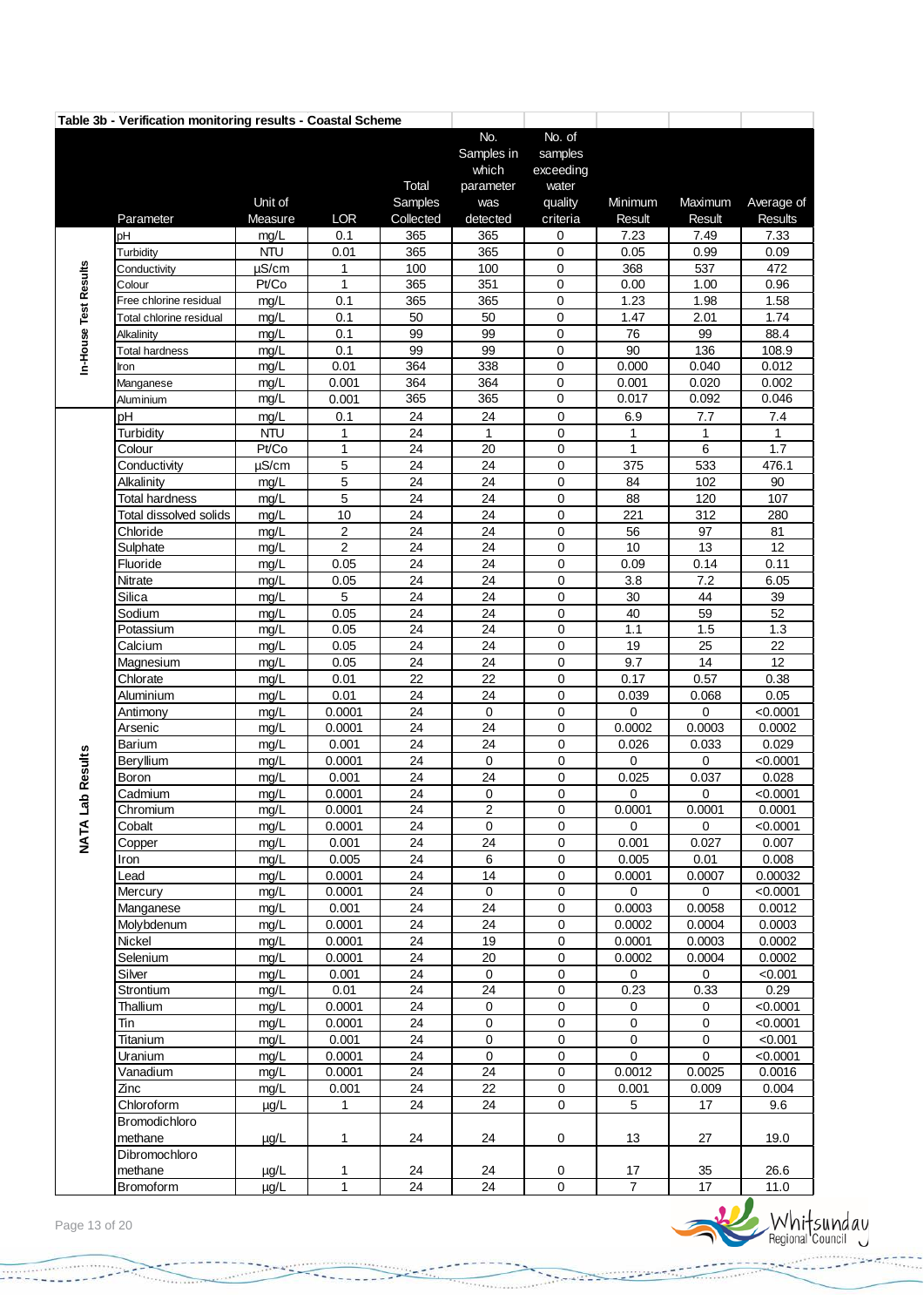| No.<br>No. of<br>Samples in<br>samples<br>which<br>exceeding<br>Total<br>water<br>parameter<br>Unit of<br>quality<br>Minimum<br>Samples<br>Maximum<br>was<br><b>LOR</b><br>Collected<br>detected<br>criteria<br>Measure<br>Result<br>Result<br>Parameter<br>mg/L<br>0.1<br>365<br>365<br>6.80<br>7.72<br>0<br>рH<br>Turbidity<br><b>NTU</b><br>365<br>0.01<br>365<br>0<br>0.059<br>0.36<br>In-House Test Results<br>µS/cm<br>106<br>0<br>$\mathbf{1}$<br>105<br>131.9<br>405<br>Conductivity<br>$\mathbf{1}$<br>Pt/Co<br>365<br>71<br>0<br>6<br>0<br>Colour<br>Free chlorine residual<br>365<br>0<br>$\mathbf{1}$<br>2.48<br>mg/L<br>0.1<br>365<br>53<br>0.1<br>52<br>0<br>2.76<br>mg/L<br>1.32<br>Total chlorine residual<br>102<br>0<br>28<br>mg/L<br>0.1<br>102<br>248<br>Alkalinity<br>0.1<br>0<br>mg/L<br>Total hardness<br>365<br>0.01<br>335<br>0<br>0<br>0.03<br>mg/L<br>Iron<br>0.001<br>365<br>0.017<br>mg/L<br>340<br>0<br>0<br>Manganese<br>365<br>363<br>0<br>0<br>0.055<br>mg/L<br>0.001<br>Aluminium<br>pH<br>24<br>0<br>mg/L<br>0.1<br>24<br>6.64<br>7.44<br><b>NTU</b><br>24<br>0<br>0<br>Turbidity<br>1<br>$\mathbf 0$<br>0<br>Colour<br>Pt/Co<br>$\mathbf{1}$<br>24<br>8<br>0<br>5<br>$\mathbf{1}$<br>5<br>µS/cm<br>24<br>24<br>$\mathbf 0$<br>171<br>364<br>Conductivity<br>5<br>24<br>24<br>$\pmb{0}$<br>19<br>122<br>mg/L<br>Alkalinity<br>5<br>24<br>24<br>$\pmb{0}$<br>39<br>mg/L<br>129<br>Total hardness<br>10<br>24<br>24<br>$\pmb{0}$<br>204<br>Total dissolved solids<br>mg/L<br>103<br>$\overline{\mathbf{c}}$<br>Chloride<br>24<br>24<br>$\mathbf 0$<br>14<br>26<br>mg/L<br>$\overline{2}$<br>24<br>24<br>10<br>Sulphate<br>0<br>56<br>mg/L<br>0.05<br>24<br>18<br>0<br>Fluoride<br>0.05<br>0.1<br>mg/L<br>24<br>8<br>0<br>1.3<br>Nitrate<br>0.05<br>0.5<br>mg/L<br>Silica<br>5<br>24<br>24<br>0<br>10<br>19<br>mg/L<br>24<br>30<br>Sodium<br>0.05<br>24<br>0<br>13<br>mg/L<br>24<br>24<br>0.05<br>0<br>0.9<br>2.4<br>Potassium<br>mg/L<br>$\overline{32}$<br>24<br>24<br>0<br>10<br>Calcium<br>0.05<br>mg/L<br>3.2<br>Magnesium<br>0.05<br>24<br>24<br>0<br>12<br>mg/L<br>22<br>22<br>Chlorate<br>0.01<br>0<br>0.1<br>0.54<br>mg/L<br>0.01<br>24<br>24<br>0<br>0.75<br>Aluminium<br>mg/L<br>0.009<br>24<br>$\boldsymbol{0}$<br>0<br>Antimony<br>0.0001<br>$\Omega$<br>0<br>mg/L<br>24<br>11<br>Arsenic<br>0.0001<br>0<br>0.0001<br>0.0004<br>mg/L<br>24<br>Barium<br>0.001<br>24<br>0<br>0.24<br>mg/L<br>0.014<br>Results<br>24<br>0<br>0<br>Beryllium<br>0.0001<br>0<br>0<br>mg/L<br>$\mathbf 0$<br>24<br>24<br>0.013<br>0.029<br>Boron<br>mg/L<br>0.001<br>24<br>0<br>0<br>Cadmium<br>0.0001<br>0<br>0<br>mg/L<br><b>NATA Lab</b><br>Chromium<br>mq/L<br>0.0001<br>24<br>2<br>0<br>0.0002<br>0.0002<br>$\overline{2}$<br>24<br>$\pmb{0}$<br>mg/L<br>0.0001<br>0.0001<br>Cobalt<br>0.0001<br>24<br>24<br>$\pmb{0}$<br>mg/L<br>0.001<br>0.001<br>0.05<br>Copper<br>9<br>$\pmb{0}$<br>0.005<br>24<br>0.006<br>0.014<br>mg/L<br>Iron<br>24<br>$\overline{7}$<br>Lead<br>mg/L<br>0.0001<br>0<br>0.0001<br>0.0003<br>24<br>2<br>0<br>0.0003<br>0.0003<br>Mercury<br>mg/L<br>0.0001<br>24<br>0.001<br>24<br>0<br>0.0003<br>0.013<br>Manganese<br>mg/L<br>$\mathsf 0$<br>Molybdenum<br>0.0001<br>24<br>22<br>0.0001<br>0.0005<br>mg/L<br>Nickel<br>24<br>23<br>0.0001<br>0.0005<br>mg/L<br>0.0001<br>0<br>24<br>$\mathsf 0$<br>0.0001<br>0.0002<br>0.0002<br>Selenium<br>mg/L<br>1<br>24<br>$\pmb{0}$<br>Silver<br>0.001<br>0<br>$\mathbf 0$<br>mg/L<br>0<br>24<br>0<br>$\pmb{0}$<br>0.078<br>0.01<br>0.26<br>Strontium<br>mg/L<br>Thallium<br>0.0001<br>24<br>0<br>$\mathsf 0$<br>mg/L<br>0<br>0<br>24<br>$\pmb{0}$<br>Tin<br>mg/L<br>0.0001<br>0<br>0<br>$\mathbf 0$<br>$\pmb{0}$<br>Titanium<br>0.001<br>24<br>0<br>0<br>mg/L<br>0<br>0<br>$\pmb{0}$<br>$\mathbf 0$<br>0.0001<br>24<br>0<br>Uranium<br>mg/L<br>24<br>24<br>$\pmb{0}$<br>0.0004<br>0.0026<br>Vanadium<br>mg/L<br>0.0001<br>Zinc<br>23<br>$\pmb{0}$<br>0.001<br>24<br>0.002<br>0.023<br>mg/L<br>$\mathsf{O}\xspace$<br>$\mathbf{1}$<br>24<br>24<br>3<br>42<br>Chloroform<br>$\mu$ g/L<br>Bromodichloro | Table 3c - Verification monitoring results - Collinsville Scheme |      |              |                 |              |                     |             |             |                   |
|---------------------------------------------------------------------------------------------------------------------------------------------------------------------------------------------------------------------------------------------------------------------------------------------------------------------------------------------------------------------------------------------------------------------------------------------------------------------------------------------------------------------------------------------------------------------------------------------------------------------------------------------------------------------------------------------------------------------------------------------------------------------------------------------------------------------------------------------------------------------------------------------------------------------------------------------------------------------------------------------------------------------------------------------------------------------------------------------------------------------------------------------------------------------------------------------------------------------------------------------------------------------------------------------------------------------------------------------------------------------------------------------------------------------------------------------------------------------------------------------------------------------------------------------------------------------------------------------------------------------------------------------------------------------------------------------------------------------------------------------------------------------------------------------------------------------------------------------------------------------------------------------------------------------------------------------------------------------------------------------------------------------------------------------------------------------------------------------------------------------------------------------------------------------------------------------------------------------------------------------------------------------------------------------------------------------------------------------------------------------------------------------------------------------------------------------------------------------------------------------------------------------------------------------------------------------------------------------------------------------------------------------------------------------------------------------------------------------------------------------------------------------------------------------------------------------------------------------------------------------------------------------------------------------------------------------------------------------------------------------------------------------------------------------------------------------------------------------------------------------------------------------------------------------------------------------------------------------------------------------------------------------------------------------------------------------------------------------------------------------------------------------------------------------------------------------------------------------------------------------------------------------------------------------------------------------------------------------------------------------------------------------------------------------------------------------------------------------------------------------------------------------------------------------------------------------------------------------------------------------------------------------------------------------------------------------------------------------------------------------------------------------------------------------------------------------------------------------------|------------------------------------------------------------------|------|--------------|-----------------|--------------|---------------------|-------------|-------------|-------------------|
|                                                                                                                                                                                                                                                                                                                                                                                                                                                                                                                                                                                                                                                                                                                                                                                                                                                                                                                                                                                                                                                                                                                                                                                                                                                                                                                                                                                                                                                                                                                                                                                                                                                                                                                                                                                                                                                                                                                                                                                                                                                                                                                                                                                                                                                                                                                                                                                                                                                                                                                                                                                                                                                                                                                                                                                                                                                                                                                                                                                                                                                                                                                                                                                                                                                                                                                                                                                                                                                                                                                                                                                                                                                                                                                                                                                                                                                                                                                                                                                                                                                                                                   |                                                                  |      |              |                 |              |                     |             |             |                   |
|                                                                                                                                                                                                                                                                                                                                                                                                                                                                                                                                                                                                                                                                                                                                                                                                                                                                                                                                                                                                                                                                                                                                                                                                                                                                                                                                                                                                                                                                                                                                                                                                                                                                                                                                                                                                                                                                                                                                                                                                                                                                                                                                                                                                                                                                                                                                                                                                                                                                                                                                                                                                                                                                                                                                                                                                                                                                                                                                                                                                                                                                                                                                                                                                                                                                                                                                                                                                                                                                                                                                                                                                                                                                                                                                                                                                                                                                                                                                                                                                                                                                                                   |                                                                  |      |              |                 |              |                     |             |             |                   |
|                                                                                                                                                                                                                                                                                                                                                                                                                                                                                                                                                                                                                                                                                                                                                                                                                                                                                                                                                                                                                                                                                                                                                                                                                                                                                                                                                                                                                                                                                                                                                                                                                                                                                                                                                                                                                                                                                                                                                                                                                                                                                                                                                                                                                                                                                                                                                                                                                                                                                                                                                                                                                                                                                                                                                                                                                                                                                                                                                                                                                                                                                                                                                                                                                                                                                                                                                                                                                                                                                                                                                                                                                                                                                                                                                                                                                                                                                                                                                                                                                                                                                                   |                                                                  |      |              |                 |              |                     |             |             |                   |
|                                                                                                                                                                                                                                                                                                                                                                                                                                                                                                                                                                                                                                                                                                                                                                                                                                                                                                                                                                                                                                                                                                                                                                                                                                                                                                                                                                                                                                                                                                                                                                                                                                                                                                                                                                                                                                                                                                                                                                                                                                                                                                                                                                                                                                                                                                                                                                                                                                                                                                                                                                                                                                                                                                                                                                                                                                                                                                                                                                                                                                                                                                                                                                                                                                                                                                                                                                                                                                                                                                                                                                                                                                                                                                                                                                                                                                                                                                                                                                                                                                                                                                   |                                                                  |      |              |                 |              |                     |             |             |                   |
|                                                                                                                                                                                                                                                                                                                                                                                                                                                                                                                                                                                                                                                                                                                                                                                                                                                                                                                                                                                                                                                                                                                                                                                                                                                                                                                                                                                                                                                                                                                                                                                                                                                                                                                                                                                                                                                                                                                                                                                                                                                                                                                                                                                                                                                                                                                                                                                                                                                                                                                                                                                                                                                                                                                                                                                                                                                                                                                                                                                                                                                                                                                                                                                                                                                                                                                                                                                                                                                                                                                                                                                                                                                                                                                                                                                                                                                                                                                                                                                                                                                                                                   |                                                                  |      |              |                 |              |                     |             |             | Average of        |
|                                                                                                                                                                                                                                                                                                                                                                                                                                                                                                                                                                                                                                                                                                                                                                                                                                                                                                                                                                                                                                                                                                                                                                                                                                                                                                                                                                                                                                                                                                                                                                                                                                                                                                                                                                                                                                                                                                                                                                                                                                                                                                                                                                                                                                                                                                                                                                                                                                                                                                                                                                                                                                                                                                                                                                                                                                                                                                                                                                                                                                                                                                                                                                                                                                                                                                                                                                                                                                                                                                                                                                                                                                                                                                                                                                                                                                                                                                                                                                                                                                                                                                   |                                                                  |      |              |                 |              |                     |             |             | <b>Results</b>    |
|                                                                                                                                                                                                                                                                                                                                                                                                                                                                                                                                                                                                                                                                                                                                                                                                                                                                                                                                                                                                                                                                                                                                                                                                                                                                                                                                                                                                                                                                                                                                                                                                                                                                                                                                                                                                                                                                                                                                                                                                                                                                                                                                                                                                                                                                                                                                                                                                                                                                                                                                                                                                                                                                                                                                                                                                                                                                                                                                                                                                                                                                                                                                                                                                                                                                                                                                                                                                                                                                                                                                                                                                                                                                                                                                                                                                                                                                                                                                                                                                                                                                                                   |                                                                  |      |              |                 |              |                     |             |             | 7.25              |
|                                                                                                                                                                                                                                                                                                                                                                                                                                                                                                                                                                                                                                                                                                                                                                                                                                                                                                                                                                                                                                                                                                                                                                                                                                                                                                                                                                                                                                                                                                                                                                                                                                                                                                                                                                                                                                                                                                                                                                                                                                                                                                                                                                                                                                                                                                                                                                                                                                                                                                                                                                                                                                                                                                                                                                                                                                                                                                                                                                                                                                                                                                                                                                                                                                                                                                                                                                                                                                                                                                                                                                                                                                                                                                                                                                                                                                                                                                                                                                                                                                                                                                   |                                                                  |      |              |                 |              |                     |             |             | 0.13              |
|                                                                                                                                                                                                                                                                                                                                                                                                                                                                                                                                                                                                                                                                                                                                                                                                                                                                                                                                                                                                                                                                                                                                                                                                                                                                                                                                                                                                                                                                                                                                                                                                                                                                                                                                                                                                                                                                                                                                                                                                                                                                                                                                                                                                                                                                                                                                                                                                                                                                                                                                                                                                                                                                                                                                                                                                                                                                                                                                                                                                                                                                                                                                                                                                                                                                                                                                                                                                                                                                                                                                                                                                                                                                                                                                                                                                                                                                                                                                                                                                                                                                                                   |                                                                  |      |              |                 |              |                     |             |             | 209               |
|                                                                                                                                                                                                                                                                                                                                                                                                                                                                                                                                                                                                                                                                                                                                                                                                                                                                                                                                                                                                                                                                                                                                                                                                                                                                                                                                                                                                                                                                                                                                                                                                                                                                                                                                                                                                                                                                                                                                                                                                                                                                                                                                                                                                                                                                                                                                                                                                                                                                                                                                                                                                                                                                                                                                                                                                                                                                                                                                                                                                                                                                                                                                                                                                                                                                                                                                                                                                                                                                                                                                                                                                                                                                                                                                                                                                                                                                                                                                                                                                                                                                                                   |                                                                  |      |              |                 |              |                     |             |             | $\mathbf 0$       |
|                                                                                                                                                                                                                                                                                                                                                                                                                                                                                                                                                                                                                                                                                                                                                                                                                                                                                                                                                                                                                                                                                                                                                                                                                                                                                                                                                                                                                                                                                                                                                                                                                                                                                                                                                                                                                                                                                                                                                                                                                                                                                                                                                                                                                                                                                                                                                                                                                                                                                                                                                                                                                                                                                                                                                                                                                                                                                                                                                                                                                                                                                                                                                                                                                                                                                                                                                                                                                                                                                                                                                                                                                                                                                                                                                                                                                                                                                                                                                                                                                                                                                                   |                                                                  |      |              |                 |              |                     |             |             | 1.8               |
|                                                                                                                                                                                                                                                                                                                                                                                                                                                                                                                                                                                                                                                                                                                                                                                                                                                                                                                                                                                                                                                                                                                                                                                                                                                                                                                                                                                                                                                                                                                                                                                                                                                                                                                                                                                                                                                                                                                                                                                                                                                                                                                                                                                                                                                                                                                                                                                                                                                                                                                                                                                                                                                                                                                                                                                                                                                                                                                                                                                                                                                                                                                                                                                                                                                                                                                                                                                                                                                                                                                                                                                                                                                                                                                                                                                                                                                                                                                                                                                                                                                                                                   |                                                                  |      |              |                 |              |                     |             |             | 2.1               |
|                                                                                                                                                                                                                                                                                                                                                                                                                                                                                                                                                                                                                                                                                                                                                                                                                                                                                                                                                                                                                                                                                                                                                                                                                                                                                                                                                                                                                                                                                                                                                                                                                                                                                                                                                                                                                                                                                                                                                                                                                                                                                                                                                                                                                                                                                                                                                                                                                                                                                                                                                                                                                                                                                                                                                                                                                                                                                                                                                                                                                                                                                                                                                                                                                                                                                                                                                                                                                                                                                                                                                                                                                                                                                                                                                                                                                                                                                                                                                                                                                                                                                                   |                                                                  |      |              |                 |              |                     |             |             | 67.3              |
|                                                                                                                                                                                                                                                                                                                                                                                                                                                                                                                                                                                                                                                                                                                                                                                                                                                                                                                                                                                                                                                                                                                                                                                                                                                                                                                                                                                                                                                                                                                                                                                                                                                                                                                                                                                                                                                                                                                                                                                                                                                                                                                                                                                                                                                                                                                                                                                                                                                                                                                                                                                                                                                                                                                                                                                                                                                                                                                                                                                                                                                                                                                                                                                                                                                                                                                                                                                                                                                                                                                                                                                                                                                                                                                                                                                                                                                                                                                                                                                                                                                                                                   |                                                                  |      |              |                 |              |                     |             |             | 0.011             |
|                                                                                                                                                                                                                                                                                                                                                                                                                                                                                                                                                                                                                                                                                                                                                                                                                                                                                                                                                                                                                                                                                                                                                                                                                                                                                                                                                                                                                                                                                                                                                                                                                                                                                                                                                                                                                                                                                                                                                                                                                                                                                                                                                                                                                                                                                                                                                                                                                                                                                                                                                                                                                                                                                                                                                                                                                                                                                                                                                                                                                                                                                                                                                                                                                                                                                                                                                                                                                                                                                                                                                                                                                                                                                                                                                                                                                                                                                                                                                                                                                                                                                                   |                                                                  |      |              |                 |              |                     |             |             | 0.008             |
|                                                                                                                                                                                                                                                                                                                                                                                                                                                                                                                                                                                                                                                                                                                                                                                                                                                                                                                                                                                                                                                                                                                                                                                                                                                                                                                                                                                                                                                                                                                                                                                                                                                                                                                                                                                                                                                                                                                                                                                                                                                                                                                                                                                                                                                                                                                                                                                                                                                                                                                                                                                                                                                                                                                                                                                                                                                                                                                                                                                                                                                                                                                                                                                                                                                                                                                                                                                                                                                                                                                                                                                                                                                                                                                                                                                                                                                                                                                                                                                                                                                                                                   |                                                                  |      |              |                 |              |                     |             |             | 0.029             |
|                                                                                                                                                                                                                                                                                                                                                                                                                                                                                                                                                                                                                                                                                                                                                                                                                                                                                                                                                                                                                                                                                                                                                                                                                                                                                                                                                                                                                                                                                                                                                                                                                                                                                                                                                                                                                                                                                                                                                                                                                                                                                                                                                                                                                                                                                                                                                                                                                                                                                                                                                                                                                                                                                                                                                                                                                                                                                                                                                                                                                                                                                                                                                                                                                                                                                                                                                                                                                                                                                                                                                                                                                                                                                                                                                                                                                                                                                                                                                                                                                                                                                                   |                                                                  |      |              |                 |              |                     |             |             | 7.12              |
|                                                                                                                                                                                                                                                                                                                                                                                                                                                                                                                                                                                                                                                                                                                                                                                                                                                                                                                                                                                                                                                                                                                                                                                                                                                                                                                                                                                                                                                                                                                                                                                                                                                                                                                                                                                                                                                                                                                                                                                                                                                                                                                                                                                                                                                                                                                                                                                                                                                                                                                                                                                                                                                                                                                                                                                                                                                                                                                                                                                                                                                                                                                                                                                                                                                                                                                                                                                                                                                                                                                                                                                                                                                                                                                                                                                                                                                                                                                                                                                                                                                                                                   |                                                                  |      |              |                 |              |                     |             |             | $<$ 1             |
|                                                                                                                                                                                                                                                                                                                                                                                                                                                                                                                                                                                                                                                                                                                                                                                                                                                                                                                                                                                                                                                                                                                                                                                                                                                                                                                                                                                                                                                                                                                                                                                                                                                                                                                                                                                                                                                                                                                                                                                                                                                                                                                                                                                                                                                                                                                                                                                                                                                                                                                                                                                                                                                                                                                                                                                                                                                                                                                                                                                                                                                                                                                                                                                                                                                                                                                                                                                                                                                                                                                                                                                                                                                                                                                                                                                                                                                                                                                                                                                                                                                                                                   |                                                                  |      |              |                 |              |                     |             |             | 1.6               |
|                                                                                                                                                                                                                                                                                                                                                                                                                                                                                                                                                                                                                                                                                                                                                                                                                                                                                                                                                                                                                                                                                                                                                                                                                                                                                                                                                                                                                                                                                                                                                                                                                                                                                                                                                                                                                                                                                                                                                                                                                                                                                                                                                                                                                                                                                                                                                                                                                                                                                                                                                                                                                                                                                                                                                                                                                                                                                                                                                                                                                                                                                                                                                                                                                                                                                                                                                                                                                                                                                                                                                                                                                                                                                                                                                                                                                                                                                                                                                                                                                                                                                                   |                                                                  |      |              |                 |              |                     |             |             | 233               |
|                                                                                                                                                                                                                                                                                                                                                                                                                                                                                                                                                                                                                                                                                                                                                                                                                                                                                                                                                                                                                                                                                                                                                                                                                                                                                                                                                                                                                                                                                                                                                                                                                                                                                                                                                                                                                                                                                                                                                                                                                                                                                                                                                                                                                                                                                                                                                                                                                                                                                                                                                                                                                                                                                                                                                                                                                                                                                                                                                                                                                                                                                                                                                                                                                                                                                                                                                                                                                                                                                                                                                                                                                                                                                                                                                                                                                                                                                                                                                                                                                                                                                                   |                                                                  |      |              |                 |              |                     |             |             | 59                |
|                                                                                                                                                                                                                                                                                                                                                                                                                                                                                                                                                                                                                                                                                                                                                                                                                                                                                                                                                                                                                                                                                                                                                                                                                                                                                                                                                                                                                                                                                                                                                                                                                                                                                                                                                                                                                                                                                                                                                                                                                                                                                                                                                                                                                                                                                                                                                                                                                                                                                                                                                                                                                                                                                                                                                                                                                                                                                                                                                                                                                                                                                                                                                                                                                                                                                                                                                                                                                                                                                                                                                                                                                                                                                                                                                                                                                                                                                                                                                                                                                                                                                                   |                                                                  |      |              |                 |              |                     |             |             | 66                |
|                                                                                                                                                                                                                                                                                                                                                                                                                                                                                                                                                                                                                                                                                                                                                                                                                                                                                                                                                                                                                                                                                                                                                                                                                                                                                                                                                                                                                                                                                                                                                                                                                                                                                                                                                                                                                                                                                                                                                                                                                                                                                                                                                                                                                                                                                                                                                                                                                                                                                                                                                                                                                                                                                                                                                                                                                                                                                                                                                                                                                                                                                                                                                                                                                                                                                                                                                                                                                                                                                                                                                                                                                                                                                                                                                                                                                                                                                                                                                                                                                                                                                                   |                                                                  |      |              |                 |              |                     |             |             | 139               |
|                                                                                                                                                                                                                                                                                                                                                                                                                                                                                                                                                                                                                                                                                                                                                                                                                                                                                                                                                                                                                                                                                                                                                                                                                                                                                                                                                                                                                                                                                                                                                                                                                                                                                                                                                                                                                                                                                                                                                                                                                                                                                                                                                                                                                                                                                                                                                                                                                                                                                                                                                                                                                                                                                                                                                                                                                                                                                                                                                                                                                                                                                                                                                                                                                                                                                                                                                                                                                                                                                                                                                                                                                                                                                                                                                                                                                                                                                                                                                                                                                                                                                                   |                                                                  |      |              |                 |              |                     |             |             | 19                |
|                                                                                                                                                                                                                                                                                                                                                                                                                                                                                                                                                                                                                                                                                                                                                                                                                                                                                                                                                                                                                                                                                                                                                                                                                                                                                                                                                                                                                                                                                                                                                                                                                                                                                                                                                                                                                                                                                                                                                                                                                                                                                                                                                                                                                                                                                                                                                                                                                                                                                                                                                                                                                                                                                                                                                                                                                                                                                                                                                                                                                                                                                                                                                                                                                                                                                                                                                                                                                                                                                                                                                                                                                                                                                                                                                                                                                                                                                                                                                                                                                                                                                                   |                                                                  |      |              |                 |              |                     |             |             | 25                |
|                                                                                                                                                                                                                                                                                                                                                                                                                                                                                                                                                                                                                                                                                                                                                                                                                                                                                                                                                                                                                                                                                                                                                                                                                                                                                                                                                                                                                                                                                                                                                                                                                                                                                                                                                                                                                                                                                                                                                                                                                                                                                                                                                                                                                                                                                                                                                                                                                                                                                                                                                                                                                                                                                                                                                                                                                                                                                                                                                                                                                                                                                                                                                                                                                                                                                                                                                                                                                                                                                                                                                                                                                                                                                                                                                                                                                                                                                                                                                                                                                                                                                                   |                                                                  |      |              |                 |              |                     |             |             | 0.07              |
|                                                                                                                                                                                                                                                                                                                                                                                                                                                                                                                                                                                                                                                                                                                                                                                                                                                                                                                                                                                                                                                                                                                                                                                                                                                                                                                                                                                                                                                                                                                                                                                                                                                                                                                                                                                                                                                                                                                                                                                                                                                                                                                                                                                                                                                                                                                                                                                                                                                                                                                                                                                                                                                                                                                                                                                                                                                                                                                                                                                                                                                                                                                                                                                                                                                                                                                                                                                                                                                                                                                                                                                                                                                                                                                                                                                                                                                                                                                                                                                                                                                                                                   |                                                                  |      |              |                 |              |                     |             |             | 0.89              |
|                                                                                                                                                                                                                                                                                                                                                                                                                                                                                                                                                                                                                                                                                                                                                                                                                                                                                                                                                                                                                                                                                                                                                                                                                                                                                                                                                                                                                                                                                                                                                                                                                                                                                                                                                                                                                                                                                                                                                                                                                                                                                                                                                                                                                                                                                                                                                                                                                                                                                                                                                                                                                                                                                                                                                                                                                                                                                                                                                                                                                                                                                                                                                                                                                                                                                                                                                                                                                                                                                                                                                                                                                                                                                                                                                                                                                                                                                                                                                                                                                                                                                                   |                                                                  |      |              |                 |              |                     |             |             | 15                |
|                                                                                                                                                                                                                                                                                                                                                                                                                                                                                                                                                                                                                                                                                                                                                                                                                                                                                                                                                                                                                                                                                                                                                                                                                                                                                                                                                                                                                                                                                                                                                                                                                                                                                                                                                                                                                                                                                                                                                                                                                                                                                                                                                                                                                                                                                                                                                                                                                                                                                                                                                                                                                                                                                                                                                                                                                                                                                                                                                                                                                                                                                                                                                                                                                                                                                                                                                                                                                                                                                                                                                                                                                                                                                                                                                                                                                                                                                                                                                                                                                                                                                                   |                                                                  |      |              |                 |              |                     |             |             | 20                |
|                                                                                                                                                                                                                                                                                                                                                                                                                                                                                                                                                                                                                                                                                                                                                                                                                                                                                                                                                                                                                                                                                                                                                                                                                                                                                                                                                                                                                                                                                                                                                                                                                                                                                                                                                                                                                                                                                                                                                                                                                                                                                                                                                                                                                                                                                                                                                                                                                                                                                                                                                                                                                                                                                                                                                                                                                                                                                                                                                                                                                                                                                                                                                                                                                                                                                                                                                                                                                                                                                                                                                                                                                                                                                                                                                                                                                                                                                                                                                                                                                                                                                                   |                                                                  |      |              |                 |              |                     |             |             | 1.5               |
|                                                                                                                                                                                                                                                                                                                                                                                                                                                                                                                                                                                                                                                                                                                                                                                                                                                                                                                                                                                                                                                                                                                                                                                                                                                                                                                                                                                                                                                                                                                                                                                                                                                                                                                                                                                                                                                                                                                                                                                                                                                                                                                                                                                                                                                                                                                                                                                                                                                                                                                                                                                                                                                                                                                                                                                                                                                                                                                                                                                                                                                                                                                                                                                                                                                                                                                                                                                                                                                                                                                                                                                                                                                                                                                                                                                                                                                                                                                                                                                                                                                                                                   |                                                                  |      |              |                 |              |                     |             |             | 16.3              |
|                                                                                                                                                                                                                                                                                                                                                                                                                                                                                                                                                                                                                                                                                                                                                                                                                                                                                                                                                                                                                                                                                                                                                                                                                                                                                                                                                                                                                                                                                                                                                                                                                                                                                                                                                                                                                                                                                                                                                                                                                                                                                                                                                                                                                                                                                                                                                                                                                                                                                                                                                                                                                                                                                                                                                                                                                                                                                                                                                                                                                                                                                                                                                                                                                                                                                                                                                                                                                                                                                                                                                                                                                                                                                                                                                                                                                                                                                                                                                                                                                                                                                                   |                                                                  |      |              |                 |              |                     |             |             | 6.14              |
|                                                                                                                                                                                                                                                                                                                                                                                                                                                                                                                                                                                                                                                                                                                                                                                                                                                                                                                                                                                                                                                                                                                                                                                                                                                                                                                                                                                                                                                                                                                                                                                                                                                                                                                                                                                                                                                                                                                                                                                                                                                                                                                                                                                                                                                                                                                                                                                                                                                                                                                                                                                                                                                                                                                                                                                                                                                                                                                                                                                                                                                                                                                                                                                                                                                                                                                                                                                                                                                                                                                                                                                                                                                                                                                                                                                                                                                                                                                                                                                                                                                                                                   |                                                                  |      |              |                 |              |                     |             |             | 0.25              |
|                                                                                                                                                                                                                                                                                                                                                                                                                                                                                                                                                                                                                                                                                                                                                                                                                                                                                                                                                                                                                                                                                                                                                                                                                                                                                                                                                                                                                                                                                                                                                                                                                                                                                                                                                                                                                                                                                                                                                                                                                                                                                                                                                                                                                                                                                                                                                                                                                                                                                                                                                                                                                                                                                                                                                                                                                                                                                                                                                                                                                                                                                                                                                                                                                                                                                                                                                                                                                                                                                                                                                                                                                                                                                                                                                                                                                                                                                                                                                                                                                                                                                                   |                                                                  |      |              |                 |              |                     |             |             | 0.081             |
|                                                                                                                                                                                                                                                                                                                                                                                                                                                                                                                                                                                                                                                                                                                                                                                                                                                                                                                                                                                                                                                                                                                                                                                                                                                                                                                                                                                                                                                                                                                                                                                                                                                                                                                                                                                                                                                                                                                                                                                                                                                                                                                                                                                                                                                                                                                                                                                                                                                                                                                                                                                                                                                                                                                                                                                                                                                                                                                                                                                                                                                                                                                                                                                                                                                                                                                                                                                                                                                                                                                                                                                                                                                                                                                                                                                                                                                                                                                                                                                                                                                                                                   |                                                                  |      |              |                 |              |                     |             |             | < 0.0001          |
|                                                                                                                                                                                                                                                                                                                                                                                                                                                                                                                                                                                                                                                                                                                                                                                                                                                                                                                                                                                                                                                                                                                                                                                                                                                                                                                                                                                                                                                                                                                                                                                                                                                                                                                                                                                                                                                                                                                                                                                                                                                                                                                                                                                                                                                                                                                                                                                                                                                                                                                                                                                                                                                                                                                                                                                                                                                                                                                                                                                                                                                                                                                                                                                                                                                                                                                                                                                                                                                                                                                                                                                                                                                                                                                                                                                                                                                                                                                                                                                                                                                                                                   |                                                                  |      |              |                 |              |                     |             |             | 0.0003            |
|                                                                                                                                                                                                                                                                                                                                                                                                                                                                                                                                                                                                                                                                                                                                                                                                                                                                                                                                                                                                                                                                                                                                                                                                                                                                                                                                                                                                                                                                                                                                                                                                                                                                                                                                                                                                                                                                                                                                                                                                                                                                                                                                                                                                                                                                                                                                                                                                                                                                                                                                                                                                                                                                                                                                                                                                                                                                                                                                                                                                                                                                                                                                                                                                                                                                                                                                                                                                                                                                                                                                                                                                                                                                                                                                                                                                                                                                                                                                                                                                                                                                                                   |                                                                  |      |              |                 |              |                     |             |             | 0.044             |
|                                                                                                                                                                                                                                                                                                                                                                                                                                                                                                                                                                                                                                                                                                                                                                                                                                                                                                                                                                                                                                                                                                                                                                                                                                                                                                                                                                                                                                                                                                                                                                                                                                                                                                                                                                                                                                                                                                                                                                                                                                                                                                                                                                                                                                                                                                                                                                                                                                                                                                                                                                                                                                                                                                                                                                                                                                                                                                                                                                                                                                                                                                                                                                                                                                                                                                                                                                                                                                                                                                                                                                                                                                                                                                                                                                                                                                                                                                                                                                                                                                                                                                   |                                                                  |      |              |                 |              |                     |             |             | < 0.0001<br>0.019 |
|                                                                                                                                                                                                                                                                                                                                                                                                                                                                                                                                                                                                                                                                                                                                                                                                                                                                                                                                                                                                                                                                                                                                                                                                                                                                                                                                                                                                                                                                                                                                                                                                                                                                                                                                                                                                                                                                                                                                                                                                                                                                                                                                                                                                                                                                                                                                                                                                                                                                                                                                                                                                                                                                                                                                                                                                                                                                                                                                                                                                                                                                                                                                                                                                                                                                                                                                                                                                                                                                                                                                                                                                                                                                                                                                                                                                                                                                                                                                                                                                                                                                                                   |                                                                  |      |              |                 |              |                     |             |             | < 0.0001          |
|                                                                                                                                                                                                                                                                                                                                                                                                                                                                                                                                                                                                                                                                                                                                                                                                                                                                                                                                                                                                                                                                                                                                                                                                                                                                                                                                                                                                                                                                                                                                                                                                                                                                                                                                                                                                                                                                                                                                                                                                                                                                                                                                                                                                                                                                                                                                                                                                                                                                                                                                                                                                                                                                                                                                                                                                                                                                                                                                                                                                                                                                                                                                                                                                                                                                                                                                                                                                                                                                                                                                                                                                                                                                                                                                                                                                                                                                                                                                                                                                                                                                                                   |                                                                  |      |              |                 |              |                     |             |             | 0.0002            |
|                                                                                                                                                                                                                                                                                                                                                                                                                                                                                                                                                                                                                                                                                                                                                                                                                                                                                                                                                                                                                                                                                                                                                                                                                                                                                                                                                                                                                                                                                                                                                                                                                                                                                                                                                                                                                                                                                                                                                                                                                                                                                                                                                                                                                                                                                                                                                                                                                                                                                                                                                                                                                                                                                                                                                                                                                                                                                                                                                                                                                                                                                                                                                                                                                                                                                                                                                                                                                                                                                                                                                                                                                                                                                                                                                                                                                                                                                                                                                                                                                                                                                                   |                                                                  |      |              |                 |              |                     |             |             | 0.0001            |
|                                                                                                                                                                                                                                                                                                                                                                                                                                                                                                                                                                                                                                                                                                                                                                                                                                                                                                                                                                                                                                                                                                                                                                                                                                                                                                                                                                                                                                                                                                                                                                                                                                                                                                                                                                                                                                                                                                                                                                                                                                                                                                                                                                                                                                                                                                                                                                                                                                                                                                                                                                                                                                                                                                                                                                                                                                                                                                                                                                                                                                                                                                                                                                                                                                                                                                                                                                                                                                                                                                                                                                                                                                                                                                                                                                                                                                                                                                                                                                                                                                                                                                   |                                                                  |      |              |                 |              |                     |             |             | 0.010             |
|                                                                                                                                                                                                                                                                                                                                                                                                                                                                                                                                                                                                                                                                                                                                                                                                                                                                                                                                                                                                                                                                                                                                                                                                                                                                                                                                                                                                                                                                                                                                                                                                                                                                                                                                                                                                                                                                                                                                                                                                                                                                                                                                                                                                                                                                                                                                                                                                                                                                                                                                                                                                                                                                                                                                                                                                                                                                                                                                                                                                                                                                                                                                                                                                                                                                                                                                                                                                                                                                                                                                                                                                                                                                                                                                                                                                                                                                                                                                                                                                                                                                                                   |                                                                  |      |              |                 |              |                     |             |             | 0.008             |
|                                                                                                                                                                                                                                                                                                                                                                                                                                                                                                                                                                                                                                                                                                                                                                                                                                                                                                                                                                                                                                                                                                                                                                                                                                                                                                                                                                                                                                                                                                                                                                                                                                                                                                                                                                                                                                                                                                                                                                                                                                                                                                                                                                                                                                                                                                                                                                                                                                                                                                                                                                                                                                                                                                                                                                                                                                                                                                                                                                                                                                                                                                                                                                                                                                                                                                                                                                                                                                                                                                                                                                                                                                                                                                                                                                                                                                                                                                                                                                                                                                                                                                   |                                                                  |      |              |                 |              |                     |             |             | 0.0002            |
|                                                                                                                                                                                                                                                                                                                                                                                                                                                                                                                                                                                                                                                                                                                                                                                                                                                                                                                                                                                                                                                                                                                                                                                                                                                                                                                                                                                                                                                                                                                                                                                                                                                                                                                                                                                                                                                                                                                                                                                                                                                                                                                                                                                                                                                                                                                                                                                                                                                                                                                                                                                                                                                                                                                                                                                                                                                                                                                                                                                                                                                                                                                                                                                                                                                                                                                                                                                                                                                                                                                                                                                                                                                                                                                                                                                                                                                                                                                                                                                                                                                                                                   |                                                                  |      |              |                 |              |                     |             |             | 0.0003            |
|                                                                                                                                                                                                                                                                                                                                                                                                                                                                                                                                                                                                                                                                                                                                                                                                                                                                                                                                                                                                                                                                                                                                                                                                                                                                                                                                                                                                                                                                                                                                                                                                                                                                                                                                                                                                                                                                                                                                                                                                                                                                                                                                                                                                                                                                                                                                                                                                                                                                                                                                                                                                                                                                                                                                                                                                                                                                                                                                                                                                                                                                                                                                                                                                                                                                                                                                                                                                                                                                                                                                                                                                                                                                                                                                                                                                                                                                                                                                                                                                                                                                                                   |                                                                  |      |              |                 |              |                     |             |             | 0.0044            |
|                                                                                                                                                                                                                                                                                                                                                                                                                                                                                                                                                                                                                                                                                                                                                                                                                                                                                                                                                                                                                                                                                                                                                                                                                                                                                                                                                                                                                                                                                                                                                                                                                                                                                                                                                                                                                                                                                                                                                                                                                                                                                                                                                                                                                                                                                                                                                                                                                                                                                                                                                                                                                                                                                                                                                                                                                                                                                                                                                                                                                                                                                                                                                                                                                                                                                                                                                                                                                                                                                                                                                                                                                                                                                                                                                                                                                                                                                                                                                                                                                                                                                                   |                                                                  |      |              |                 |              |                     |             |             | 0.0003            |
|                                                                                                                                                                                                                                                                                                                                                                                                                                                                                                                                                                                                                                                                                                                                                                                                                                                                                                                                                                                                                                                                                                                                                                                                                                                                                                                                                                                                                                                                                                                                                                                                                                                                                                                                                                                                                                                                                                                                                                                                                                                                                                                                                                                                                                                                                                                                                                                                                                                                                                                                                                                                                                                                                                                                                                                                                                                                                                                                                                                                                                                                                                                                                                                                                                                                                                                                                                                                                                                                                                                                                                                                                                                                                                                                                                                                                                                                                                                                                                                                                                                                                                   |                                                                  |      |              |                 |              |                     |             |             | 0.0003            |
|                                                                                                                                                                                                                                                                                                                                                                                                                                                                                                                                                                                                                                                                                                                                                                                                                                                                                                                                                                                                                                                                                                                                                                                                                                                                                                                                                                                                                                                                                                                                                                                                                                                                                                                                                                                                                                                                                                                                                                                                                                                                                                                                                                                                                                                                                                                                                                                                                                                                                                                                                                                                                                                                                                                                                                                                                                                                                                                                                                                                                                                                                                                                                                                                                                                                                                                                                                                                                                                                                                                                                                                                                                                                                                                                                                                                                                                                                                                                                                                                                                                                                                   |                                                                  |      |              |                 |              |                     |             |             | 0.0002            |
|                                                                                                                                                                                                                                                                                                                                                                                                                                                                                                                                                                                                                                                                                                                                                                                                                                                                                                                                                                                                                                                                                                                                                                                                                                                                                                                                                                                                                                                                                                                                                                                                                                                                                                                                                                                                                                                                                                                                                                                                                                                                                                                                                                                                                                                                                                                                                                                                                                                                                                                                                                                                                                                                                                                                                                                                                                                                                                                                                                                                                                                                                                                                                                                                                                                                                                                                                                                                                                                                                                                                                                                                                                                                                                                                                                                                                                                                                                                                                                                                                                                                                                   |                                                                  |      |              |                 |              |                     |             |             | < 0.001           |
|                                                                                                                                                                                                                                                                                                                                                                                                                                                                                                                                                                                                                                                                                                                                                                                                                                                                                                                                                                                                                                                                                                                                                                                                                                                                                                                                                                                                                                                                                                                                                                                                                                                                                                                                                                                                                                                                                                                                                                                                                                                                                                                                                                                                                                                                                                                                                                                                                                                                                                                                                                                                                                                                                                                                                                                                                                                                                                                                                                                                                                                                                                                                                                                                                                                                                                                                                                                                                                                                                                                                                                                                                                                                                                                                                                                                                                                                                                                                                                                                                                                                                                   |                                                                  |      |              |                 |              |                     |             |             | 0.127             |
|                                                                                                                                                                                                                                                                                                                                                                                                                                                                                                                                                                                                                                                                                                                                                                                                                                                                                                                                                                                                                                                                                                                                                                                                                                                                                                                                                                                                                                                                                                                                                                                                                                                                                                                                                                                                                                                                                                                                                                                                                                                                                                                                                                                                                                                                                                                                                                                                                                                                                                                                                                                                                                                                                                                                                                                                                                                                                                                                                                                                                                                                                                                                                                                                                                                                                                                                                                                                                                                                                                                                                                                                                                                                                                                                                                                                                                                                                                                                                                                                                                                                                                   |                                                                  |      |              |                 |              |                     |             |             | < 0.0001          |
|                                                                                                                                                                                                                                                                                                                                                                                                                                                                                                                                                                                                                                                                                                                                                                                                                                                                                                                                                                                                                                                                                                                                                                                                                                                                                                                                                                                                                                                                                                                                                                                                                                                                                                                                                                                                                                                                                                                                                                                                                                                                                                                                                                                                                                                                                                                                                                                                                                                                                                                                                                                                                                                                                                                                                                                                                                                                                                                                                                                                                                                                                                                                                                                                                                                                                                                                                                                                                                                                                                                                                                                                                                                                                                                                                                                                                                                                                                                                                                                                                                                                                                   |                                                                  |      |              |                 |              |                     |             |             | < 0.0001          |
|                                                                                                                                                                                                                                                                                                                                                                                                                                                                                                                                                                                                                                                                                                                                                                                                                                                                                                                                                                                                                                                                                                                                                                                                                                                                                                                                                                                                                                                                                                                                                                                                                                                                                                                                                                                                                                                                                                                                                                                                                                                                                                                                                                                                                                                                                                                                                                                                                                                                                                                                                                                                                                                                                                                                                                                                                                                                                                                                                                                                                                                                                                                                                                                                                                                                                                                                                                                                                                                                                                                                                                                                                                                                                                                                                                                                                                                                                                                                                                                                                                                                                                   |                                                                  |      |              |                 |              |                     |             |             | < 0.001           |
|                                                                                                                                                                                                                                                                                                                                                                                                                                                                                                                                                                                                                                                                                                                                                                                                                                                                                                                                                                                                                                                                                                                                                                                                                                                                                                                                                                                                                                                                                                                                                                                                                                                                                                                                                                                                                                                                                                                                                                                                                                                                                                                                                                                                                                                                                                                                                                                                                                                                                                                                                                                                                                                                                                                                                                                                                                                                                                                                                                                                                                                                                                                                                                                                                                                                                                                                                                                                                                                                                                                                                                                                                                                                                                                                                                                                                                                                                                                                                                                                                                                                                                   |                                                                  |      |              |                 |              |                     |             |             | < 0.0001          |
|                                                                                                                                                                                                                                                                                                                                                                                                                                                                                                                                                                                                                                                                                                                                                                                                                                                                                                                                                                                                                                                                                                                                                                                                                                                                                                                                                                                                                                                                                                                                                                                                                                                                                                                                                                                                                                                                                                                                                                                                                                                                                                                                                                                                                                                                                                                                                                                                                                                                                                                                                                                                                                                                                                                                                                                                                                                                                                                                                                                                                                                                                                                                                                                                                                                                                                                                                                                                                                                                                                                                                                                                                                                                                                                                                                                                                                                                                                                                                                                                                                                                                                   |                                                                  |      |              |                 |              |                     |             |             | 0.0013            |
|                                                                                                                                                                                                                                                                                                                                                                                                                                                                                                                                                                                                                                                                                                                                                                                                                                                                                                                                                                                                                                                                                                                                                                                                                                                                                                                                                                                                                                                                                                                                                                                                                                                                                                                                                                                                                                                                                                                                                                                                                                                                                                                                                                                                                                                                                                                                                                                                                                                                                                                                                                                                                                                                                                                                                                                                                                                                                                                                                                                                                                                                                                                                                                                                                                                                                                                                                                                                                                                                                                                                                                                                                                                                                                                                                                                                                                                                                                                                                                                                                                                                                                   |                                                                  |      |              |                 |              |                     |             |             | 0.008             |
|                                                                                                                                                                                                                                                                                                                                                                                                                                                                                                                                                                                                                                                                                                                                                                                                                                                                                                                                                                                                                                                                                                                                                                                                                                                                                                                                                                                                                                                                                                                                                                                                                                                                                                                                                                                                                                                                                                                                                                                                                                                                                                                                                                                                                                                                                                                                                                                                                                                                                                                                                                                                                                                                                                                                                                                                                                                                                                                                                                                                                                                                                                                                                                                                                                                                                                                                                                                                                                                                                                                                                                                                                                                                                                                                                                                                                                                                                                                                                                                                                                                                                                   |                                                                  |      |              |                 |              |                     |             |             | 19.9              |
|                                                                                                                                                                                                                                                                                                                                                                                                                                                                                                                                                                                                                                                                                                                                                                                                                                                                                                                                                                                                                                                                                                                                                                                                                                                                                                                                                                                                                                                                                                                                                                                                                                                                                                                                                                                                                                                                                                                                                                                                                                                                                                                                                                                                                                                                                                                                                                                                                                                                                                                                                                                                                                                                                                                                                                                                                                                                                                                                                                                                                                                                                                                                                                                                                                                                                                                                                                                                                                                                                                                                                                                                                                                                                                                                                                                                                                                                                                                                                                                                                                                                                                   |                                                                  |      |              |                 |              |                     |             |             |                   |
| methane<br>24<br>24<br>0<br>3<br>24<br>$\mu$ g/L<br>1<br>Dibromochloro                                                                                                                                                                                                                                                                                                                                                                                                                                                                                                                                                                                                                                                                                                                                                                                                                                                                                                                                                                                                                                                                                                                                                                                                                                                                                                                                                                                                                                                                                                                                                                                                                                                                                                                                                                                                                                                                                                                                                                                                                                                                                                                                                                                                                                                                                                                                                                                                                                                                                                                                                                                                                                                                                                                                                                                                                                                                                                                                                                                                                                                                                                                                                                                                                                                                                                                                                                                                                                                                                                                                                                                                                                                                                                                                                                                                                                                                                                                                                                                                                            |                                                                  |      |              |                 |              |                     |             |             | 11.4              |
| methane<br>24<br>24<br>0<br>11<br>$\mu$ g/L<br>1<br>1                                                                                                                                                                                                                                                                                                                                                                                                                                                                                                                                                                                                                                                                                                                                                                                                                                                                                                                                                                                                                                                                                                                                                                                                                                                                                                                                                                                                                                                                                                                                                                                                                                                                                                                                                                                                                                                                                                                                                                                                                                                                                                                                                                                                                                                                                                                                                                                                                                                                                                                                                                                                                                                                                                                                                                                                                                                                                                                                                                                                                                                                                                                                                                                                                                                                                                                                                                                                                                                                                                                                                                                                                                                                                                                                                                                                                                                                                                                                                                                                                                             |                                                                  |      |              |                 |              |                     |             |             | 4.8               |
|                                                                                                                                                                                                                                                                                                                                                                                                                                                                                                                                                                                                                                                                                                                                                                                                                                                                                                                                                                                                                                                                                                                                                                                                                                                                                                                                                                                                                                                                                                                                                                                                                                                                                                                                                                                                                                                                                                                                                                                                                                                                                                                                                                                                                                                                                                                                                                                                                                                                                                                                                                                                                                                                                                                                                                                                                                                                                                                                                                                                                                                                                                                                                                                                                                                                                                                                                                                                                                                                                                                                                                                                                                                                                                                                                                                                                                                                                                                                                                                                                                                                                                   | <b>Bromoform</b>                                                 |      | $\mathbf{1}$ | $\overline{24}$ | $\mathbf{1}$ | $\mathsf{O}\xspace$ | $\mathbf 0$ | $\mathsf 0$ | $<$ 1             |
|                                                                                                                                                                                                                                                                                                                                                                                                                                                                                                                                                                                                                                                                                                                                                                                                                                                                                                                                                                                                                                                                                                                                                                                                                                                                                                                                                                                                                                                                                                                                                                                                                                                                                                                                                                                                                                                                                                                                                                                                                                                                                                                                                                                                                                                                                                                                                                                                                                                                                                                                                                                                                                                                                                                                                                                                                                                                                                                                                                                                                                                                                                                                                                                                                                                                                                                                                                                                                                                                                                                                                                                                                                                                                                                                                                                                                                                                                                                                                                                                                                                                                                   |                                                                  | µg/L |              |                 |              |                     |             |             |                   |



41

τ ×. -------

 $\frac{1}{2}$ 

-------



 $- - - - -$ 

**Sales**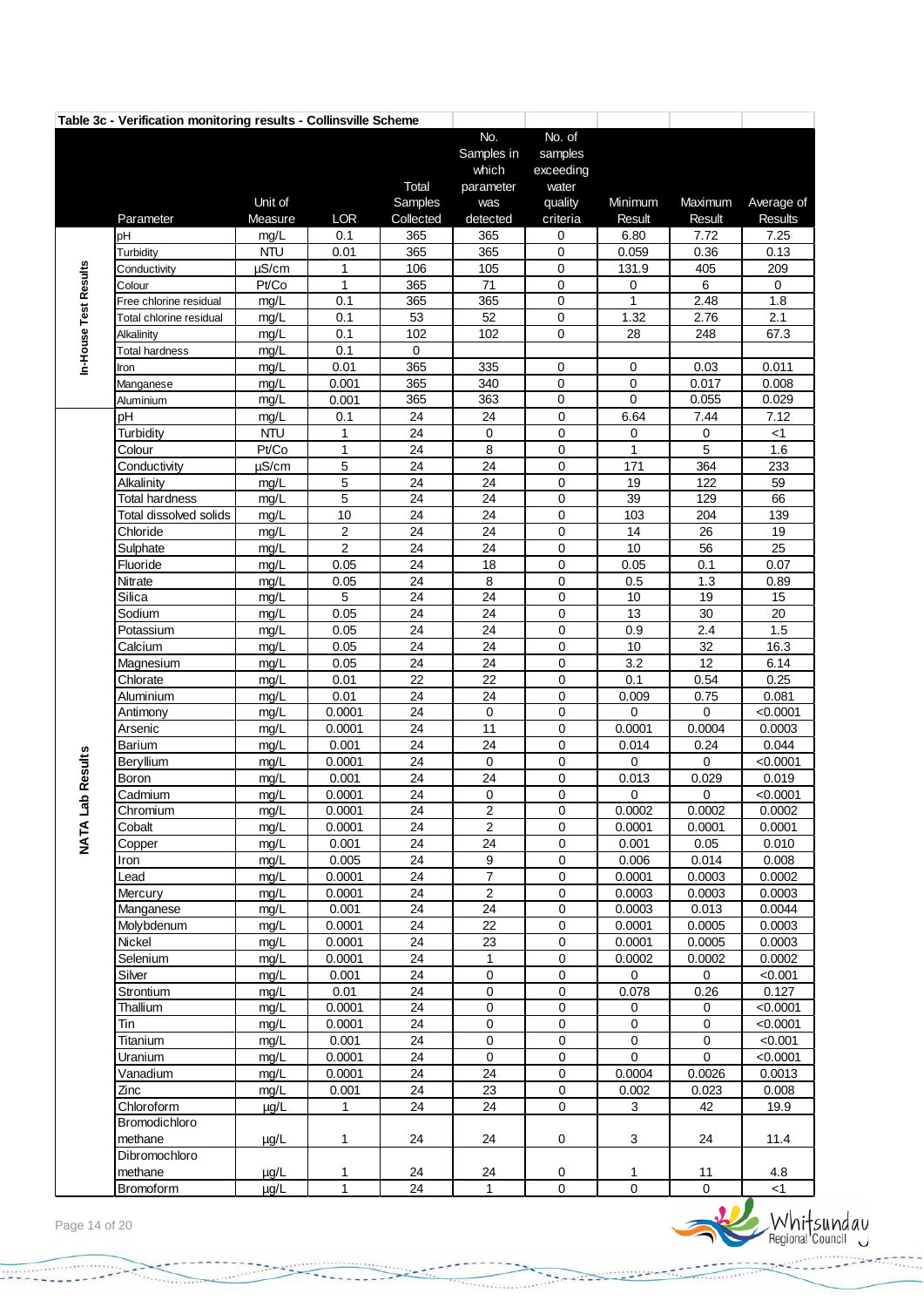|                       | Table 3d - Verification monitoring results - Proserpine Scheme |              |                  |                       |                                        |                     |                |              |                     |
|-----------------------|----------------------------------------------------------------|--------------|------------------|-----------------------|----------------------------------------|---------------------|----------------|--------------|---------------------|
|                       |                                                                |              |                  |                       | No.                                    | No. of              |                |              |                     |
|                       |                                                                |              |                  |                       | Samples in                             | samples             |                |              |                     |
|                       |                                                                |              |                  |                       | which                                  | exceeding           |                |              |                     |
|                       |                                                                |              |                  | Total                 | parameter                              | water               |                |              |                     |
|                       |                                                                | Unit of      |                  | Samples               | was                                    | quality             | Minimum        | Maximum      | Average of          |
|                       | Parameter                                                      | Measure      | <b>LOR</b>       | Collected             | detected                               | criteria            | Result         | Result       | <b>Results</b>      |
|                       | рH                                                             | mg/L         | 0.1              | 363                   | 363                                    | 0                   | 7.20           | 7.48         | 7.37                |
|                       | Turbidity                                                      | <b>NTU</b>   | 0.01             | 364                   | 364                                    | 0                   | 0.04           | 0.10         | 0.07                |
|                       | Conductivity                                                   | µS/cm        | 1                | 100                   | 100                                    | 0                   | 258            | 397          | 325                 |
|                       | Colour<br>Free chlorine residual                               | Pt/Co        | $\mathbf{1}$     | 364                   | 337                                    | 0                   | 0.00           | 1.00         | 0.93                |
|                       |                                                                | mg/L         | 0.1<br>0.1       | 364                   | 364                                    | 0<br>0              | 0.065          | 1.87         | 1.52<br>1.71        |
|                       | Total chlorine residual                                        | mg/L<br>mg/L | 0.1              | 38<br>99              | 38<br>99                               | 0                   | 1.46<br>58     | 1.96<br>94   | 72.8                |
|                       | Alkalinity<br>Total hardness                                   | mg/L         | 0.1              | 99                    | 99                                     | 0                   | 31.6           | 92.8         | 76.6                |
| In-House Test Results | Iron                                                           | mg/L         | 0.01             | 363                   | 346                                    | 0                   | 0.000          | 0.020        | 0.011               |
|                       | Manganese                                                      | mg/L         | 0.001            | 363                   | 362                                    | 0                   | 0.000          | 0.007        | 0.001               |
|                       | Aluminium                                                      | mg/L         | 0.001            | 363                   | 363                                    | 0                   | 0.0034         | 0.075        | 0.046               |
|                       | pH                                                             | mg/L         | 0.1              | 24                    | 24                                     | 0                   | 6.69           | 7.84         | 7.34                |
|                       | Turbidity                                                      | <b>NTU</b>   | $\mathbf{1}$     | 24                    | $\mathbf{1}$                           | $\pmb{0}$           | $\mathbf{1}$   | $\mathbf{1}$ | 1                   |
|                       | Colour                                                         | Pt/Co        | $\mathbf{1}$     | 24                    | 10                                     | 0                   | $\mathbf{1}$   | 3            | 1.7                 |
|                       | Conductivity                                                   | µS/cm        | 5                | 24                    | 24                                     | $\mathbf 0$         | 291            | 406          | 351.4               |
|                       | Alkalinity                                                     | mg/L         | 5                | 24                    | 24                                     | 0                   | 55             | 79           | 69                  |
|                       | <b>Total hardness</b>                                          | mg/L         | $\sqrt{5}$       | 24                    | 24                                     | $\pmb{0}$           | 62             | 88           | 74                  |
|                       | <b>Total dissolved solids</b>                                  | mg/L         | 10               | 24                    | 24                                     | 0                   | 160            | 239          | 204                 |
|                       | Chloride                                                       | mg/L         | $\overline{2}$   | 24                    | 24                                     | $\pmb{0}$           | 46             | 68           | 57                  |
|                       | Sulphate                                                       | mg/L         | $\overline{c}$   | 24                    | 24                                     | 0                   | 10             | 12           | 11                  |
|                       | Fluoride                                                       | mg/L         | 0.05             | 24                    | 24                                     | $\pmb{0}$           | 0.06           | 0.14         | 0.11                |
|                       | Nitrate                                                        | mg/L         | 0.05             | 24                    | 20                                     | 0                   | 0.8            | 2.4          | 1.92                |
|                       | Silica                                                         | mg/L         | 5                | 24                    | 24                                     | $\pmb{0}$           | 14             | 35           | 28                  |
|                       | Sodium                                                         | mg/L         | 0.05             | 24                    | 24                                     | 0                   | 31             | 46           | 40                  |
|                       | Potassium                                                      | mg/L         | 0.05             | 24                    | 24                                     | $\mathsf 0$         | 1.4            | 1.8          | 1.6                 |
|                       | Calcium                                                        | mg/L         | 0.05             | 24                    | 24                                     | 0                   | 13             | 18           | 15.1                |
|                       | Magnesium                                                      | mg/L         | 0.05             | 24                    | 24                                     | 0                   | 6.9            | 11           | 8.9                 |
|                       | Chlorate                                                       | mg/L         | 0.01             | $\overline{22}$       | 22                                     | 0                   | 0.2            | 0.76         | 0.42                |
|                       | Aluminium                                                      | mg/L         | 0.01             | $\overline{24}$       | $\overline{24}$                        | $\mathsf 0$         | 0.024          | 0.067        | 0.048               |
|                       | Antimony                                                       | mg/L         | 0.0001           | 24                    | $\mathbf 0$                            | 0                   | $\mathbf 0$    | 0            | < 0.0001            |
|                       | Arsenic                                                        | mg/L         | 0.0001           | 24                    | 24                                     | $\mathbf 0$         | 0.0002         | 0.0003       | 0.0002              |
|                       | Barium                                                         | mg/L         | 0.001            | $\overline{24}$       | $\overline{24}$                        | 0                   | 0.025          | 0.041        | 0.031               |
| ab Results            | Beryllium                                                      | mg/L         | 0.0001           | 24                    | $\pmb{0}$                              | 0                   | $\Omega$       | $\Omega$     | < 0.0001            |
|                       | Boron                                                          | mg/L         | 0.001            | 24                    | 24                                     | 0                   | 0.024          | 0.04         | 0.028               |
|                       | Cadmium<br>Chromium                                            | mg/L<br>mg/L | 0.0001<br>0.0001 | 24<br>$\overline{24}$ | $\pmb{0}$<br>$\overline{\overline{3}}$ | 0<br>$\overline{0}$ | 0<br>0.0001    | 0<br>0.0005  | < 0.0001<br>0.00027 |
|                       | Cobalt                                                         |              | 0.0001           | 24                    | $\mathbf 0$                            | $\mathbf 0$         | $\mathbf 0$    | 0            | < 0.0001            |
| <b>NATA</b>           | Copper                                                         | mg/L<br>mg/L | 0.001            | 24                    | 24                                     | $\mathbf 0$         | 0.001          | 0.052        | 0.014               |
|                       | Iron                                                           | mg/L         | 0.005            | 24                    | $\,$ 5 $\,$                            | $\pmb{0}$           | 0.005          | 0.084        | 0.022               |
|                       | Lead                                                           | mg/L         | 0.0001           | 24                    | 10                                     | $\mathbf 0$         | 0.0002         | 0.0007       | 0.0004              |
|                       | Mercury                                                        | mg/L         | 0.0001           | 24                    | $\mathbf{1}$                           | $\mathsf 0$         | 0.0002         | 0.0002       | 0.0002              |
|                       | Manganese                                                      | mg/L         | 0.001            | 24                    | 24                                     | $\mathbf 0$         | 0.0002         | 0.01         | 0.0018              |
|                       | Molybdenum                                                     | mg/L         | 0.0001           | 24                    | 24                                     | 0                   | 0.0002         | 0.0004       | 0.0003              |
|                       | Nickel                                                         | mg/L         | 0.0001           | 24                    | 17                                     | $\mathbf 0$         | 0.0001         | 0.0009       | 0.0003              |
|                       | Selenium                                                       | mg/L         | 0.0001           | 24                    | 17                                     | $\mathbf 0$         | 0.0002         | 0.0004       | 0.0002              |
|                       | Silver                                                         | mg/L         | 0.001            | 24                    | $\mathbf 0$                            | $\pmb{0}$           | $\mathbf 0$    | 0            | < 0.001             |
|                       | Strontium                                                      | mg/L         | 0.01             | 24                    | 24                                     | $\pmb{0}$           | 0.15           | 0.22         | 0.19                |
|                       | Thallium                                                       | mg/L         | 0.0001           | 24                    | $\mathbf 0$                            | $\mathsf 0$         | 0              | 0            | < 0.0001            |
|                       | Tin                                                            | mg/L         | 0.0001           | 24                    | $\pmb{0}$                              | $\mathbf 0$         | $\pmb{0}$      | $\pmb{0}$    | < 0.0001            |
|                       | Titanium                                                       | mg/L         | 0.001            | 24                    | $\pmb{0}$                              | $\mathbf 0$         | $\mathbf 0$    | $\mathbf 0$  | < 0.001             |
|                       | Uranium                                                        | mg/L         | 0.0001           | 24                    | $\mathbf 0$                            | $\pmb{0}$           | $\mathbf 0$    | 0            | < 0.0001            |
|                       | Vanadium                                                       | mg/L         | 0.0001           | 24                    | 24                                     | $\mathsf 0$         | 0.0005         | 0.0028       | 0.0015              |
|                       | Zinc                                                           | mg/L         | 0.001            | 24                    | 14                                     | $\pmb{0}$           | 0.001          | 0.007        | 0.003               |
|                       | Chloroform                                                     | $\mu$ g/L    | $\mathbf{1}$     | 24                    | 24                                     | $\mathbf 0$         | $\overline{2}$ | 20           | 7.4                 |
|                       | Bromodichloro                                                  |              |                  |                       |                                        |                     |                |              |                     |
|                       | methane                                                        | $\mu$ g/L    | 1                | 24                    | 24                                     | 0                   | 6              | 23           | 13.8                |
|                       | Dibromochloro                                                  |              |                  |                       |                                        |                     |                |              |                     |
|                       | methane                                                        | $\mu$ g/L    | 1                | 24                    | 24                                     | 0                   | 14             | 29           | 20.7                |
|                       | <b>Bromoform</b>                                               | µg/L         | 1                | 24                    | 24                                     | 0                   | $\overline{4}$ | 12           | 8.0                 |



**Standard** 

*Change of the State of the State of the State of the State of the State of the State of the State of the State of the State of the State of the State of the State of the State of the State of the State of the State of th* 

 $1.111$ 

------



4ź

u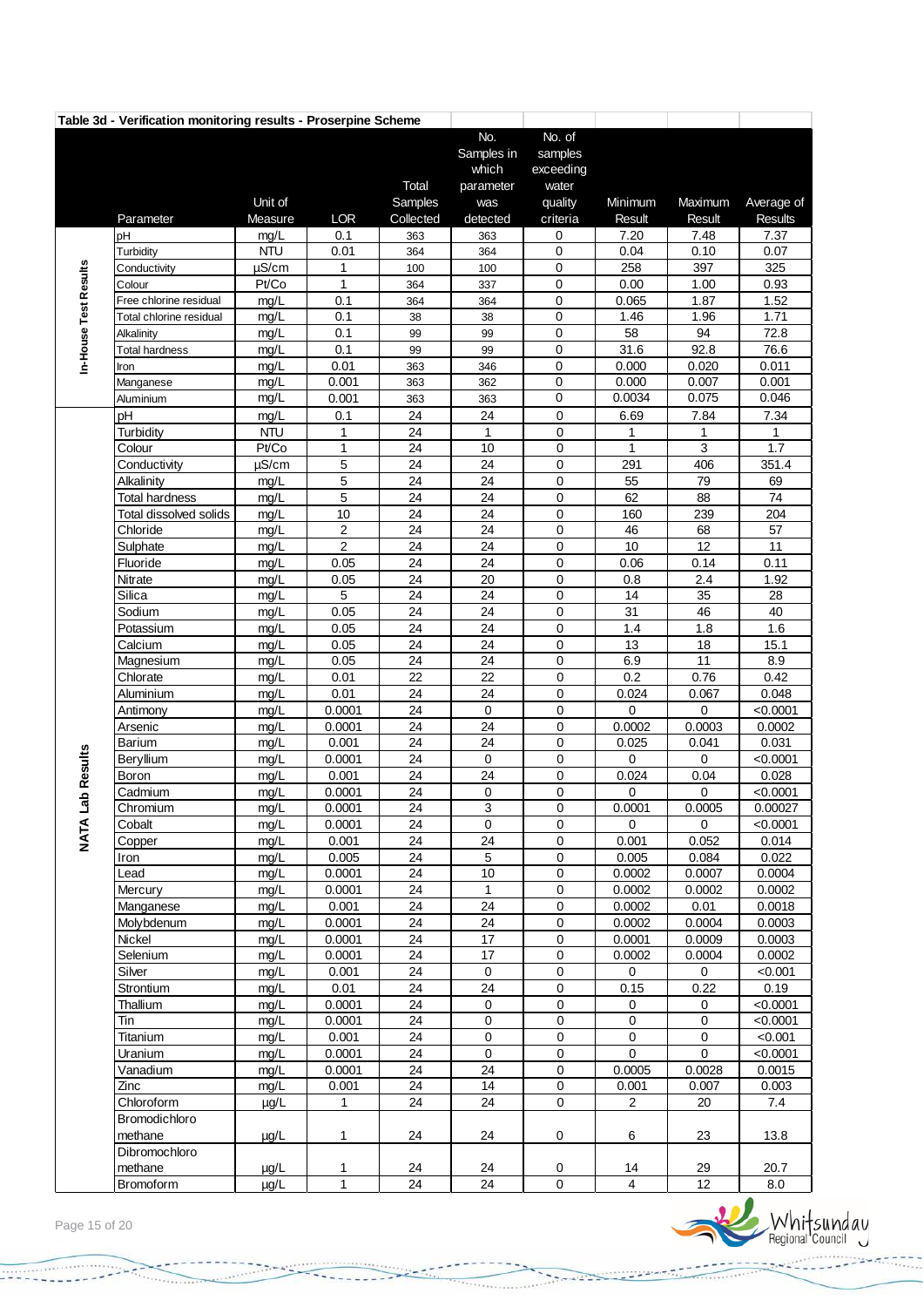|                     |      | Table 4 - Reticulation E.coli verification monitoring |                 |                                                    |                                                  |                                       |              |              |
|---------------------|------|-------------------------------------------------------|-----------------|----------------------------------------------------|--------------------------------------------------|---------------------------------------|--------------|--------------|
| <b>Drinking</b>     |      |                                                       | No. of          | No. of<br>samples<br>collected in<br>which E. coli | No. of<br>samples<br>collected in<br>previous 12 | No. of<br>failures for<br>previous 12 |              | Compliance   |
| water               |      |                                                       | samples         | is detected                                        | month                                            | month                                 | % of samples | with 98%     |
| scheme:             | Year | <b>Month</b>                                          | collected       | (i.e. a failure)                                   | period                                           | period                                | that comply  | annual value |
|                     |      | July                                                  | $\overline{21}$ | $\mathbf 0$                                        | 267                                              | 0                                     | 100          | <b>YES</b>   |
|                     |      | Aug                                                   | 24              | 0                                                  | 263                                              | 0                                     | 100          | YES          |
|                     | 2018 | Sept                                                  | 21              | 0                                                  | 258                                              | 0                                     | 100          | <b>YES</b>   |
|                     |      | Oct                                                   | 21              | $\mathbf 0$                                        | 256                                              | 0                                     | 100          | YES          |
|                     |      | Nov                                                   | 17              | $\mathbf 0$                                        | 254                                              | 0                                     | 100          | YES          |
|                     |      | Dec                                                   | 21              | $\mathbf 0$                                        | 242                                              | 0                                     | 100          | YES          |
| Bowen Scheme        |      | Jan                                                   | 21              | 0                                                  | 239                                              | $\pmb{0}$                             | 100          | YES          |
|                     |      | Feb                                                   | 25              | 0                                                  | 248                                              | $\pmb{0}$                             | 100          | YES          |
|                     | 2019 | Mar                                                   | 20              | 0                                                  | 248                                              | 0                                     | 100          | YES          |
|                     |      | Apr                                                   | 20              | 0                                                  | 253                                              | 0                                     | 100          | YES          |
|                     |      | May                                                   | 24              | 0                                                  | 250                                              | $\pmb{0}$                             | 100          | YES          |
|                     |      | June                                                  | 21              | 0                                                  | 256                                              | 0                                     | 100          | YES          |
|                     |      | July                                                  | 20              | $\mathbf 0$                                        | 253                                              | $\pmb{0}$                             | 100          | YES          |
|                     |      | Aug                                                   | 23              | 0                                                  | 250                                              | 0                                     | 100          | YES          |
|                     | 2018 | Sept                                                  | 20              | $\mathbf 0$                                        | 246                                              | 0                                     | 100          | YES          |
| Coastal Scheme      |      | Oct                                                   | 20<br>17        | $\boldsymbol{0}$<br>0                              | 242<br>239                                       | 0                                     | 100<br>100   | YES<br>YES   |
|                     |      | Nov                                                   | 20              | 0                                                  | 259                                              | 0                                     | 100          | YES          |
|                     |      | Dec<br>Jan                                            | 20              | 0                                                  | 229                                              | 0<br>0                                | 100          | YES          |
|                     |      | Feb                                                   | 18              | 0                                                  | 232                                              | 0                                     | 100          | YES          |
|                     |      | Mar                                                   | 21              | 0                                                  | 237                                              | $\pmb{0}$                             | 100          | YES          |
|                     | 2019 | Apr                                                   | 12              | 0                                                  | 234                                              | $\pmb{0}$                             | 100          | YES          |
|                     |      | May                                                   | 24              | 0                                                  | 230                                              | 0                                     | 100          | YES          |
|                     |      | June                                                  | 21              | 0                                                  | 236                                              | 0                                     | 100          | YES          |
|                     |      | July                                                  | 18              | 0                                                  | 210                                              | $\pmb{0}$                             | 100          | YES          |
|                     |      | Aug                                                   | 19              | 0                                                  | 210                                              | $\pmb{0}$                             | 100          | YES          |
|                     |      | Sept                                                  | 19              | 0                                                  | 212                                              | $\pmb{0}$                             | 100          | YES          |
|                     | 2018 | Oct                                                   | 18              | 0                                                  | 209                                              | 0                                     | 100          | <b>YES</b>   |
|                     |      | Nov                                                   | $17\,$          | 0                                                  | 209                                              | 0                                     | 100          | YES          |
| Collinsville Scheme |      | Dec                                                   | 18              | $\pmb{0}$                                          | 210                                              | $\pmb{0}$                             | 100          | YES          |
|                     |      | Jan                                                   | 18              | $\pmb{0}$                                          | 208                                              | $\pmb{0}$                             | 100          | YES          |
|                     |      | Feb                                                   | 20              | $\pmb{0}$                                          | 215                                              | $\pmb{0}$                             | 100          | YES          |
|                     |      | Mar                                                   | 18              | $\pmb{0}$                                          | 215                                              | $\pmb{0}$                             | 100          | YES          |
|                     | 2019 | Apr                                                   | $18\,$          | $\pmb{0}$                                          | 220                                              | $\pmb{0}$                             | 100          | YES          |
|                     |      | May                                                   | 18              | 0                                                  | 215                                              | 0                                     | 100          | YES          |
|                     |      | June                                                  | 18              | $\pmb{0}$                                          | 219                                              | $\pmb{0}$                             | 100          | YES          |
|                     |      | July                                                  | 18              | 0                                                  | 199                                              | $\pmb{0}$                             | 100          | YES          |
|                     |      | Aug                                                   | 21              | $\pmb{0}$                                          | 202                                              | $\pmb{0}$                             | 100          | YES          |
|                     |      | Sept                                                  | 18              | $\pmb{0}$                                          | 204                                              | $\pmb{0}$                             | 100          | YES          |
|                     | 2018 | Oct                                                   | 18              | 0                                                  | 205                                              | $\pmb{0}$                             | 100          | YES          |
|                     |      | Nov                                                   | 12              | 0                                                  | 203                                              | $\pmb{0}$                             | 100          | YES          |
| Proserpine Scheme   |      | Dec                                                   | 18              | $\pmb{0}$                                          | 203                                              | $\pmb{0}$                             | 100          | YES          |
|                     |      | Jan                                                   | 17              | $\pmb{0}$                                          | 198                                              | $\pmb{0}$                             | 100          | YES          |
|                     |      | Feb                                                   | 21              | $\pmb{0}$                                          | 205                                              | $\pmb{0}$                             | 100          | YES          |
|                     | 2019 | Mar                                                   | 17              | $\pmb{0}$                                          | 209                                              | $\pmb{0}$                             | 100          | YES          |
|                     |      | Apr                                                   | $16\,$          | 0                                                  | 214                                              | $\pmb{0}$                             | 100          | YES          |
|                     |      | May                                                   | 22              | $\pmb{0}$                                          | 211                                              | $\pmb{0}$                             | 100          | YES          |
|                     |      | June                                                  | 19              | $\pmb{0}$                                          | 217                                              | $\pmb{0}$                             | 100          | YES          |



 $1.111$ 

u

**Standard**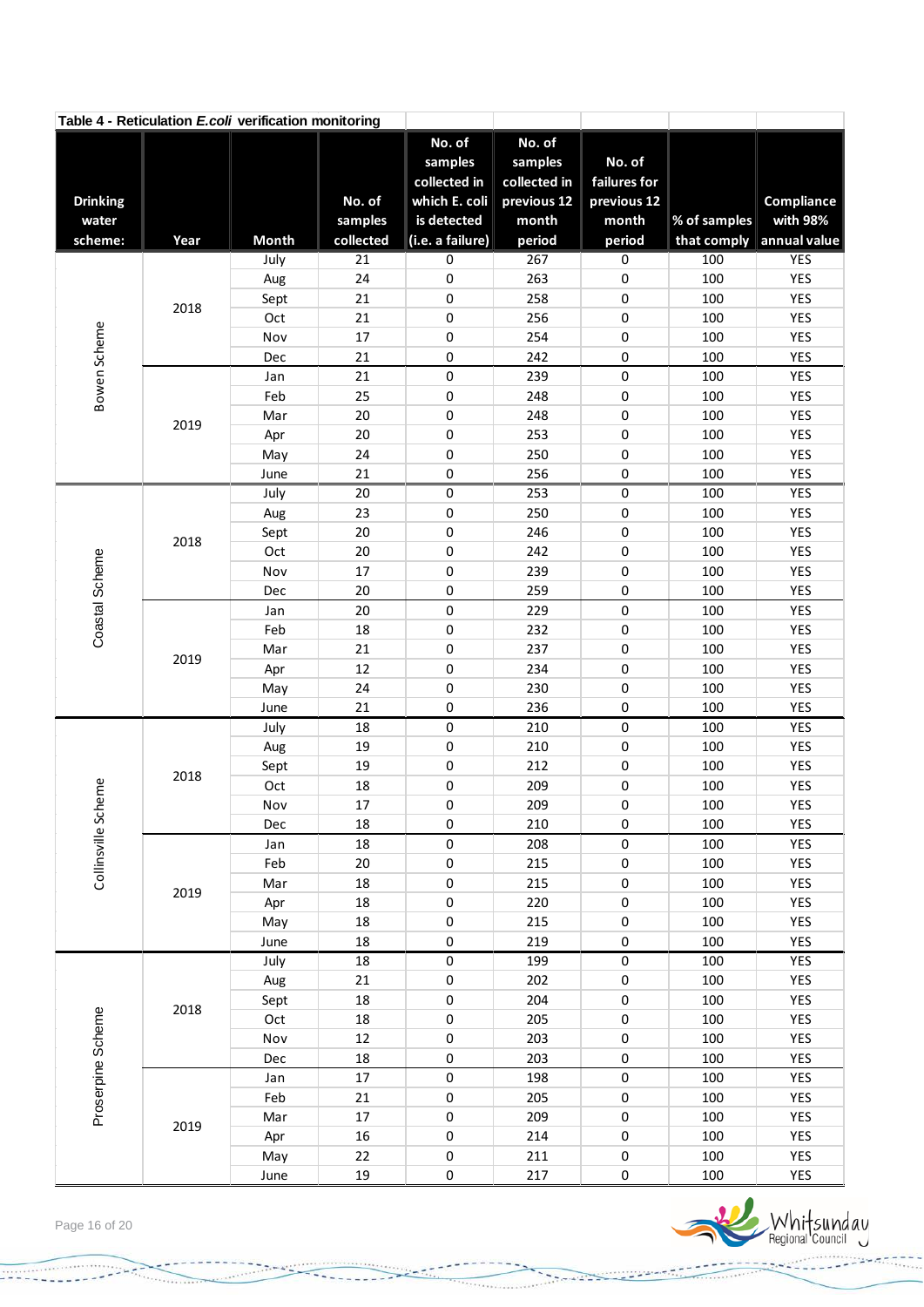### <span id="page-16-0"></span>**Appendix B – Implementation of the DWQMP Risk Management Improvement Program**

The RMIP is included below as well as separately for ease of readability.



Page 17 of 20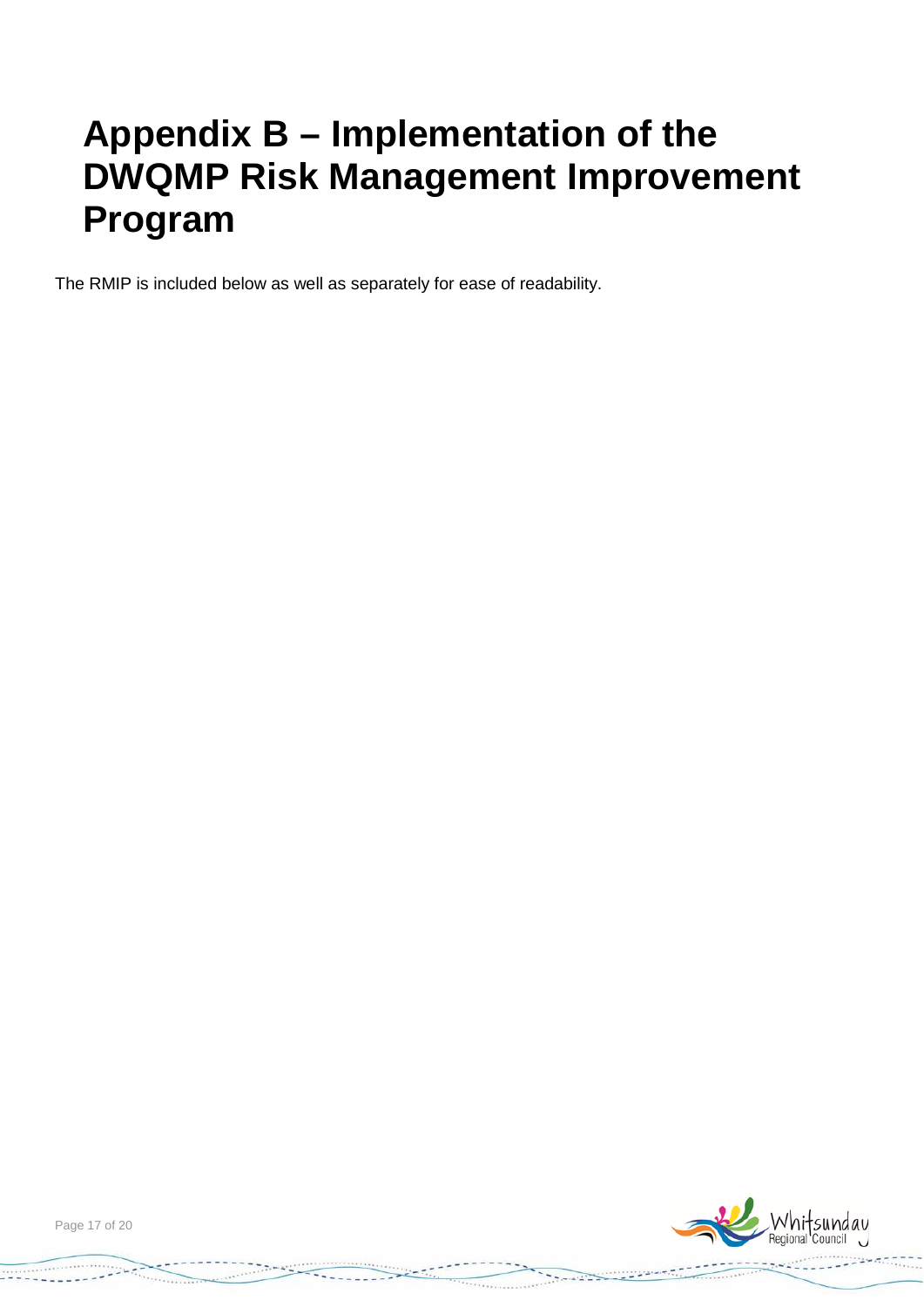| <b>APPENDIX B - Risk Management Improvement Plan</b> |                         |                                                                           |                                                                   |          |                                                                                                                                                                                                               |                                                                                                                                                                                                                                                                                                   |                                                                                                                                                                                                              |                                                 |                                                                 |                                                                       |                                                                                                         |                                                                                                                                                                                                                                                                                                              |                                                                                                                                                                                                                                                                        |
|------------------------------------------------------|-------------------------|---------------------------------------------------------------------------|-------------------------------------------------------------------|----------|---------------------------------------------------------------------------------------------------------------------------------------------------------------------------------------------------------------|---------------------------------------------------------------------------------------------------------------------------------------------------------------------------------------------------------------------------------------------------------------------------------------------------|--------------------------------------------------------------------------------------------------------------------------------------------------------------------------------------------------------------|-------------------------------------------------|-----------------------------------------------------------------|-----------------------------------------------------------------------|---------------------------------------------------------------------------------------------------------|--------------------------------------------------------------------------------------------------------------------------------------------------------------------------------------------------------------------------------------------------------------------------------------------------------------|------------------------------------------------------------------------------------------------------------------------------------------------------------------------------------------------------------------------------------------------------------------------|
| <b>Scheme</b><br>Component /<br>Sub-component        |                         | Hazardous<br>event                                                        | Hazard                                                            | Priority | Interim<br>Action(s)                                                                                                                                                                                          | Short-term<br>Action(s)                                                                                                                                                                                                                                                                           | Long-term Action(s)                                                                                                                                                                                          | Original<br>Target<br>date/s                    | Revised<br><b>Target Date</b>                                   | Cost                                                                  | Responsibility                                                                                          | Actions Taken (2018-19)                                                                                                                                                                                                                                                                                      | <b>Previous Actions Taken</b>                                                                                                                                                                                                                                          |
| Catchment<br>Proserpine<br>River                     | $\mathbf{1}$            | Inadequate<br>Water Supply                                                | Supply loss &<br>pump damage                                      | Medium   | Monitor flows and<br>pump efficiencies.<br>Replace pump<br>impellers. Start<br>design work on<br>options.                                                                                                     | Remove sand from<br>around spears and<br>rock gabling in<br>2018                                                                                                                                                                                                                                  | -Open water intake,<br>- major maintenance<br>around spears<br>(remove geo-fabric &<br>rock repack)                                                                                                          | - Nov 201<br>- May<br>2019                      | - Aug 2019<br>(maintenan<br>ce)<br>- June 2022                  | <b>Est \$800K</b><br>for intake<br>\$500K for<br>river spear<br>maint | Treatment<br>Operations<br>Manager,<br>Planning &<br>Assets Engineer,<br>Capital Works<br>Manager       | Open water intake<br>utilising a diesel pump<br>operational. Civil<br>construction works<br>delayed up to 3 years as<br>tender prices significantly<br>higher than anticipated.<br>Maintenance done in<br>2018, will be carried out<br>again 2019.                                                           | - Open water intake<br>design work commenced<br>and initial tender<br>released                                                                                                                                                                                         |
| Reticulation                                         | 30                      | Inadequate<br><b>Water Supply</b>                                         | Supply loss &<br>pump damage                                      | Medium   |                                                                                                                                                                                                               |                                                                                                                                                                                                                                                                                                   | New bores (and<br>pump station) to<br>replace Bore 1, 2, 3<br>- lower risk water<br>- closer proximity to<br><b>WTP</b>                                                                                      | 2022-23                                         |                                                                 |                                                                       | Planning &<br><b>Assets Engineer</b>                                                                    | Concept design<br>completed                                                                                                                                                                                                                                                                                  |                                                                                                                                                                                                                                                                        |
| <b>WTP</b>                                           | $\mathbf 2$             | Power failure                                                             | Loss of<br>supply                                                 | High     | Electrician to<br>attend site                                                                                                                                                                                 | Generators to be<br>installed at sites,<br>see actions taken                                                                                                                                                                                                                                      | Emergency<br>Management Plan                                                                                                                                                                                 | Dec-16                                          | Dec 2019                                                        | Staff<br>time                                                         | Operator; Senior<br>staff                                                                               | Generators installed at<br>Foxdale bores, Dodd St<br>bores, Coastal WTP,<br>Bowen WTP.<br>Solar farm at Bowen<br>WTP operational.<br><b>Additional generators</b><br>ordered for Proserpine<br>WTP, Collinsville WTP,<br>Proserpine high lift and a<br>mobile unit                                           | Generators to be<br>installed at Foxdale<br>bores, Coastal WTP,<br>Bowen WTP<br>Generator at Proserpine<br>booster<br>Solar Farm at Bowen<br>WTP to supply plant &<br>grid                                                                                             |
|                                                      | 3                       | Instrumentatio<br>n Failure                                               | Loss of online<br>monitoring                                      | Low      |                                                                                                                                                                                                               | Coastal WTP -<br>Install new<br>analysers at Clear<br>Water Tank                                                                                                                                                                                                                                  | Coastal WTP -<br>upgrade PLC and<br>control telemetry at<br>bores                                                                                                                                            |                                                 | Short Term<br><b>July 2018</b><br>Long Term<br>July 2019        |                                                                       | Treatment<br>Operations<br>Manager                                                                      | Completed.<br>Additional work -<br>connecting all bores to<br><b>SCADA</b>                                                                                                                                                                                                                                   | Analysers received                                                                                                                                                                                                                                                     |
| <b>Collinsville WTP</b>                              | $\overline{\mathbf{4}}$ | Contamination<br>by Fresh<br>Water<br>Shellfish                           | Taste &<br>Odour                                                  | Low      | Shellfish removed<br>as soon as<br>observed. Regular<br>inspections.<br><b>Chlorination</b>                                                                                                                   | - PAC dosing<br>initiated as<br>required to remove<br>taste and odour<br>compounds                                                                                                                                                                                                                |                                                                                                                                                                                                              |                                                 | Ongoing                                                         | Operational<br>cost as<br>required                                    | Operator                                                                                                | Ongoing                                                                                                                                                                                                                                                                                                      | - Ongoing maintenance<br>- PAC dosing can be<br>utilised to reduce taste<br>and odour compounds                                                                                                                                                                        |
|                                                      | 5                       | Filtration<br>Failure                                                     | Turbidity etc.                                                    | Low      |                                                                                                                                                                                                               | Turbidity<br>Analysers at each<br>Filter                                                                                                                                                                                                                                                          | Control system to<br>have more control<br>over plant                                                                                                                                                         |                                                 | Short Term<br><b>July 2018</b><br>Long Term<br><b>July 2019</b> |                                                                       | Treatment<br>Operations<br>Manager                                                                      | <b>Turbidity analysers</b><br>installed.<br><b>SCADA</b> control<br>scheduled for completion                                                                                                                                                                                                                 | Analysers received                                                                                                                                                                                                                                                     |
| <b>Reticulation</b>                                  | 6                       | Chlorine<br>Overdose                                                      | Taste / Odour                                                     | Low      | Sodium<br>hypochlorite dosing<br>based on flow rate<br>in WTP. Online<br>chlorine analysers<br>at plant have high<br>chlorine CCP alarm<br>that initiates plant<br>shutdown. Daily<br>sampling<br>undertaken. | Telemetry to be<br>installed to new<br>online<br>instrumentation<br>within the<br>reticulation.                                                                                                                                                                                                   | Investigate effect of<br>closing down re-<br>chlorination stations<br>& installation of<br>more online<br>analysers at<br>strategic locations<br>around the region.                                          | Jun-19                                          | $Jun-22$                                                        | \$10K for<br>telemetry or<br>new<br>analysers.                        | Treatment<br>Operations<br>Manager                                                                      | September 2019<br>Bowen reservoir<br>completed.<br><b>Flemington Rd</b><br>chlorinator to be<br>decommissioned.<br><b>Railway Rd</b><br>(Merinda)dosing stations<br>upgraded.<br>Telemetry for all<br>analysers scheculed for<br>2021-22.<br>Southern reticulation<br>network upgrade<br>scheduled, See #29. | Online chlorine residual<br>analysers have been<br>installed within the<br>Bowen, Proserpine &<br>Cannonvale reticulation.<br>Extra (Auto) sodium<br>hypochlorite monitoring &<br>dosing equipment<br>installed at Bowen<br>reservoir & Flemington<br>rd. chlorinator. |
|                                                      | $\overline{7}$          | Chlorination<br>failure / Loss<br>of Residual /<br>Chlorinator<br>failure | Public health                                                     | High     | Sodium<br>hypochlorite dosing<br>based on flow rate<br>in WTP. Online<br>chlorine analysers<br>at plant have low<br>chlorine CCP alarm<br>that initiates plant<br>shutdown. Daily<br>sampling<br>undertaken.  | Telemetry to be<br>installed to new<br>online<br>instrumentation<br>within the<br>reticulation.                                                                                                                                                                                                   | Investigate effect of<br>closing down re-<br>chlorination stations<br>& installation of<br>more online<br>analysers at<br>strategic locations<br>around the region.                                          | $Jul-19$                                        |                                                                 | \$10K for<br>telemetry or<br>new<br>analysers.                        | Treatment<br>Operations<br>Manager                                                                      | See above.                                                                                                                                                                                                                                                                                                   | Online chlorine residual<br>analysers have been<br>installed within the<br>Bowen, Proserpine &<br>Cannonvale reticulation.<br>Extra (Auto) sodium<br>hypochlorite monitoring &<br>dosing equipment<br>installed at Bowen<br>reservoir & Flemington<br>rd. chlorinator. |
|                                                      | 29                      | failure / Loss<br>of Residual /<br>Chlorinator<br>failure                 | Chlorination Public health                                        | High     | <b>Isolate Bore 10 from</b> Initiate Cannonvale<br>direct connection to<br>potable water network<br>(currently high<br>pressure potable<br>water going to bore)                                               | <b>Bulk Water Project</b><br>Purchase land for<br><b>Cannon Valley</b><br>Reservoir.<br>Cannonvale Bulk<br>Water porject -<br>Cannonvale network<br>configuration to<br>isolate bulk supply<br>from trunk and<br>reticulation<br>networks, to reduce<br>pressure spikes in<br>network and provide | <b>Deliver Cannonvale</b><br><b>Bulk Water Project,</b><br>build Cannon Valley<br>reservoir and renew<br>pipeline from<br>Proserpine.                                                                        | Short<br>Term<br>2020-21<br>ong Term<br>2021-22 |                                                                 |                                                                       | Planning &<br><b>Assets Engineer</b><br>Network<br><b>Operations</b><br>Managers COO.                   | Design complete.<br>Initial project<br>implementation.                                                                                                                                                                                                                                                       |                                                                                                                                                                                                                                                                        |
|                                                      | 8                       | Main bursts /<br>Repairs                                                  | Aesthetics /<br>suspended<br>solids / taste<br>& odour            | Medium   | Monitor flow,<br>reservoir levels,<br>pressure, turbidity.<br>Re-chlorination                                                                                                                                 | qual water age<br>Develop a mains<br>burst / repair<br>procedure. Training<br>of operations staff<br>on importance of<br>Hygiene practices<br>(Chlorination of<br>lines following<br>repair, chlorine<br>test on<br>reconnection)                                                                 | Investigate best-<br>practice chlorination<br>of mains following a<br>repair.                                                                                                                                | Dec-16                                          | Dec-17                                                          | Staff<br>time                                                         | Treatment<br>Operations<br>Manager, Network<br>Operations<br>Managers                                   | Completed.                                                                                                                                                                                                                                                                                                   | A chlorination of New<br>mains procedure has<br>been developed. A mains<br>burst / repair procedure<br>will be developed.                                                                                                                                              |
|                                                      | 9                       | Backflow                                                                  | public health<br>Aesthetics                                       | High     | All RPZDs to be<br>tested                                                                                                                                                                                     | RPZD testing<br>schedule to be<br>implemented with<br>checks to ensure<br>tests are<br>completed in time.<br>Faulty devices to<br>be repaired or<br>replaced.                                                                                                                                     | Assets mapped and<br>listed and annual<br>preventative<br>maintenance<br>implemented into<br>councils systems.<br>Investigate if RPZ<br>are present as part<br>of meter assembly<br>during meter<br>reading. | Nov-15                                          | Nov-19                                                          | Staff<br>time                                                         | Treatment<br>Operations<br>Manager, Trade<br>Waste<br>Coordinator,<br>Network<br>Operations<br>Managers | This role has moved back<br>to Water Operations.<br>Audit completed, lists to<br>be compiled into the new<br>Council system.                                                                                                                                                                                 | Incomplete lists have<br>been developed for<br>Northern and Southern<br>areas. Consolidating this<br>role into a regional one<br>through the trade waste<br>coordinator.                                                                                               |
|                                                      | 10                      | High flow<br>(sediments<br>mobilised,<br>slimes<br>detached)              | Aesthetics /<br>Suspended<br>Solids /<br>Taste, Odour<br>& Colour | Medium   | Flushing program                                                                                                                                                                                              | Pigging program                                                                                                                                                                                                                                                                                   | Pigging program                                                                                                                                                                                              |                                                 | Ongoing                                                         | Staff<br>time                                                         | Planning &<br>Assets Engineer,<br>Network<br>Operations<br>Manager                                      | Ongoing<br>Includes bore mains.                                                                                                                                                                                                                                                                              | Pigging program<br>underway                                                                                                                                                                                                                                            |



 $1.111$ 

*Change of the State of the State of the State of the State of the State of the State of the State of the State of the State of the State of the State of the State of the State of the State of the State of the State of th* 

421

u

**Standard** 

. . . . . . . . . . . .

 $1.1111111111$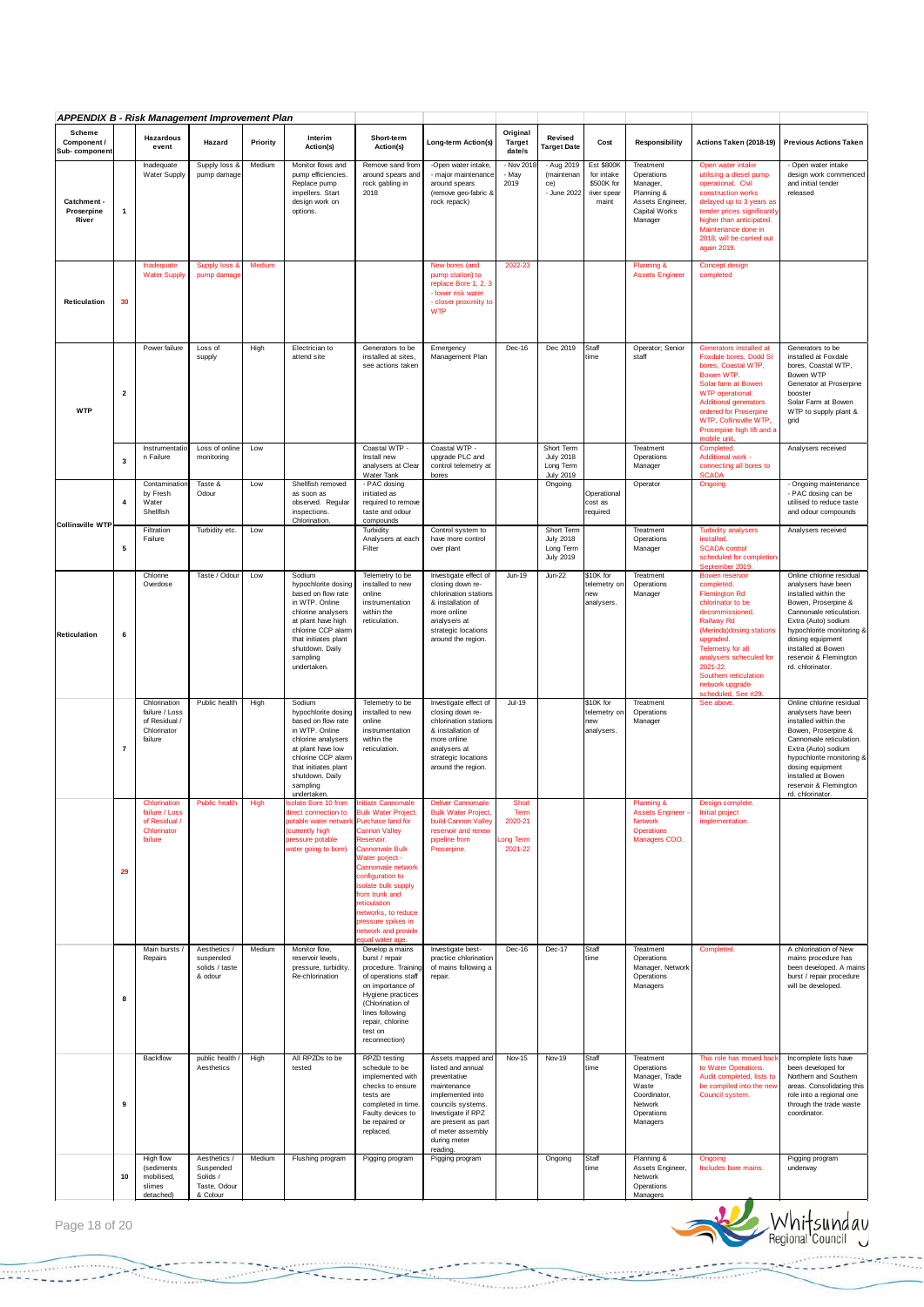|                                     | 11 | Slimes<br>detaching                                                      | Aesthetics /<br>Suspended<br>Solids /<br>Taste, Odour<br>& Colour                                                                                           | Medium | Flushing program                                                                         | Pigging program                                                                                                                                                                                                 | Pigging program                                                                                                                                                                                                            |         | Ongoing               | Staff<br>time                                      | Planning &<br>Assets Engineer,<br>Network<br>Operations<br>Managers                    | Ongoing                                                                                                                                                                               | Pigging program<br>underway                                                                                                                                                                               |
|-------------------------------------|----|--------------------------------------------------------------------------|-------------------------------------------------------------------------------------------------------------------------------------------------------------|--------|------------------------------------------------------------------------------------------|-----------------------------------------------------------------------------------------------------------------------------------------------------------------------------------------------------------------|----------------------------------------------------------------------------------------------------------------------------------------------------------------------------------------------------------------------------|---------|-----------------------|----------------------------------------------------|----------------------------------------------------------------------------------------|---------------------------------------------------------------------------------------------------------------------------------------------------------------------------------------|-----------------------------------------------------------------------------------------------------------------------------------------------------------------------------------------------------------|
|                                     | 12 | Cross<br>Contamination<br>(close sewer<br>proximity)                     | Bacterial,<br>Viral,<br>Protozoa                                                                                                                            |        |                                                                                          | Develop a mains<br>burst / repair<br>procedure. Training<br>of operations staff<br>on importance of<br>Hygiene practices<br>(Chlorination of<br>lines following<br>repair, chlorine<br>test on<br>reconnection) | Investigate best-<br>practice chlorination<br>of mains following a<br>repair.                                                                                                                                              |         | Dec-17                | Staff<br>time                                      | Treatment<br>Operations<br>Manager, Network<br>Operations<br>Managers                  | Completed. See #8                                                                                                                                                                     | A chlorination of New<br>mains procedure has<br>been developed. A mains<br>burst / repair procedure<br>will be developed.                                                                                 |
|                                     | 13 | New main<br>connections<br><i>(contaminatin</i><br>g existing<br>system) | Aesthetics /<br>Suspended<br>Solids /<br>Taste,<br>Odour &<br>Colour                                                                                        |        |                                                                                          | Procedure for re-<br>chlorination of new<br>main prior to<br>connection                                                                                                                                         |                                                                                                                                                                                                                            |         | Complete              |                                                    | Treatment<br>Operations<br>Manager, Network<br>Operations<br>Managers                  | Completed.                                                                                                                                                                            | A chlorination of New<br>mains procedure has<br>been developed.                                                                                                                                           |
| <b>Recycled Water</b>               | 14 | Cross<br>Connection to<br>recycled<br>water<br>infrastructure            | Bacterial,<br>Viral,<br>Protozoa                                                                                                                            | Low    |                                                                                          |                                                                                                                                                                                                                 | RPZD's required and<br>to be checked<br>annually                                                                                                                                                                           | Jun-17  | $Jun-18$              | Staff<br>time                                      | Treatment<br>Operations<br>Manager, Network<br>Operations<br>Managers, Team<br>Leaders | See #9                                                                                                                                                                                | Consolidating this role<br>into a regional one<br>through the trade waste<br>coordinator.                                                                                                                 |
|                                     | 15 | Main break                                                               | Water supply<br>cut off / public<br>health                                                                                                                  | High   | Adhoc repair                                                                             | Visual check of<br>line and valves.                                                                                                                                                                             | Full asset check of<br>all line and valves,<br>with asset list and<br>mapping<br>creation. Also<br>preventative<br>maintenance<br>schedule created &<br>implemented                                                        | June-16 | Dec-17                | \$40K                                              | Planning &<br>Assets Engineer                                                          | Completed.<br>Included in maintenance<br>program.                                                                                                                                     | Line has been checked;<br>Check valve being<br>installed south of<br>Whitsunday Shores (2/3<br>along main)                                                                                                |
|                                     | 16 | Sediment<br>scouring /<br>slime slough                                   | Aesthetics /<br>suspended<br>solids / taste<br>& odour                                                                                                      | Medium | Turbidity monitors;<br>lines flushed                                                     | Pigging to be<br>undertaken to<br>remove sediment<br>build up                                                                                                                                                   | Pigging stations to<br>be constructed                                                                                                                                                                                      |         | Ongoing               | \$8K                                               | Planning &<br>Assets Engineer                                                          | See above.                                                                                                                                                                            | All stations done, worst<br>section of line has been<br>pigged.                                                                                                                                           |
| Bowen -<br>Proserpine<br>main       | 17 | Farmers over<br>use of treated<br>water                                  | Water supply<br>cut-off / Public<br>health                                                                                                                  | High   | Monitoring of usage<br>and communication<br>with farmers using<br>WRWW treated<br>water. | Future planning of<br>use by farmers,<br>with farmers                                                                                                                                                           | Farmers and state<br>government to use<br>alternatives to<br>treated water.                                                                                                                                                | tbc     | Dec-16                | Staff<br>time                                      | Planning &<br>Assets Engineer                                                          | Monitoring on other<br>potential users.                                                                                                                                               | Only 1 user allocation<br>still in effect                                                                                                                                                                 |
|                                     | 18 | Farmers<br>contaminating<br>Drinking water<br>supply                     | Public health                                                                                                                                               | Medium | Communication<br>with Farmers                                                            | Farmers to be<br>asked to create<br>SOPs for their<br>usage of supply                                                                                                                                           | Council to review<br>farmers SOPs &<br>processes for<br>turning water on/off<br>& usage. Also<br>farmers to eventually<br>use alternatives to<br>treated drinking<br>water.                                                | tbc     | Dec-16                | Staff<br>ime                                       | Planning &<br>Assets Engineer                                                          | Monitoring on other<br>potential users.                                                                                                                                               | Only 1 user allocation<br>still in effect                                                                                                                                                                 |
| <b>Storage</b><br><b>Reservoirs</b> | 19 | Pay out of<br>under<br>grade<br>reservoirs.                              | Public health<br>Bacterial,<br>Viral and<br>Protozoan<br>contamination<br>due to payout<br>of reservoirs in<br>the event of<br>high demand<br>or main break | High   | At-grade<br>reservoirs<br>have been<br>isolated from<br>system                           | Assessment of<br>system storage to<br>be completed to<br>determine if at-<br>grade reservoirs<br>need to be on line.<br>Additional sample<br>points to be<br>installed.                                         | If reservoirs are<br>required for<br>satisfactory system<br>operation,<br>reconfiguration of<br>valving to be carried<br>out to ensure water<br>cycles through<br>reservoirs                                               | Dec-15  | $Jul-18$              | Staff<br>time                                      | Planning &<br>Assets Engineer<br>Network<br>Operations<br>Managers COO.                | Completed.<br><b>Brisk Bay Res off line</b><br>until repalcement<br>scheduled for 2023-24                                                                                             | Assessments complete.<br>Bowen Res - work<br>complete. Hydraulic<br>modelling of Bowen Retic<br>needs re-calibration for<br>other reservoirs.<br>Brisk Bay Res -<br>scheduled for 2017-18                 |
|                                     | 20 | Human<br>access to<br>reservoirs                                         | Bacterial.<br>Viral and<br>Protozoan<br>contamination<br>due to animal<br>or human<br>entry                                                                 | High   | Inspection of all<br>reservoir roof<br>structures, security<br>and vermin<br>proofing    | Immediate minor<br>repairs to identified<br>issues where<br>possible                                                                                                                                            | Full asset check of<br>all reservoir<br>structures, vermin<br>proofing material<br>and site security,<br>with asset list and<br>mapping creation.<br>Also preventative<br>maintenance<br>schedule created                  | Dec-15  | Ongoing               | Staff<br>time + what<br>ever tasks<br>are required | Treatment<br>Operations<br>Manager & field<br>staff, Network<br>Operations<br>Managers | Ongoing<br>External audit of all<br>reservoirs scheduled for<br>2019 (including safety<br>and security). Report wil<br>feed into the database for<br>scheduling of works<br>required. | Inspections complete.<br>Roof repairs done.<br>Monthly Reservoir<br>inspections commenced.<br>Repairs to vermin<br>proofing from cyclone<br>Debbi required -<br>Scheduled for October -<br>December 2017. |
| Storage<br><b>Reservoirs</b>        | 21 | Animal<br>Access to<br>reservoirs.                                       | Bacterial,<br>Viral and<br>Protozoan<br>contamination<br>n due to<br>animal or<br>human entry                                                               | High   | Inspection of all<br>reservoir roof<br>structures, security<br>and vermin<br>proofing    | Immediate minor<br>repairs to identified<br>issues where<br>possible                                                                                                                                            | Full asset check of<br>all reservoir<br>structures, vermin<br>proofing material<br>and site security,<br>with asset list and<br>mapping creation.<br>Also preventative<br>maintenance<br>schedule created &<br>implemented | Dec-15  | Ongoing               | Staff<br>time + what<br>ever tasks<br>are required | Treatment<br>Operations<br>Manager & field<br>staff, Network<br>Operations<br>Managers | Ongoing                                                                                                                                                                               | Inspections complete.<br>Roof repairs done.<br>Monthly Reservoir<br>inspections commenced.<br>Repairs to vermin<br>proofing from cyclone<br>Debbi required -<br>Scheduled for October -<br>December 2017. |
|                                     | 22 | Short<br>circuiting of<br>reservoirs                                     | Bacterial,<br>Viral.<br>Protozoa                                                                                                                            | Medium | Reservoirs to be<br>operated to ensure<br>turnover (when<br>network allows).             | Possible pipework<br>changes                                                                                                                                                                                    | Install mixers if<br>appropriate.<br>Installing sample<br>taps at reservoirs to<br>enable monthly<br>sampling.                                                                                                             | 2017-18 | Ongoing<br>Monitoring | Staff time                                         | Treatment<br>Operations<br>Manager.                                                    | Ongoing                                                                                                                                                                               | Reservoirs appear to have<br>appropriate mixing via<br>operational level controls.<br>Regular sampling to ensure<br>residual maintained carried<br>out each month.                                        |



u

**Standard** 

 $1.111$